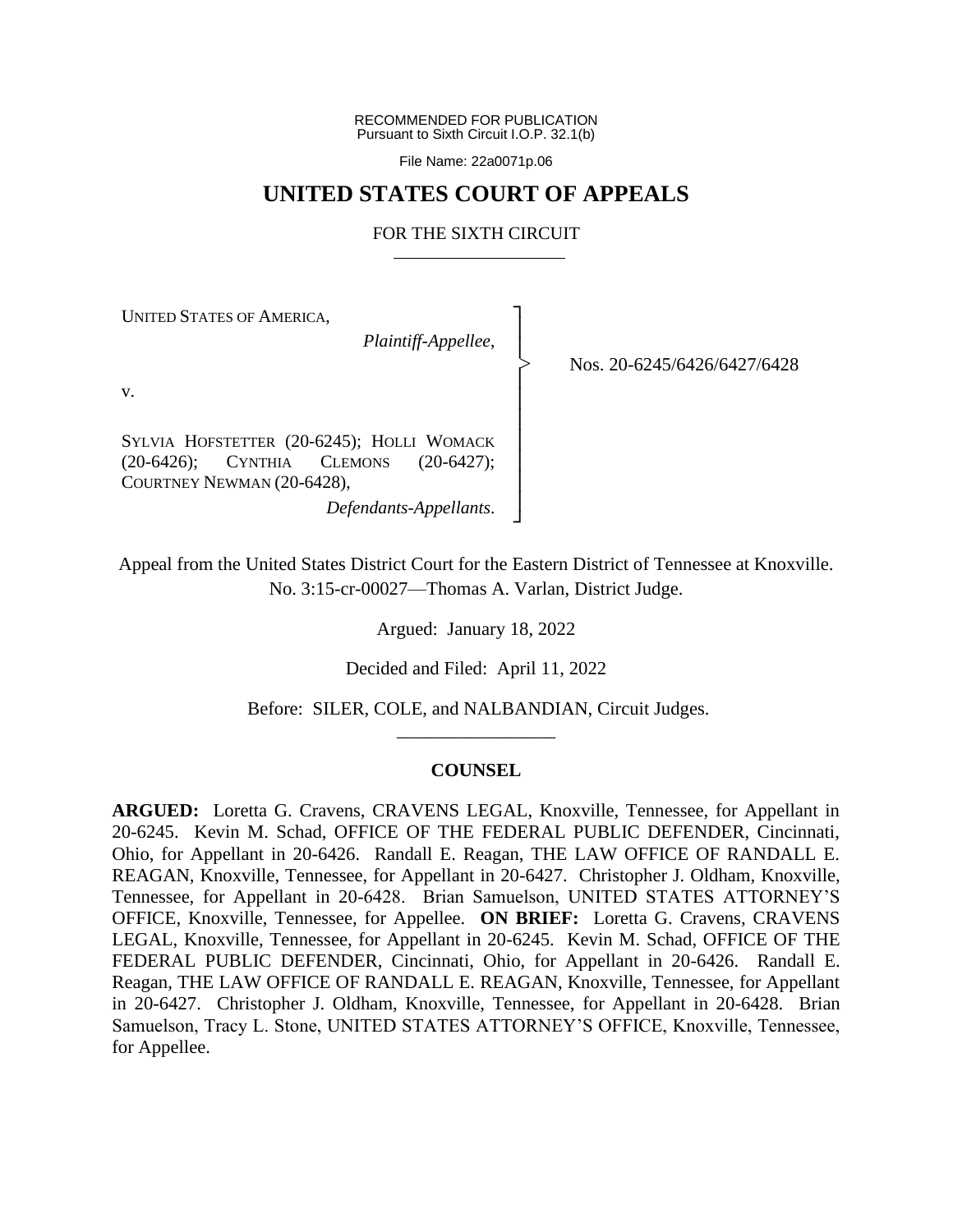# **OPINION** \_\_\_\_\_\_\_\_\_\_\_\_\_\_\_\_\_

\_\_\_\_\_\_\_\_\_\_\_\_\_\_\_\_\_

COLE, Circuit Judge. Between 2009 and 2015, Sylvia Hofstetter managed three "painmanagement clinics" in Florida and Tennessee on behalf of three clinic partners. Hofstetter also co-owned and managed an additional clinic in Tennessee from 2012 to 2015 without those partners. Cynthia Clemons, Courtney Newman, and Holli Womack were employed as nurse practitioners at these clinics in 2013 and 2014. The clinics displayed numerous indicators of illegal opioid prescription practices, so the government investigated all four women and eventually indicted them on multiple charges. A four-month trial ensued, and the jury convicted each defendant of maintaining at least one drug-involved premises. Hofstetter was also found guilty of conspiring to distribute controlled substances, distributing controlled substances, and money laundering.

On appeal, the defendants challenge their maintaining-a-drug-involved-premises conviction, arguing that: (1) the underlying statute is unconstitutionally vague as applied to them; (2) the district court erred when instructing the jury; (3) insufficient evidence supported the jury's verdict; and (4) the jury's verdict was inconsistent. Hofstetter separately raises additional issues specific to her convictions, including that: (1) the district court abused its discretion when it denied three evidentiary challenges; (2) the district court erred when instructing the jury about her distribution-of-a-controlled-substance charge; and (3) she did not receive a fundamentally fair trial due to spoliation, *Brady* obligations, and the government's improper remarks during closing arguments. Finding no error, we affirm on all issues.

#### I. BACKGROUND

Beginning in 2008 or 2009, three partners ran a medical clinic in Hollywood, Florida. The Florida partners hired Sylvia Hofstetter to work at the clinic's front desk, and she soon became the office manager. One of the partners admitted that, over time, pain management dominated the clinic's business, so much so that the other practice areas dwindled, and the clinic eventually became a "pill mill." During this period, the Florida partners suspected Hofstetter of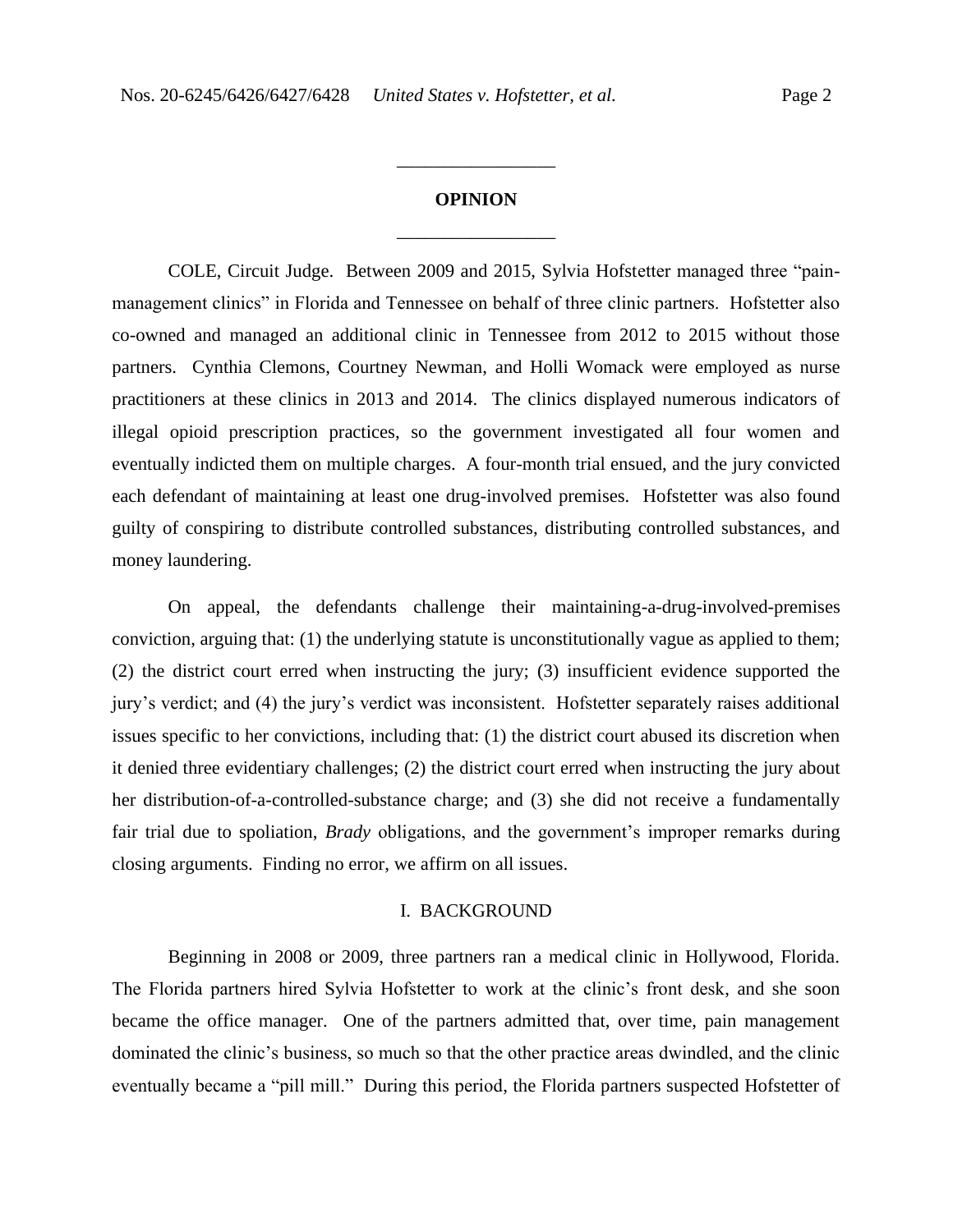embezzling funds from the clinic, and they fired her. A few months later, following a year-long investigation, the Drug Enforcement Administration ("DEA") raided the Hollywood clinic and seized approximately 1,900 patient files. The U.S. Attorney's Office for the Southern District of Florida declined to prosecute the case due to its already high workload.

A few months before the raid, the Florida partners decided to open another pain clinic in Knoxville, Tennessee on Gallaher View Road. The partners asked a new employee, Christopher Tipton, to help them expand. They also re-hired Hofstetter and put her in charge of day-to-day operations at the Gallaher View clinic, despite her suspected history of embezzlement. The next year, in 2011, the Florida partners opened a third clinic in Lenoir City, Tennessee, and Hofstetter ran this clinic too. One of the Florida partners testified that the partners did not intend Gallaher View or Lenoir City to be legitimate clinics, and that Hofstetter was involved in discussions about their intent "to open pill mills in Tennessee." (Trial. Tr., R. 936, PageID 74947–48.)

In 2012, after receiving many complaints from neighboring businesses and pressure from their landlord, the Florida partners closed the Gallaher View clinic and transferred its patients to the Lenoir City clinic. When the Gallaher View clinic closed, Hofstetter approached Tipton about opening their own clinic together but without the Florida partners. Tipton agreed, and he and Hofstetter opened a "secret clinic" on Lovell Road.**<sup>1</sup>** (Trial Tr., R. 918, PageID 64999.) To identify new patients for the Lovell Road clinic, Hofstetter instructed her staff to call patients who had been discharged from other pain clinics for exhibiting signs of drug abuse. The FBI began investigating all the Tennessee clinics in 2013 or 2014 and eventually shut down both the Lenoir City clinic and the Lovell Road clinic on March 10, 2015.

Cynthia Clemons, Courtney Newman, and Holli Womack were nurse practitioners at the Lenoir City and Lovell Road clinics in 2013 and 2014.During their tenures at the clinics, Clemons, Newman, and Womack each wrote hundreds of prescriptions, only three percent of which were for non-opioids and non-benzodiazepines.

**<sup>1</sup>**This clinic was initially located on Gallaher View Road. Hofstetter and Tipton moved it to Lovell Road in 2013, but the procedures, staff, and patients were the same at both locations. We refer to this clinic as the "Lovell Road clinic" to avoid confusion with the first clinic on Gallaher View Road.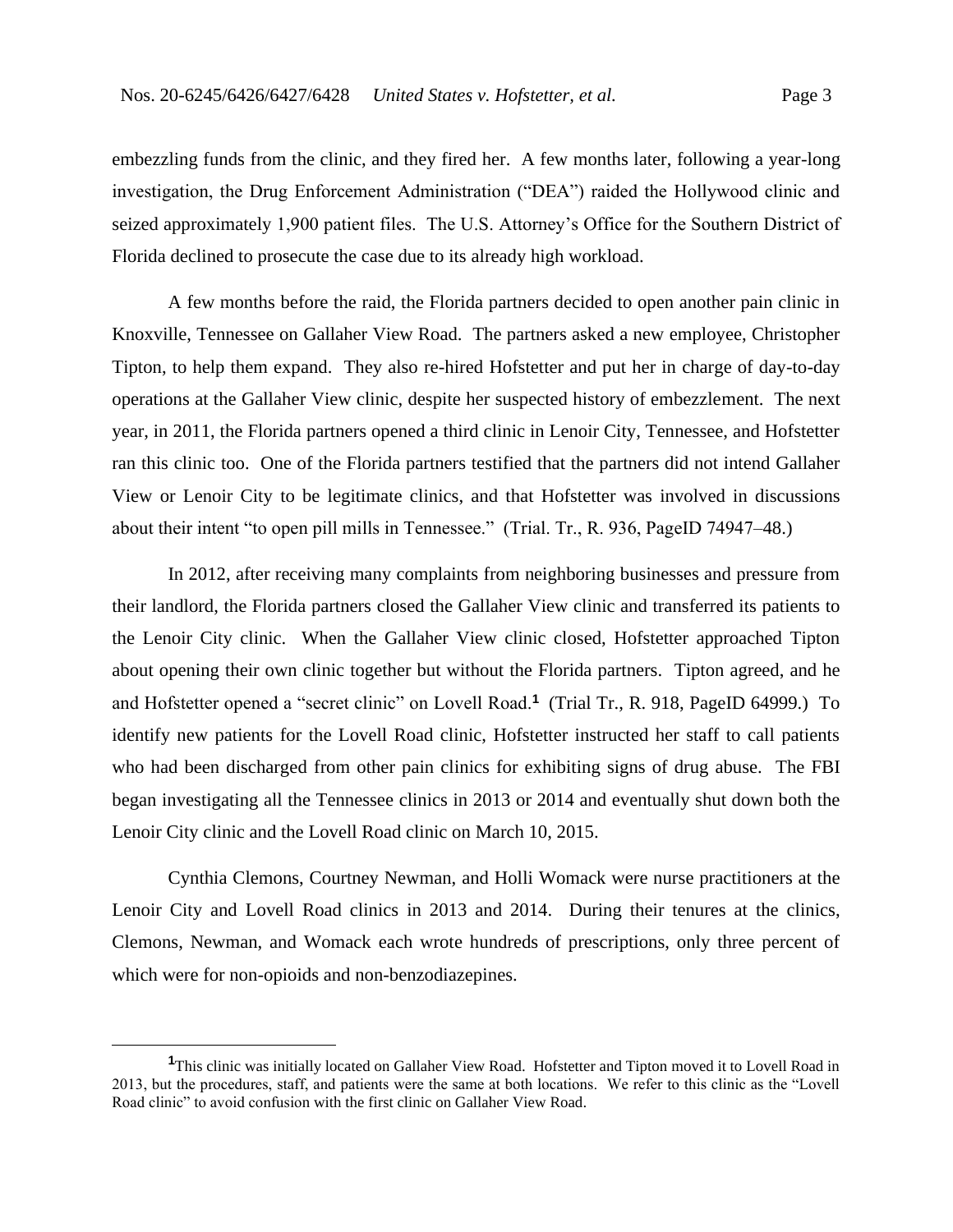The government filed the first indictment in this case on March 4, 2015. Over the next three years, the government filed a series of superseding indictments and eventually filed the fourth and final superseding indictment on May 1, 2018. The final 21-count indictment charged all four defendants-appellants**<sup>2</sup>**—Hofstetter, Clemons, Newman, and Womack—with maintaining a drug-involved premises and conspiring to distribute and dispense controlled substances. Additionally, Clemons, Hofstetter, and Newman were charged with illegally distributing and dispensing controlled substances. Hofstetter was also charged with a RICO conspiracy, two counts of conspiring to launder money, and five counts of money laundering.

On October 21, 2019, the four defendants proceeded to a four-month jury trial. At trial, the government's witnesses included one of the Florida partners, Tipton, and the clinics' former medical directors, employees, patients, and neighbors. Collectively, they testified that the owners and medical directors knew the clinics were not legitimate pain management clinics, as did some staff and patients. They also testified that Hofstetter prioritized profit over patient care by soliciting and accepting patients who had been discharged from other clinics for addictionrelated behaviors; restricting the length of appointments to maximize fee collection; and instructing non-qualified staff to see patients and fill out patient charts.

The government's expert witnesses, including nurse practitioners, anesthesiologists, and pain-management physicians, also testified that Clemons, Newman, and Womack failed to maintain adequate patient charts, and that they prescribed opioids at extremely high doses after incomplete medical examinations and diagnoses that fell below the standard of care.Witness testimony also portrayed the clinics as displaying numerous "red flags" indicative of criminal activity. *See infra* parts II.C.i and II.D.

After the government closed its case-in-chief, the defendants each moved for judgments of acquittal. The district court initially reserved ruling on these motions but later denied them, finding that "the government ha[d] presented sufficient evidence for a rational jury to return a verdict of guilty [on] all counts." (Trial Tr., R. 885, PageID 60982–90.)

**<sup>2</sup>**The government indicted 130 defendants in this case, including the Florida partners, Tipton, and other clinic staff. Except for Hofstetter, Clemons, Newman, and Womack, all other defendants pleaded guilty for their roles in operating or benefitting from the clinics.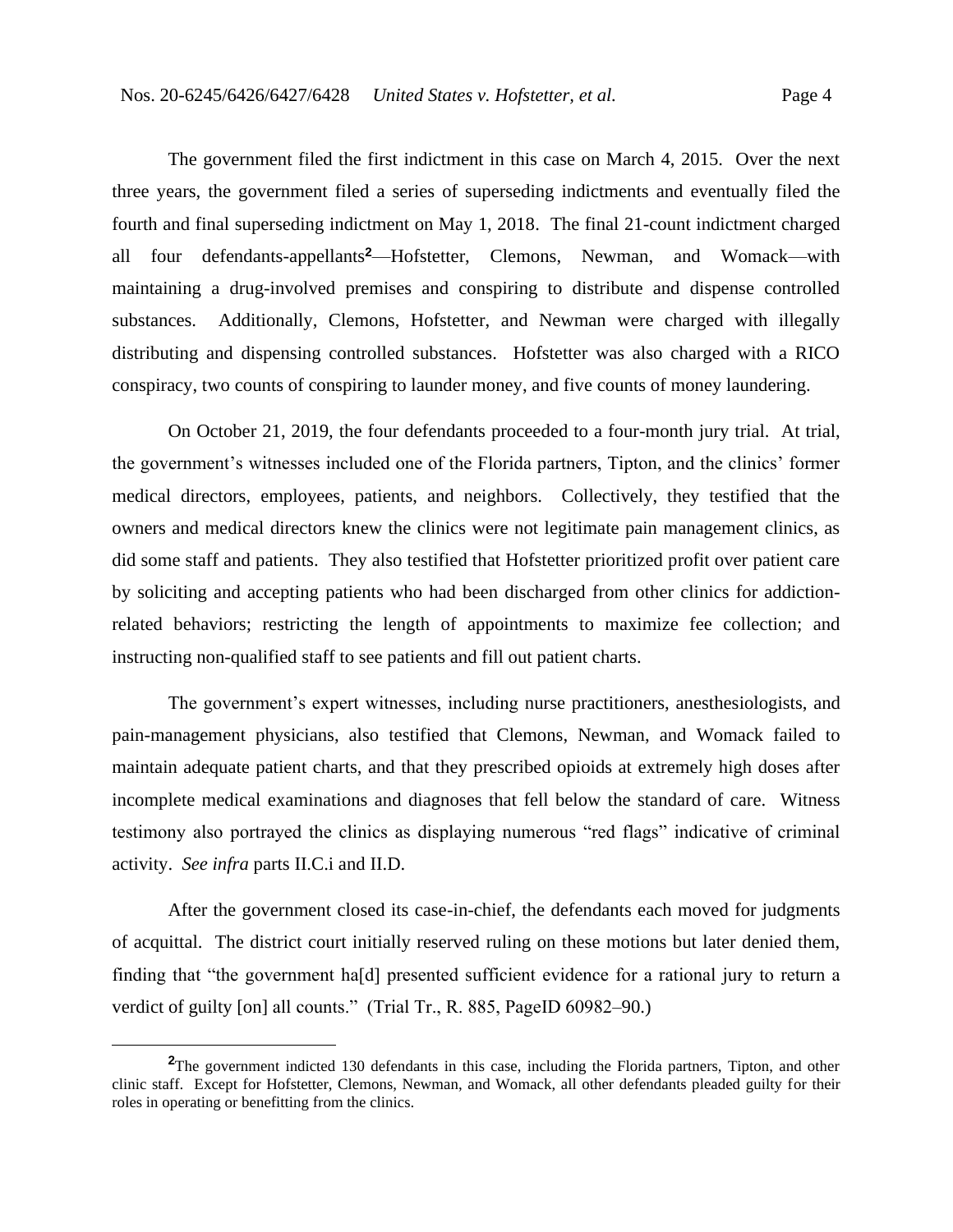The jury issued its verdict on February 13, 2020. It found all four defendants guilty of maintaining a drug-involved premises at Lovell Road, and it convicted Hofstetter and Clemons of maintaining a drug-involved premises at Lenoir City. The jury also acquitted Clemons, Newman, and Womack of multiple charges, including drug conspiracy charges and distributionof-controlled-substances charges.

Hofstetter was separately found guilty of maintaining a drug-involved premises at Gallaher View, a RICO conspiracy charge, two drug conspiracy charges, two money laundering conspiracy charges, two counts of money laundering, and one count of illegally distributing and dispensing controlled substances. She was acquitted of two distribution charges.

The defendants renewed their motions for acquittal following the verdict, and they also requested a new trial. The district court denied these motions without a hearing on September 14, 2020.

Hofstetter was sentenced to 400 months in prison, Clemons to 42 months, Newman to 40 months, and Womack to 30 months. The defendants timely appealed their judgments of conviction and sentences. This Court has appellate jurisdiction under 28 U.S.C § 1291.

#### II. ANALYSIS

# **A. The Constitutionality of 21 U.S.C. § 856(a)(1)**

Clemons, Newman, and Womack superficially challenged the constitutionality of 21 U.S.C. § 856(a)—the maintaining-a-drug-involved-premises statute—in their motions for acquittal, asserting summarily that the statute is void for vagueness. Hofstetter did not raise this challenge at all before the district court.The district court ruled that the defendants had waived the argument but nevertheless analyzed its merits when the court denied the motions. The district court's merits analysis preserves this argument for appeal. *See United States v. Clariot*, 655 F.3d 550, 556 (6th Cir. 2011). We therefore review de novo the question of whether § 856(a) is unconstitutionally vague. *United States v. Hart*, 635 F.3d 850, 856 (6th Cir. 2011) (citing *United States v. Suarez*, 263 F.3d 468, 476 (6th Cir. 2001)).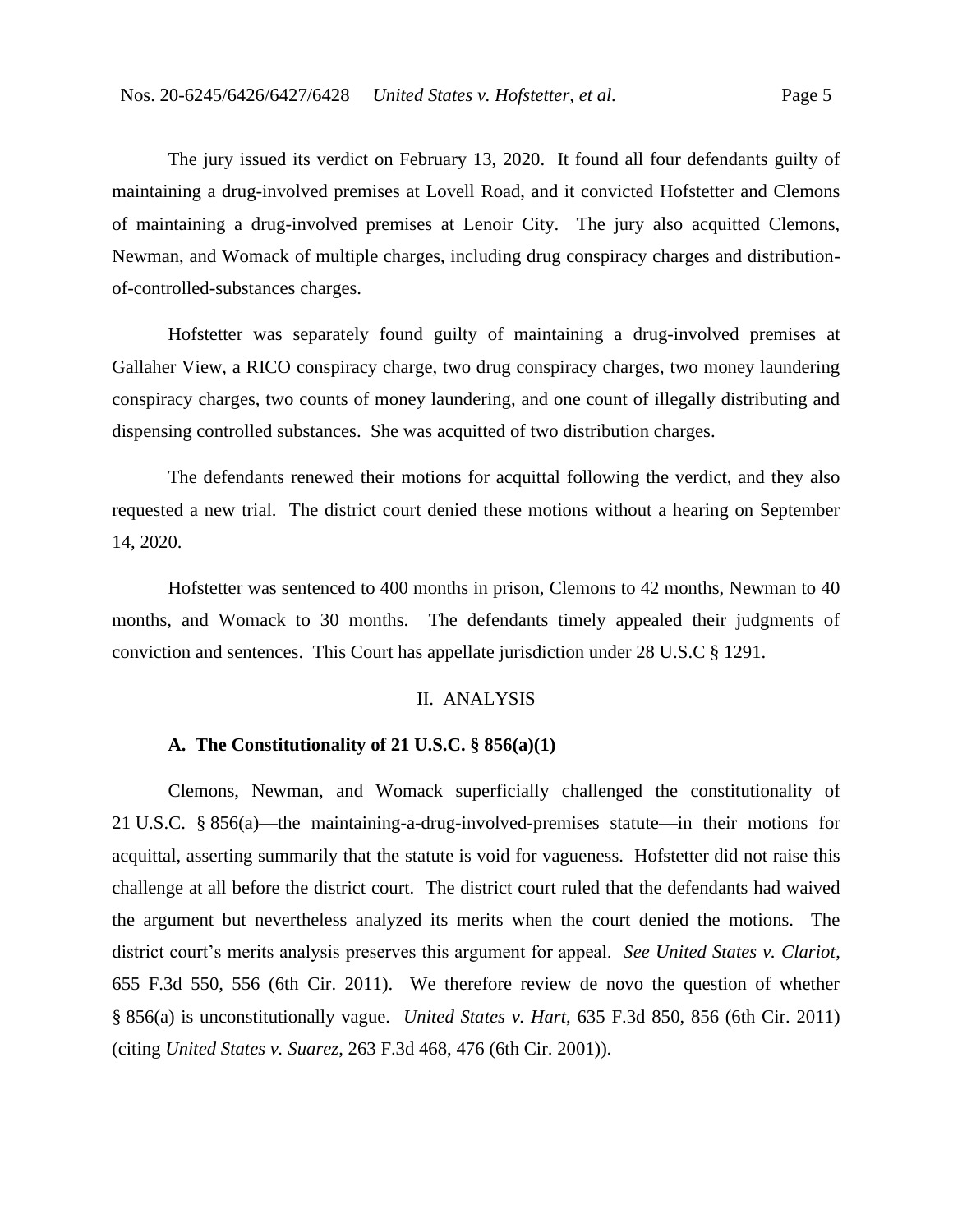A criminal statute is vague if it either "fails to provide the kind of notice that [] enable[s] ordinary people to understand what conduct it prohibits" or "encourages arbitrary and discriminatory enforcement." *United States v. Bowker*, 372 F.3d 365, 380 (6th Cir. 2004) (internal quotation omitted) (quoting *City of Chicago v. Morales*, 527 U.S. 41, 56 (1999)), *vacated on other grounds*, 543 U.S. 1182 (2005). "Few statutes meet the void-for-vagueness threshold: a 'strong presumptive validity' applies to all acts of Congress and mere 'difficulty' in determining a statute's meaning does not render it unconstitutional." *United States v. Kettles*, 970 F.3d 637, 650 (6th Cir. 2020) (quoting *United States v. Nat'l Dairy Prods. Corp.*, 372 U.S. 29, 32 (1963)). Hypothetical vagueness is not enough to warrant a new trial—the statute must be unconstitutionally vague as applied to this particular case. *Id.*; *see also Holder v. Humanitarian Law Project*, 561 U.S. 1, 18–19 (2010) ("We consider whether a statute is vague as applied to the particular facts at issue[.]"). Accordingly, to prevail, the defendants must show that § 856(a)(1) failed to provide sufficient warning that their conduct would violate the law. *See Kettles*, 970 F.3d at 650.

We have not yet decided whether  $\S$  856(a)(1) is unconstitutionally vague in a published opinion. *Cf. United States v. Rosa*, 50 F. App'x 226, 227 (6th Cir. 2002) (holding that § 856(a)(2) was not unconstitutionally vague as applied to the defendant because it furnished fair notice). Defendants ask us to find that § 856(a)(1) is unconstitutionally vague for three reasons. First, they contend that the phrase "for the purpose of . . . distributing . . . controlled substances" renders § 856(a)(1) unconstitutional because, read literally, any staff member at a pharmacy or physicians' office would violate the statute. At heart, this argument relates to the notice and breadth of the statute with respect to others (not to the defendants themselves), so we need not address it. *Vill. of Hoffman Ests. v. Flipside, Hoffman Ests., Inc.*, 455 U.S. 489, 495 (1982) ("A plaintiff who engages in some conduct that is clearly proscribed cannot complain of the vagueness of the law as applied to the conduct of others."). Second, the defendants suggest that they were convicted of *lawful* distribution under the plain language of the statute, thereby demonstrating that § 856(a) is impermissibly vague. And third, the defendants claim that the statute did not provide them with fair notice about the illegality of their conduct. Because the defendants contend that the statute is ambiguous, they ask us to apply the rule of lenity.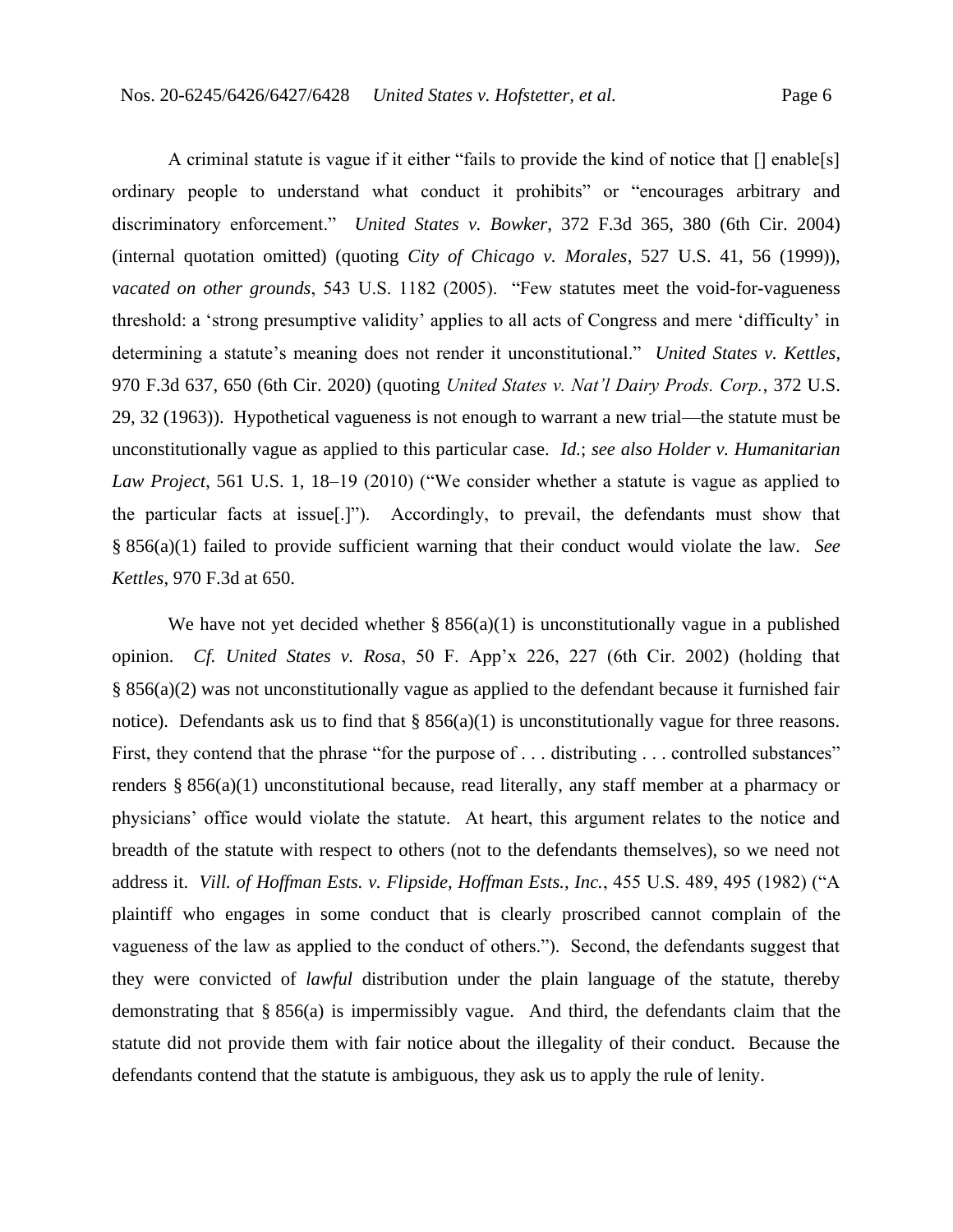The government takes the opposite view. It cites to cases that examine the applicability of § 856(a)(1) to drug possession or distribution from private homes and urges us to adopt here a similar interpretation of the law. *See United States v. Shetler*, 665 F.3d 1150, 1164–65 (9th Cir. 2011); *United States v. Lancaster*, 968 F.2d 1250, 1253–54 (D.C. Cir. 1992); *United States v. Clavis*, 956 F.2d 1079, 1094 (11th Cir. 1992). In this peripheral context, the cases hold that the phrase "for the purpose of" gives fair notice to a defendant accused of distributing controlled substances out of their personal residence because it excludes one-off drug sales or incidental consumption at home. *Lancaster*, 968 F.2d at 1253–54; *Clavis*, 956 F.2d at 1094. These cases, however, do not concern pain management clinics, so those arguments do not aid our consideration of the question the defendants raise here.

We conclude that  $\S 856(a)(1)$  is not unconstitutionally vague as applied to the defendants because their conduct put them on notice that they violated the statute, regardless of any potential vagueness when applied to differently situated medical practitioners.There is no as-applied vagueness when a statute furnishes fair notice that a defendant's conduct, if proven at trial, is proscribed. *See United States v. Farah*, 766 F.3d 599, 614 (6th Cir. 2014) (rejecting a void for vagueness claim when the defendant's conduct "surely [fell] within the ambit of [the statute]"). Here, the jury concluded that the defendants knowingly used the clinic to distribute controlled substances illegally, and there was sufficient evidence to support that conclusion. *See infra* part II.C.i. Section 856(a)(1) prohibits such conduct, so the defendants had notice that their illegal prescription practices fell within the statute's purview.

Moreover, contrary to the defendants' assertion that they could have been convicted under § 856(a)(1) for *lawful* opioid distribution, the procedural history of this case shows that this did not occur here. The government indicted the defendants for "knowingly and intentionally open[ing], us[ing], and maintain[ing] a business . . . for the purpose of illegally distributing and dispensing Schedule II controlled substances outside the scope of professional practice and not for a legitimate medical purpose[.]" (Fourth Superseding Indictment, R. 320, PageID 5235.) The district court instructed the jury to find the defendants guilty only if the government proved that the drug distribution occurred "for the purpose of illegally distributing Schedule II controlled substances[.]" (Trial Tr., R. 897, PageID 61800.)The government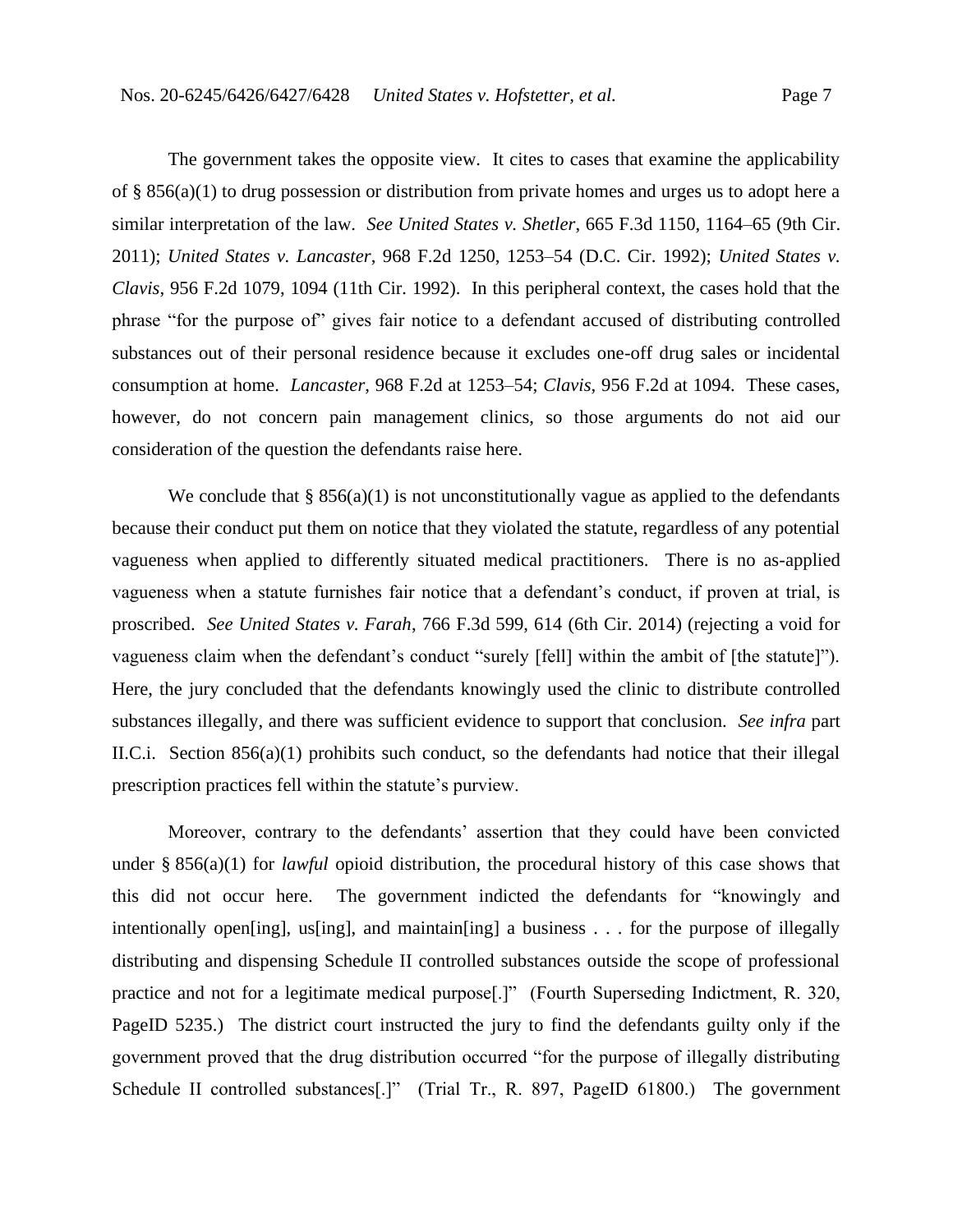submitted sufficient evidence for the jury to conclude that the defendants maintained or used the clinics for the purpose of distributing controlled substances illegally. *See infra* part II.C.i. And the jury's verdict form indicated that the defendants were found guilty for using or maintaining the clinic "for the purpose of illegally distributing Schedule II controlled substances[.]" (Jury Verdict, R. 860, PageID 60530.) Whether section 856(a) may be read to convict a defendant for *lawful* opioid prescriptions has no bearing on this case. Thus, to the extent the defendants argue that the statute led to arbitrary enforcement, their argument lacks merit. We therefore decline to order a new trial on this basis.

#### **B. The Jury Instructions**

We generally review the legal accuracy of jury instructions de novo. *United States v. Pritchard*, 964 F.3d 513, 522 (6th Cir. 2020) (citing *United States v. Roth*, 628 F.3d 827, 833 (6th Cir. 2011)). If a district court refuses to issue an instruction as requested by a defendant, however, the given instruction "must amount to abuse of discretion in order for us to vacate a judgment." *Id.* And if a defendant did not request a specific instruction from the district court, we review the instruction for plain error. *United States v. Semrau*, 693 F.3d 510, 527 (6th Cir. 2012).

## *i. The Drug-Involved Premises Instruction*

All four defendants were charged with maintaining a drug-involved premises in violation of 21 U.S.C. § 856(a)(1). At the close of evidence, the district court instructed the jury as follows:

Count 13 of the superseding indictment charges that from in or about September 2013 through on or about March 10, 2015 . . . Hofstetter, Newman, Clemons, and Womack, aided and abetted by one another and others, did knowingly and intentionally, open, use, and maintain a business . . . for the purpose of illegally distributing Schedule II controlled substances . . . .

In order to prove a defendant guilty of opening, using, or maintaining a druginvolved premises, the government must prove each of the following elements beyond a reasonable doubt . . . :

First, that the defendants knowingly opened, used, or maintained a place, whether permanently or temporarily;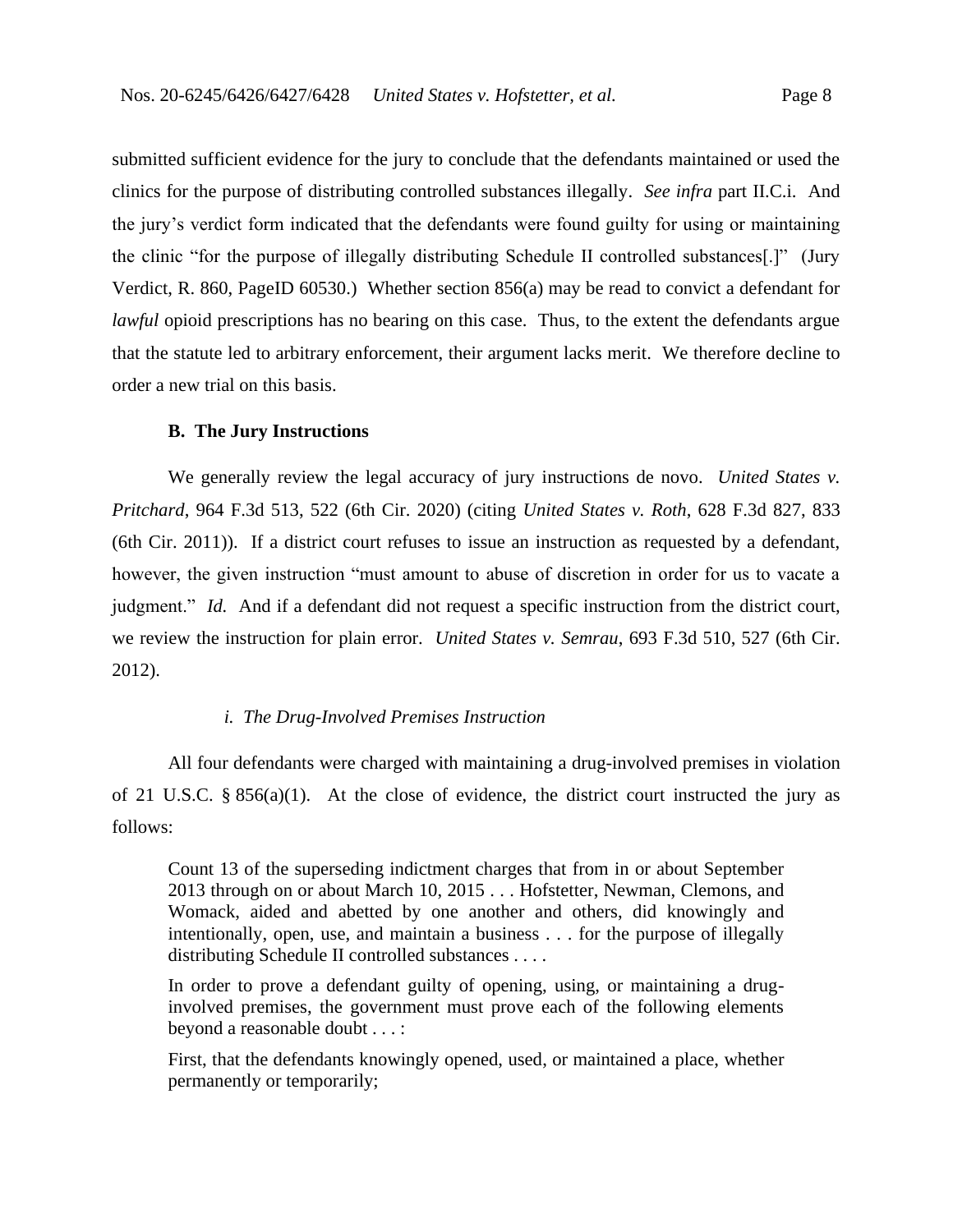And second, that the defendant did so for the purpose of distributing any controlled substance.

(Trial Tr., R. 897, PageID 61800.) The defendants now argue that the district court's  $\S$  856(a)(1) instructions were erroneous because the "jury should have been instructed that the distribution of the controlled substances from the clinics had to have been done without a legitimate medical purpose and outside the usual course of professional practice." (Clemons Br. 41; *see also*  Hofstetter Br. 44; Newman Br. 24; Womack Br. 23–24.) In other words, because the district court did not include *illegal* distribution as a third element of the § 856(a)(1) offense, the defendants say the instructions violated their due process rights.*See Patterson v. New York*, 432 U.S. 197, 210 (1977) ("[T]he Due Process Clause requires the prosecution to prove beyond a reasonable doubt all of the elements included in the definition of the offense of which the defendant is charged."). The defendants also submit that the  $\S$  856(a)(1) instructions were confusing, misleading, and prejudicial.

Before the district court issued the above instructions, it provided the defendants with advance copies of its proposed language and convened three charging conferences to review the draft instructions.None of the defendants objected to the § 856(a)(1) instructions at that time. We therefore review the instructions "as a whole, for plain error." *United States v. Stewart*, 729 F.3d 517, 530 (6th Cir. 2013). "To prevail on plain-error review, [a] defendant must show: (1) error, (2) that is clear and obvious, and (3) that affects [her] substantial legal rights." *Id.* at 528–29. "In the context of challenges to jury instructions, plain error requires a finding that, taken as a whole, the jury instructions were so clearly erroneous as to likely produce a grave miscarriage of justice." *Id.* at 530 (quoting *United States v. Morrison*, 594 F.3d 543, 546 (6th Cir. 2010)). "[A]n improper jury instruction will rarely justify reversal of a criminal conviction when no objection [was] made at trial," and "an omitted or incomplete instruction is even less likely to justify reversal, since such an instruction is not as prejudicial as a misstatement of the law." *Id.* (quoting *United States v. Rayborn*, 491 F.3d 513, 521 (6th Cir. 2007)).

This Court has already concluded that the  $\S$  856(a)(1) instructions in this case were not clearly erroneous, in two nearly identical orders that responded to motions for release pending appeal by Clemons and Newman. *United States v. Clemons*, No. 20-6427, Dkt. 23-2, slip op. 3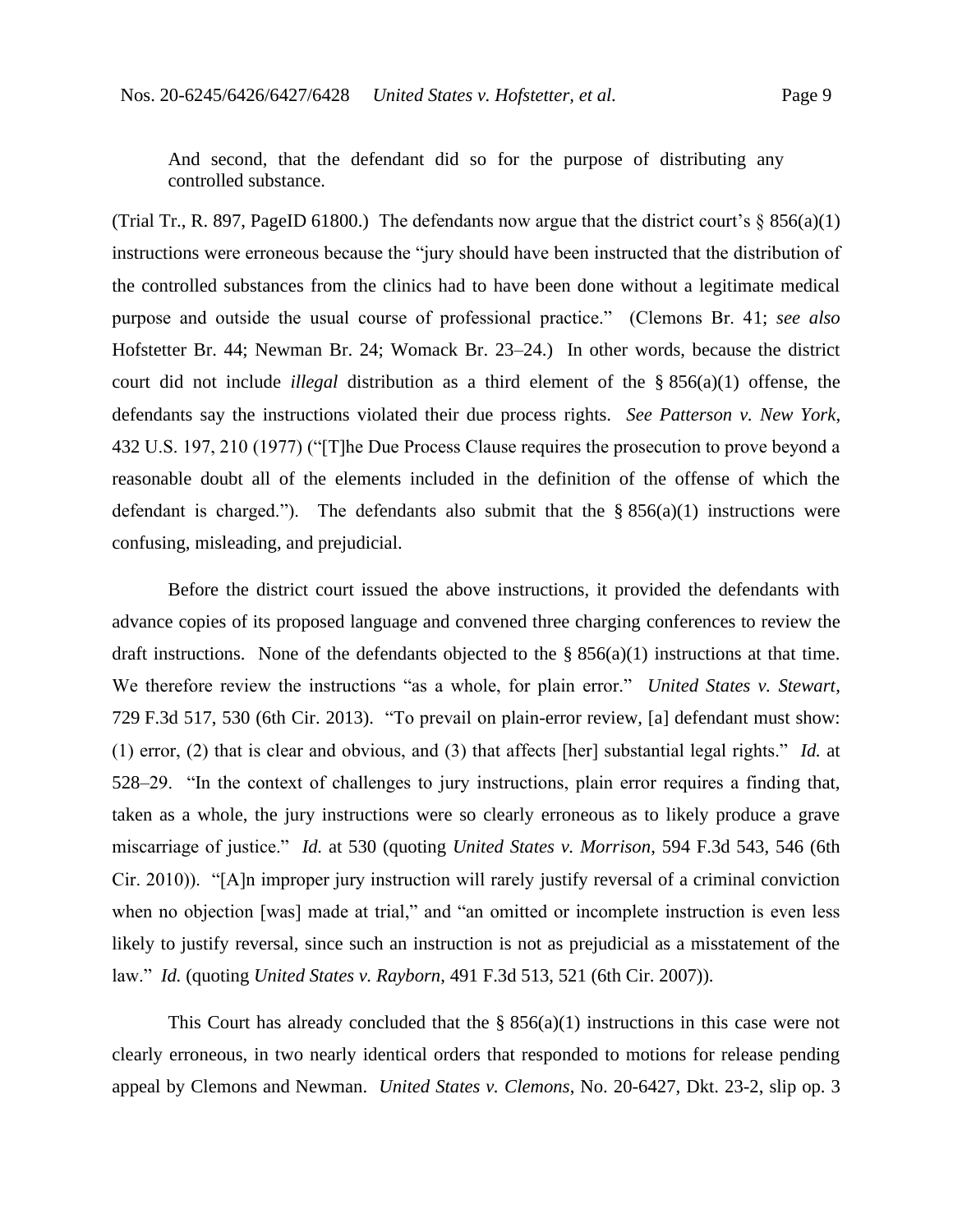(6th Cir. Feb. 25, 2021); *United States v. Newman*, No. 20-6428, Dkt. 18-2, slip op. 3 (6th Cir. Feb. 18, 2021). The previous panel provided three main reasons for doing so.

First, "the instruction was an accurate statement of the law" because it set forth the elements of a § 856(a)(1) violation "exactly as listed in the United States Code." *Clemons*, slip op. 3; *Newman*, slip op. 3. In general, "a proposed jury instruction must be a correct statement of [the] law," so we do not find fault on the part of the district court when it issues instructions that "more closely mirrored the statute" than the defendant's proposed language does. *Pritchard*, 964 F.3d at 523 (internal quotation omitted). We therefore agree that we "cannot conclude the district court abused its discretion," much less plainly erred, in providing "language more faithful to the statute" over the defendants' alternative language.**<sup>3</sup>** *Id.*

Second, "this [c]ourt has consistently listed the elements of a 21 U.S.C. § 856(a) conviction without including illegal distribution," even in pill mill cases. *Clemons*, slip op. 3; *Newman*, slip op. 3; *see also United States v. Sadler*, 750 F.3d 585, 592 (6th Cir. 2014) ("To support [a  $\S 856(a)(1)$ ] charge, the government had to show that the [defendants] knowingly maintained their [pain] clinics for the purpose of distributing a controlled substance."); *United States v. Lang*, 717 F. App'x 523, 545 (6th Cir. 2017) ("To convict a defendant on [a  $§ 856(a)(1)]$  charge[], the government must prove beyond a reasonable doubt that the defendant (1) knowingly (2) maintained any place, whether permanently or temporarily, (3) for the purpose of distributing a controlled substance.") (citing *United States v. Russell*, 595 F.3d 633, 644 (6th Cir. 2010)). Defendants do not cite, and we have not found, any case law that answers the question of whether the district court was required to list *illegal* drug distribution as one of the elements of a § 856(a)(1) offense in a pill mill case. And "[a] lack of binding case law that answers the question presented" precludes "our finding of plain error." *United States v. Al-Maliki*, 787 F.3d 784, 794 (6th Cir. 2015) (citing *United States v. Woodruff*, 735 F.3d 445, 450 (6th Cir. 2013)).

**<sup>3</sup>**Womack contends that two recent Supreme Court decisions demonstrate that "merely tracking the language of the statute may not suffice to properly instruct a jury as to what they must find for guilt." (Womack Br. 24 (citing *Rehaif v. United States*, 139 S. Ct. 2191, 2199 (2019), and *Maslenjak v. United States*, 137 S. Ct. 1918, 1930 (2017).) These cases, however, contain inapposite facts and do not bear on the instructions at issue here.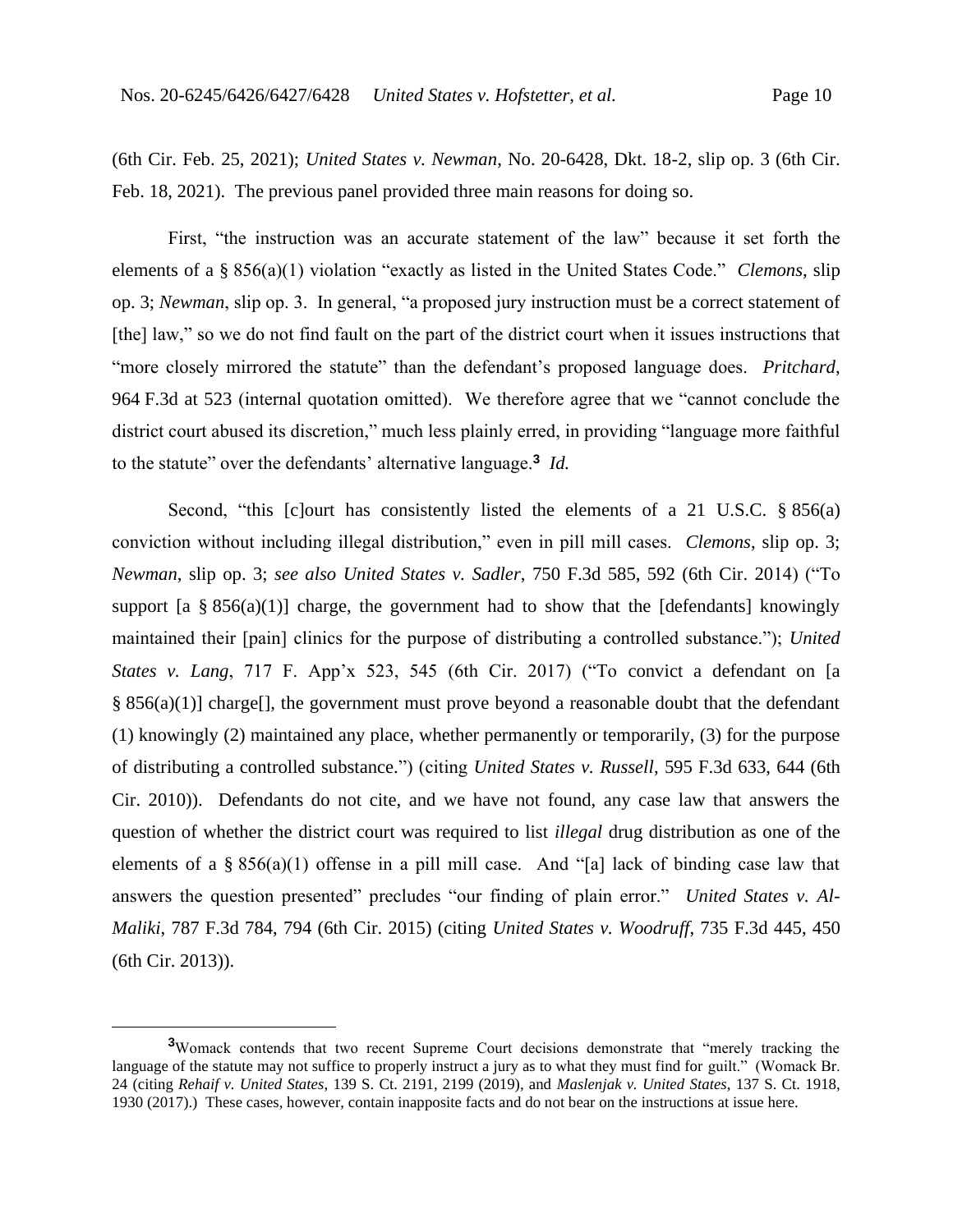Third, "taken as a whole, [the instructions] made it clear to the jury that they had to determine that the premises were used for the illicit distribution of drugs." *Clemons*, slip op. 4; *Newman*, slip op. 4. The district court began by instructing the jury that the § 856(a)(1) offense "charges that . . . [the defendants] did knowingly and intentionally open, use, and maintain a business . . . *for the purpose of illegally distributing Schedule II controlled substances*[.]" (Trial Tr., R. 897, PageID 61800 (emphasis added).) This explanation immediately preceded the district court's recitation of the statutory elements of a  $\S$  856(a)(1) offense. Given the proximity of the illegality explanation to the recitation of the elements, the instruction did not "likely produce a grave miscarriage of justice."*Stewart*, 729 F.3d at 530.Furthermore, the indictment and the jury verdict form underscore the completeness of the jury instruction when taken as a whole because language in both also made clear that the defendants were being charged for and convicted of unlawful opioid distribution. Accordingly, the district court did not plainly err by giving the instruction, and we affirm the district court.

## *ii. The Pinkerton Liability Instruction*

Hofstetter and Newman were both charged with distributing and dispensing controlled substances, aided and abetted by each other, in violation of 21 U.S.C. § 841. The district court explained to the jury that the government could prove Hofstetter and Newman guilty of this crime in one of three ways:

The first is by convincing you that they personally committed or participated in this crime.

The second is based on the legal rule that all members of a conspiracy are responsible for acts committed by the other members, as long as those acts are committed to help advance the conspiracy and are within the reasonably foreseeable scope of the agreement.

(Trial Tr., R. 897, PageID 61819–20.) Third, the district court also noted that the jury could find the defendants guilty "if [they] intentionally helped or encouraged others to commit the crime" that is, under an aiding and abetting theory of liability. (*Id*. at PageID 61819.) Only Hofstetter was convicted.

Hofstetter argues on appeal that the jury should not have been told about the second conspiracy-based method of liability. In particular, she claims that the jury should not have been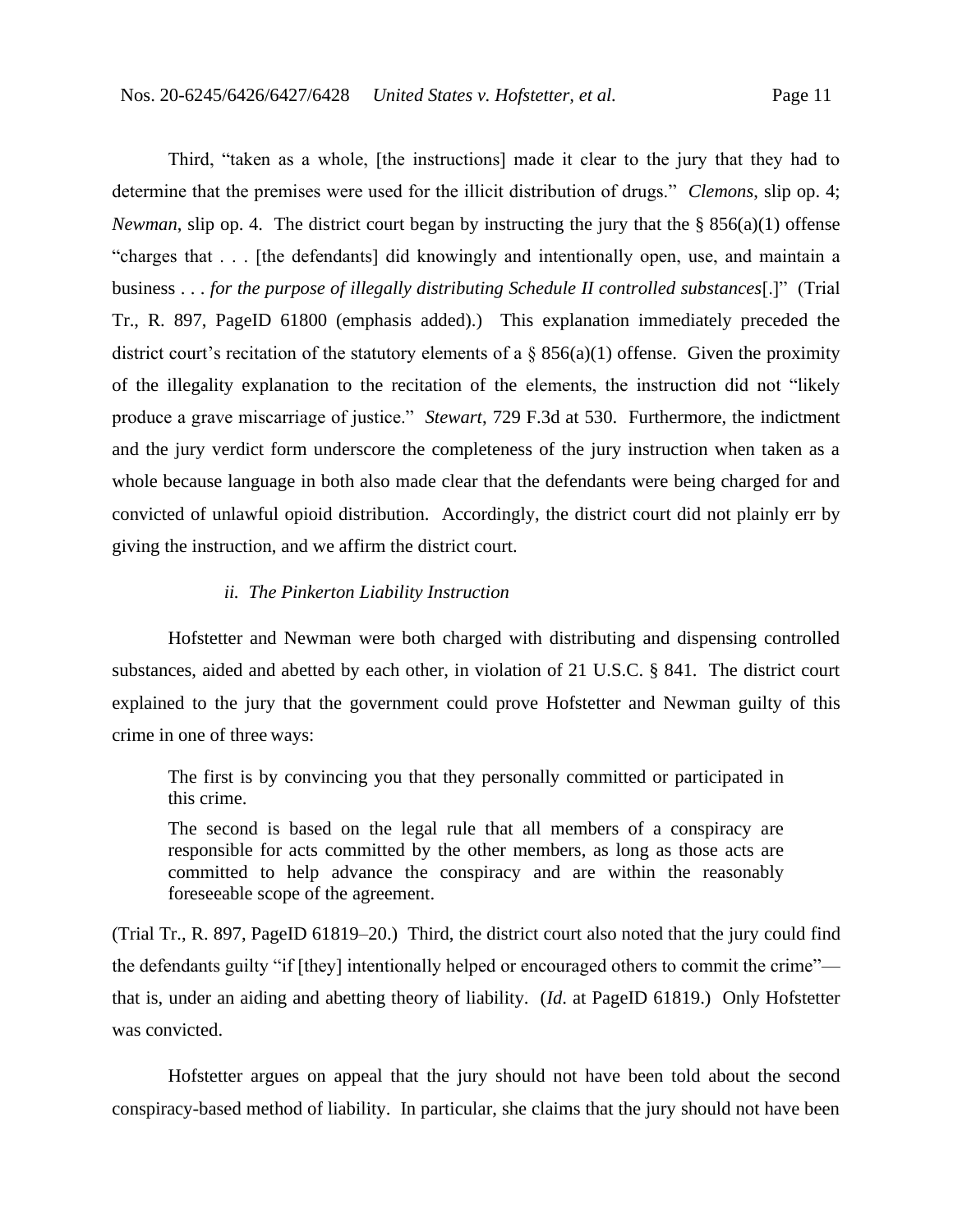able "to consider the conspiracy law as a means to convict" her because she was not charged with conspiracy in this count, and the elements for aiding and abetting are different from conspiracy. (Hofstetter Br. 20.) Because she did not object to the district court's instructions before it issued them, we review the instructions for plain error. *Semrau*, 693 F.3d at 527.

The conspiracy-based method that the district court outlined is known as *Pinkerton* liability. *See Pinkerton v. United States*, 328 U.S. 640 (1946). "*Pinkerton* is a doctrine about guilt-stage liability for a co-conspirator's substantive offenses." *United States v. Hamm*, 952 F.3d 728, 747 (6th Cir.), *cert. denied*, 140 S. Ct. 2695 (2020), and *cert. denied sub nom. Shields v. United States*, 141 S. Ct. 312 (2020). We have long held that "persons indicted as aiders and abettors"—as Hofstetter was with respect to this claim—"may be convicted pursuant to a *Pinkerton* instruction." *United States v. Lawson*, 872 F.2d 179, 182 (6th Cir. 1989) (quoting *United States v. Cerone*, 830 F.2d 938, 944 (8th Cir. 1987)). Further, "a district court may properly provide a *Pinkerton* instruction regarding a substantive offense, even when the defendant is not charged with the offense of conspiracy." *United States v. Budd*, 496 F.3d 517, 528 (6th Cir. 2007) (affirming the district court's instructions, which included a *Pinkerton*  instruction for a non-conspiracy offense); *see also United States v. Adkins*, 372 F. App'x 647, 652 (6th Cir. 2010). Accordingly, there is no plain error in the district court's given instruction, and we affirm.

#### *iii. The Deliberate-Indifference Instruction*

Hofstetter also challenges the district court's deliberate-indifference instruction with respect to her distribution charge. Hofstetter requested different instructions than the one the district court gave, so this Court reviews the district court's instruction for abuse of discretion. *See Pritchard*, 964 F.3d at 522. "A trial court has broad discretion in crafting jury instructions and does not abuse its discretion unless the jury charge fails accurately to reflect the law." *United States v. Geisen*, 612 F.3d 471, 485 (6th Cir. 2010) (internal quotation and citation omitted).

To convict Hofstetter of unlawful distribution under 21 U.S.C. § 841(a)(1), the government was required to prove that Hofstetter "knowingly or intentionally" distributed a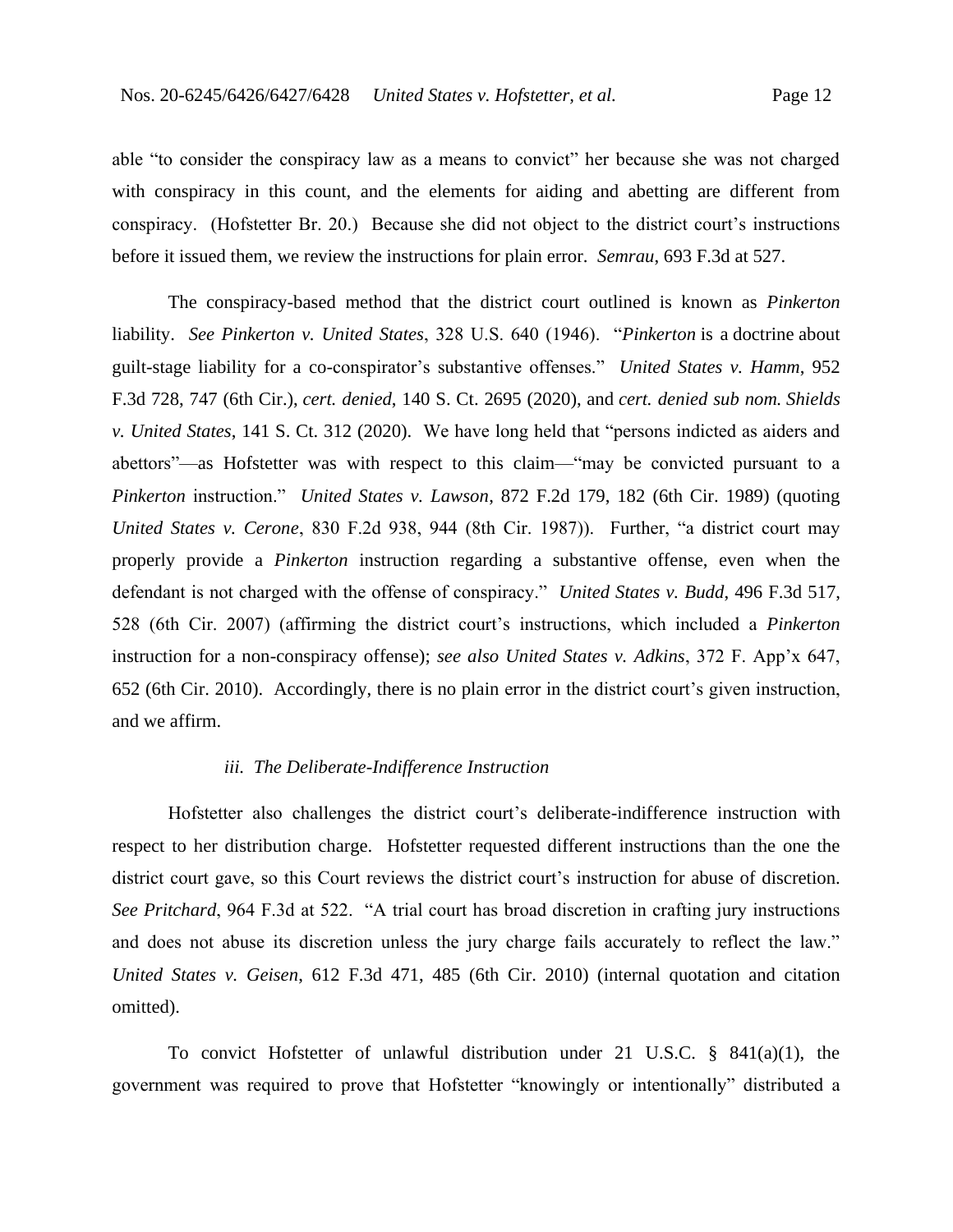controlled substance "outside the scope of professional medical practice and not for a legitimate medical purpose[.]" (Trial Tr., R. 897, PageID 61805.) With respect to the knowledge element, the district court instructed the jury that Hofstetter could be found liable under the doctrine of deliberate indifference:

Although knowledge of the defendant cannot be established merely by demonstrating that she was careless, knowledge may be inferred if the defendant deliberately blinded herself to the existence of a fact. No one can avoid responsibility for a crime by deliberately ignoring the obvious.

If you are convinced that a defendant deliberately ignored a high probability that the controlled substances, as alleged in these counts, were distributed outside the usual course of professional practice and not for a legitimate medical purpose, then you may find that the defendant knew that this was the case.

But you must be convinced beyond a reasonable doubt that the defendant was aware of a high probability that the controlled substances were distributed outside the usual course of professional practice and not for a legitimate medical purpose, and that the defendant deliberately closed her eyes to what was obvious.

Carelessness or negligence or foolishness on her part are not the same as knowledge, and are not enough to find her guilty of any offense charged under this law.

(*Id.* at PageID 61806–07.) Hofstetter argues that this instruction does not incorporate the deliberate indifference standard announced in *Global-Tech Appliances, Inc. v. SEB S.A.*, 563 U.S. 754, 769 (2011). Specifically, Hofstetter claims the jury should have been instructed that a defendant is not deliberately indifferent unless she "subjectively believe[s] that there is a high probability that a fact exists" and "take[s] deliberate actions to avoid learning of that fact." (Hofstetter Br. 40 (quoting *Global-Tech*, 563 U.S. at 769)*.*)

Hofstetter's proposed instruction and the one given are functional equivalents: both require the defendant to have been aware of a "high probability" that a fact exists and to have "deliberately" avoided full knowledge. In addition, the district court's instruction tracks (and adds to) the language in this Court's model jury instructions on deliberate indifference, which have been approved as consistent with *Global-Tech*. *See* Sixth Circuit Pattern Instruction 2.09; *United States v. Reichert*, 747 F.3d 445, 451 (6th Cir. 2014). The Supreme Court also acknowledged that similar instructions complied with *Global-Tech*. 563 U.S. at 769 & n.9 (citing, *e.g.*, *United States v. Holloway*, 731 F.2d 378, 380–81 (6th Cir. 1984) (per curiam)).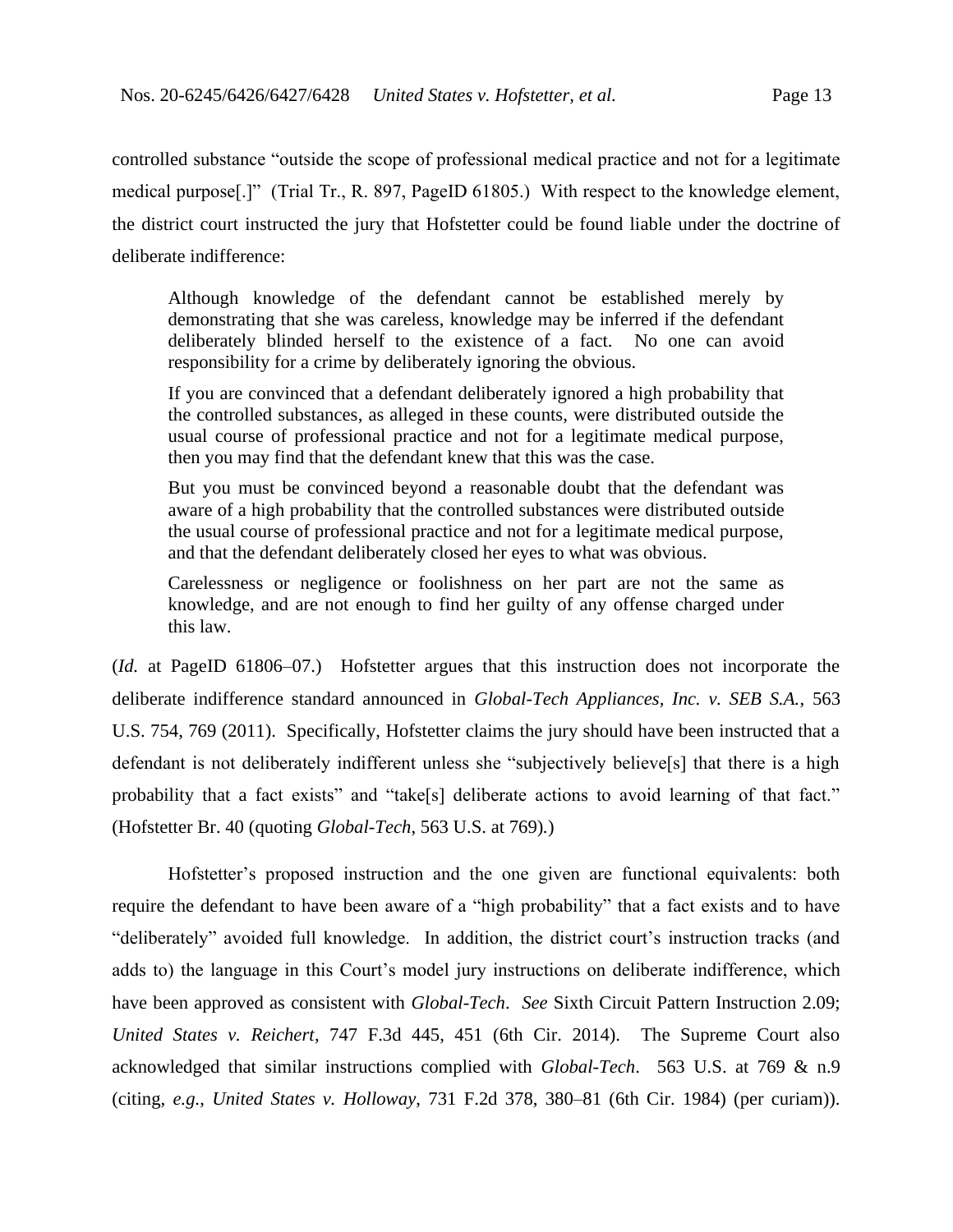Accordingly, the district court did not abuse its discretion with respect to the deliberateindifference instruction.

Because there is no plain error in either the maintaining-a-drug-involved-premises instruction or the *Pinkerton* instruction, and because the district court did not abuse its discretion by instructing the jury as to deliberate indifference, we affirm each of the three contested jury instructions.

#### **C. Sufficiency of the Evidence**

We review de novo the sufficiency of the evidence to sustain a conviction when a defendant raises a challenge under Federal Rule of Criminal Procedure 29. *United States v. Emmons*, 8 F.4th 454, 477 (6th Cir. 2021) (quoting *United States v. Gunter*, 551 F.3d 472, 482 (6th Cir. 2009)).

Rule 29 requires courts to "enter a judgment of acquittal of any offense for which the evidence is insufficient to sustain a conviction[,]" regardless of the jury's verdict, upon a defendant's motion. Fed. R. Crim. P. 29(a). When considering the sufficiency of the evidence, we "review[] the evidence in the light most favorable to the prosecution" and determine whether "any rational trier of fact could have found the essential elements of the crime beyond a reasonable doubt." *Emmons*, 8 F.4th at 477–78 (quoting *United States v. Wallace*, 597 F.3d 794, 800 (6th Cir. 2010)). In so doing, we make "[a]ll reasonable inferences . . . to support the jury verdict[,]" *United States v. LaVictor*, 848 F.3d 428, 456 (6th Cir. 2017), and do not "reweigh the evidence, reevaluate the credibility of witnesses, or substitute [our] judgment for that of the jury," *Emmons*, 8 F.4th at 478 (quoting *United States v. Callahan*, 801 F.3d 606, 616 (6th Cir. 2015) (alteration in original)). Moreover, "[c]ircumstantial evidence alone is sufficient to sustain a conviction and such evidence need not remove every reasonable hypothesis except that of guilt." *LaVictor*, 848 F.3d at 456 (quoting *United States v. Spearman*, 186 F.3d 743, 746 (6th Cir. 1999)).

"[A] defendant claiming insufficiency of the evidence [therefore] bears a very heavy burden." *Emmons*, 8 F.4th at 478 (quoting *United States v. Abboud*, 438 F.3d 554, 589 (6th Cir. 2006)).And "[t]he general hesitancy to disturb a jury verdict applies with even greater force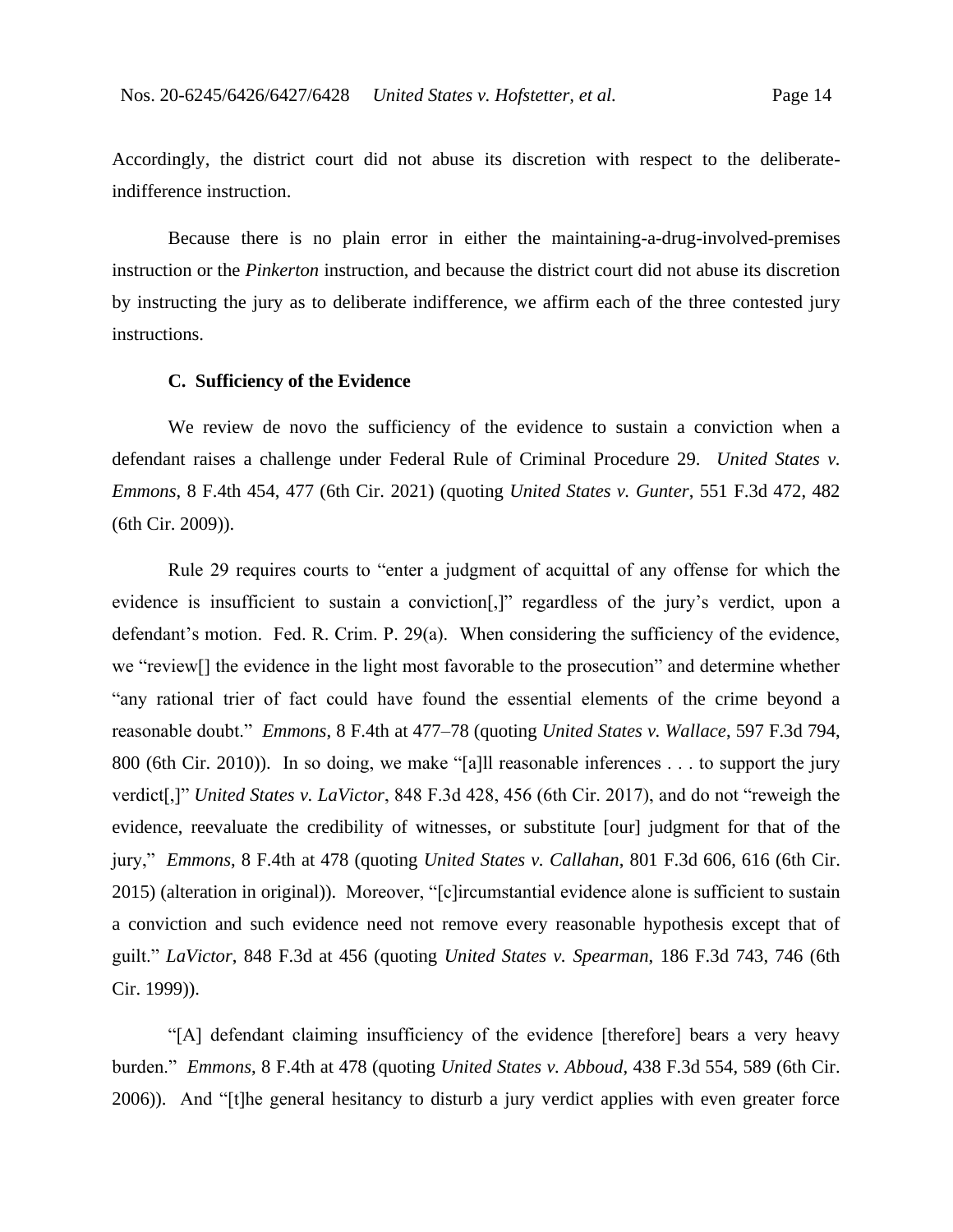when a motion of acquittal has been thoroughly considered and subsequently denied by the trial judge." *United States v. Fisher*, 648 F.3d 442, 450 (6th Cir. 2011) (internal quotation and citation omitted). Here, on two separate occasions, the district court held that there was sufficient evidence to support the jury's verdict on these counts. We find the same.

# *i. The Drug-Involved Premises Convictions*

The four defendants were each charged with one to three counts of maintaining a druginvolved premises under 21 U.S.C. §  $856(a)(1)$ . They were also charged for these offenses under 18 U.S.C. § 2, which imposes liability under an aiding and abetting theory. Hofstetter was convicted of three counts, Clemons of two, and Newman and Womack of one each.All four defendants argue that there was insufficient evidence to support their convictions.

To support a conviction under  $\S$  856(a)(1), the government needed to prove, beyond a reasonable doubt, that the defendants "knowingly open[ed], lease[d], rent[ed], use[d], or maintain[ed] any place, whether permanently or temporarily," for the purpose of illegally distributing controlled substances. *United States v. Elenniss*, 729 F. App'x 422, 428 (6th Cir. 2018) (quoting 21 U.S.C. § 856(a)(1)); *see also United States v. Russell*, 595 F.3d 633, 644 (6th Cir. 2010).

# *a. Knowingly*

First, the government submitted significant circumstantial evidence that would allow a reasonable jury to conclude that the defendants knew they maintained or used the clinics to distribute controlled substances illegally. For example, none of the clinics accepted insurance, and each charged a flat cash fee of \$300 to \$350 per appointment. Third parties often paid other patients' fees, and groups of patients sometimes arrived together in a single car, often from outof-county. The waiting rooms were frequently crowded to standing room only, and patients commonly waited hours for appointments.

Additionally, former patients testified that they went to the clinics while exhibiting symptoms of drug withdrawal, appearing "high" or "junked out." (Trial Tr., R. 922, PageID 66038–40; Trial Tr., R. 923, PageID 66206.) The signs of addiction were "obvious." (Trial Tr.,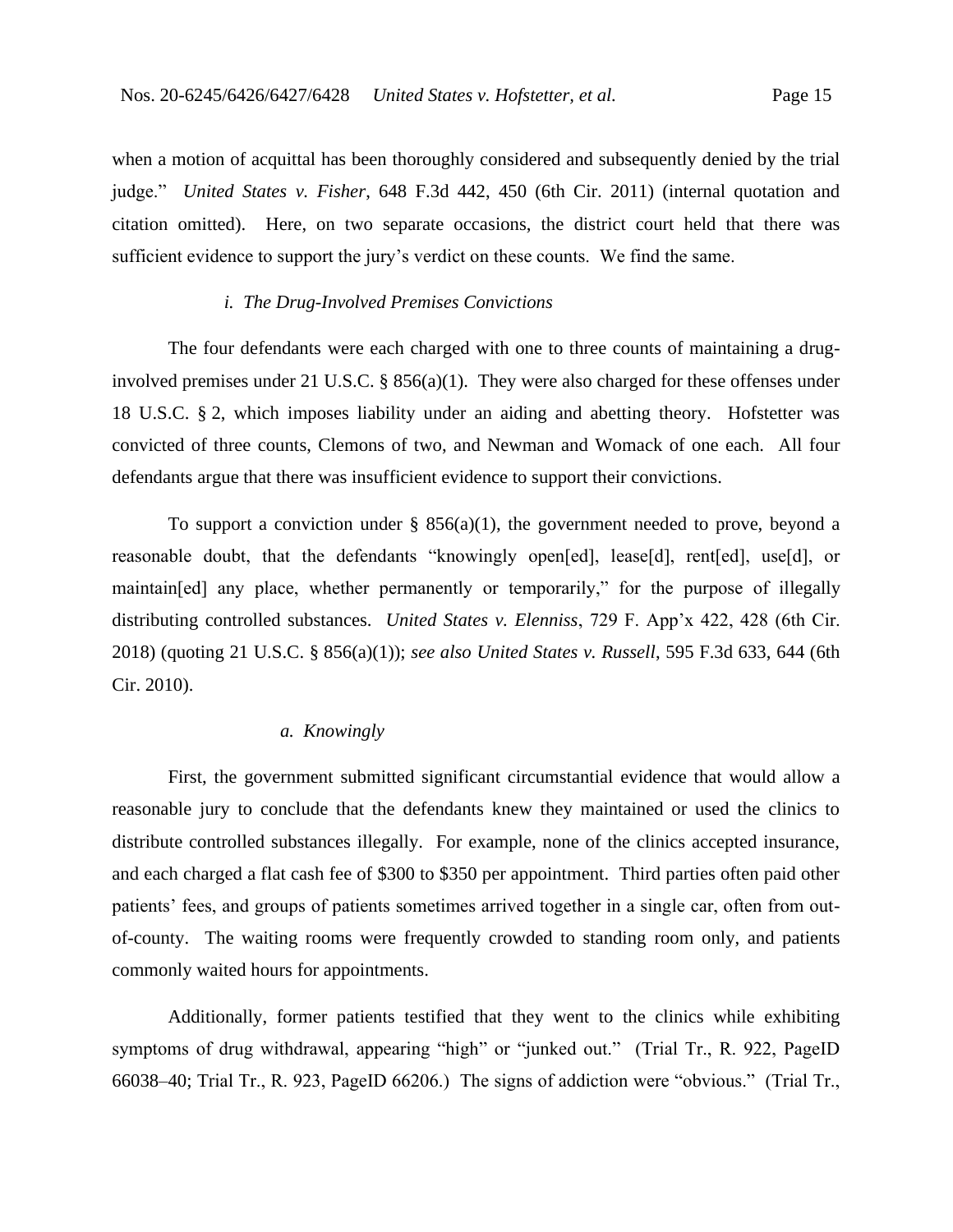R. 921, PageID 65599.) One witness said the parking lot "looked more like . . . a place where people go to get high versus go to obtain a prescription." (Trial Tr., R. 924, PageID 66518–19.) A former staff member testified that, on his first day, he found a crowd of people waiting for the Lenoir City clinic to open, who were "all talking to each other about [which provider] . . . would get them the most medicine." (Trial Tr., R. 936, PageID 74712, 74722–23.) The Gallaher View and Lovell Road clinics received complaints that the clinics' customers engaged in petty crimes and drug deals and discarded syringes in the clinic parking lots.

The clinics also allegedly fostered criminal activity among the staff members, who engaged in kickback schemes from pharmaceutical companies and drug-testing laboratories in return for their business. Staff members also accepted bribes from patients in return for their help in passing drug tests or skipping long wait times.

Other former staff members quit the clinics shortly after being hired. For example, a former physician's assistant quit after just six weeks on the job. She testified: "You go into a clinic like that, and you see all of the irregularities. You see all of the different things happening. You look at the patients. You put it all together. . . . [T] hat place did not follow medical standard of care." (Trial Tr., R. 919, PageID 65328–29.) She drew these conclusions without having any previous pain management experience.

Former clinic medical directors echoed these concerns, sometimes raising them with Hofstetter directly. For example, former medical director Dr. Marc Valley prepared a report outlining all the problems of the clinics—including prescriptions that had "no purpose in chronic pain management" and diagnoses that did not support the use of controlled substances. (Gov't Trial Ex. 498, R. 1188-7, PageID 81135.) His report concluded: "This clinic fits all criteria for the definition of 'Pill Mill.' . . . . [T]his is the most egregious example of inappropriate medical oversight and opioid management that I have ever seen." (*Id.* at PageID 88136–37.) He gave the report to Hofstetter.

It is true, as the defendants emphasize, that some of the government's witnesses testified only about one particular clinic and not about the others. Other witnesses did not know or interact with each defendant. And still others did not notice illegal or concerning activity at the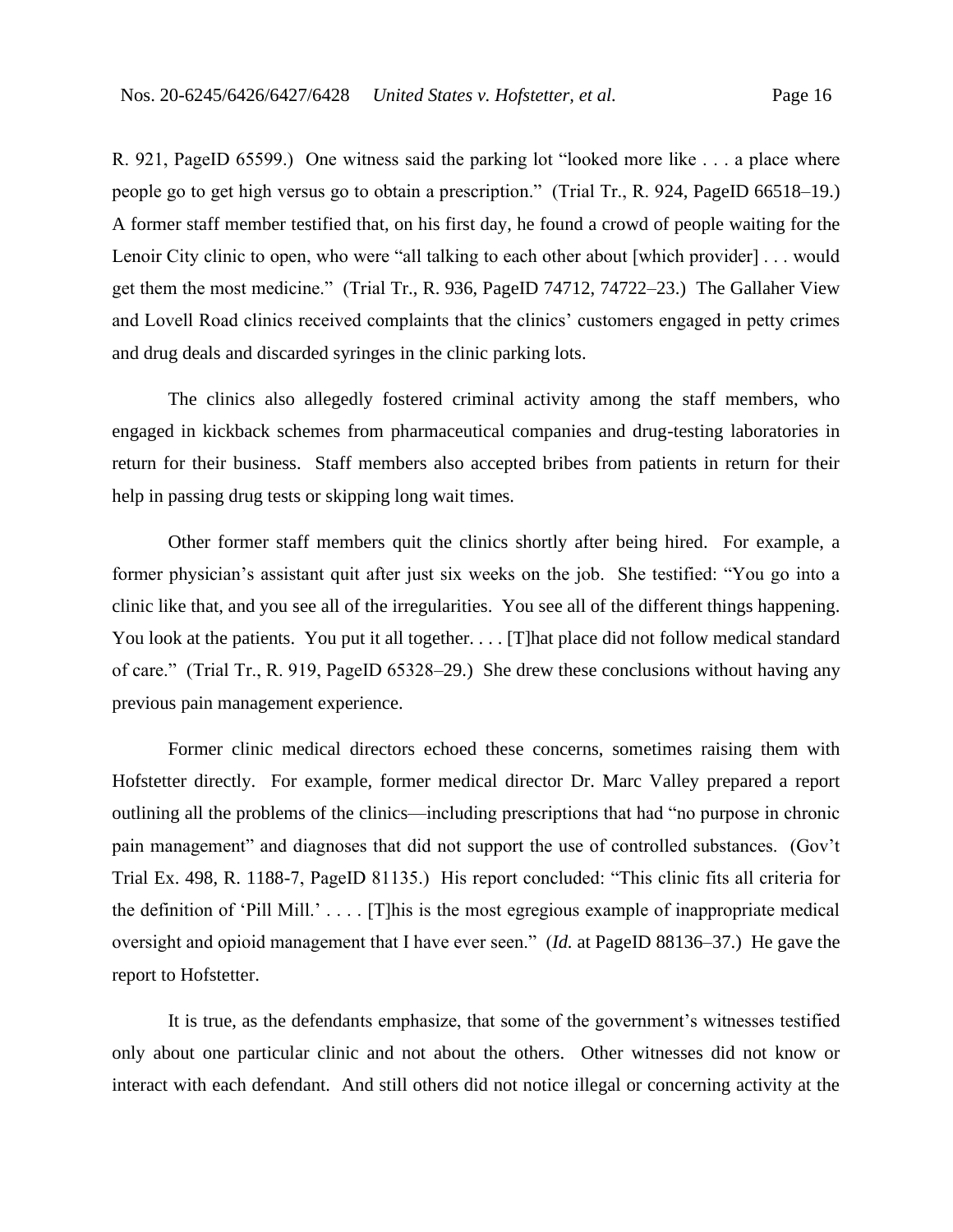clinics. But we cannot reweigh the evidence, reevaluate witness credibility, or prioritize our judgment over the jury's, so these discrepancies do not counsel in favor of reversal. *Callahan*, 801 F.3d at 616. It is also true that the government did not produce any direct evidence that Clemons, Womack, and Newman *knowingly* used the clinics for the purpose of illegal drug activity. But this is irrelevant. Circumstantial evidence, on its own, is sufficient to sustain a conviction. *LaVictor*, 848 F.3d at 456. And here, there is certainly enough circumstantial evidence to support the jury's conclusion that the defendants "would know that the clinics in this case were pill mills, and by choosing to associate themselves with the clinics, . . . [they] agreed to assist in the diversion of opioids to drug addicts and drug dealers." (Trial Tr., R. 885, PageID 60983.)

## *b. Maintained or Used*

A defendant need not lease or own the building to "maintain" it under the second element. *Russell*, 595 F.3d at 644. Instead, "*control*, duration, acquisition of the site, renting or furnishing the site, repairing the site, *supervising*, protecting, supplying food to those at the site, and continuity" all evince "maintenance." *Id.* (emphasis added). The government submitted sufficient evidence to show that Hofstetter supervised the clinics. She oversaw the clinics as office manager and part owner by administering daily operations and managing personnel. She controlled the clinics by instructing staff to modify medical records and directing employees without medical licenses to attend to patients.

The record also sufficiently supports a finding that Clemons, Newman, and Womack "used" the clinics for the purpose of distributing controlled substances illegally. Section 856(a)(1) "uses the disjunctive conjunction 'or' between the listed alternative ways of violating the statute, [so] § 856(a)(1) is violated simply by *using* a place for the commission of the specified drug crimes; proof that the defendant 'maintain[ed]' the premises, which is a separate way of violating the statute, is not necessary for conviction." *United States v. Facen*, 812 F.3d 280, 289 (2d Cir. 2016). Thus, whether the government proved that Clemons, Newman, and Womack "maintained" the premises is not the sole inquiry; we must also consider whether the defendants used the premises for the purpose of illegal drug distribution.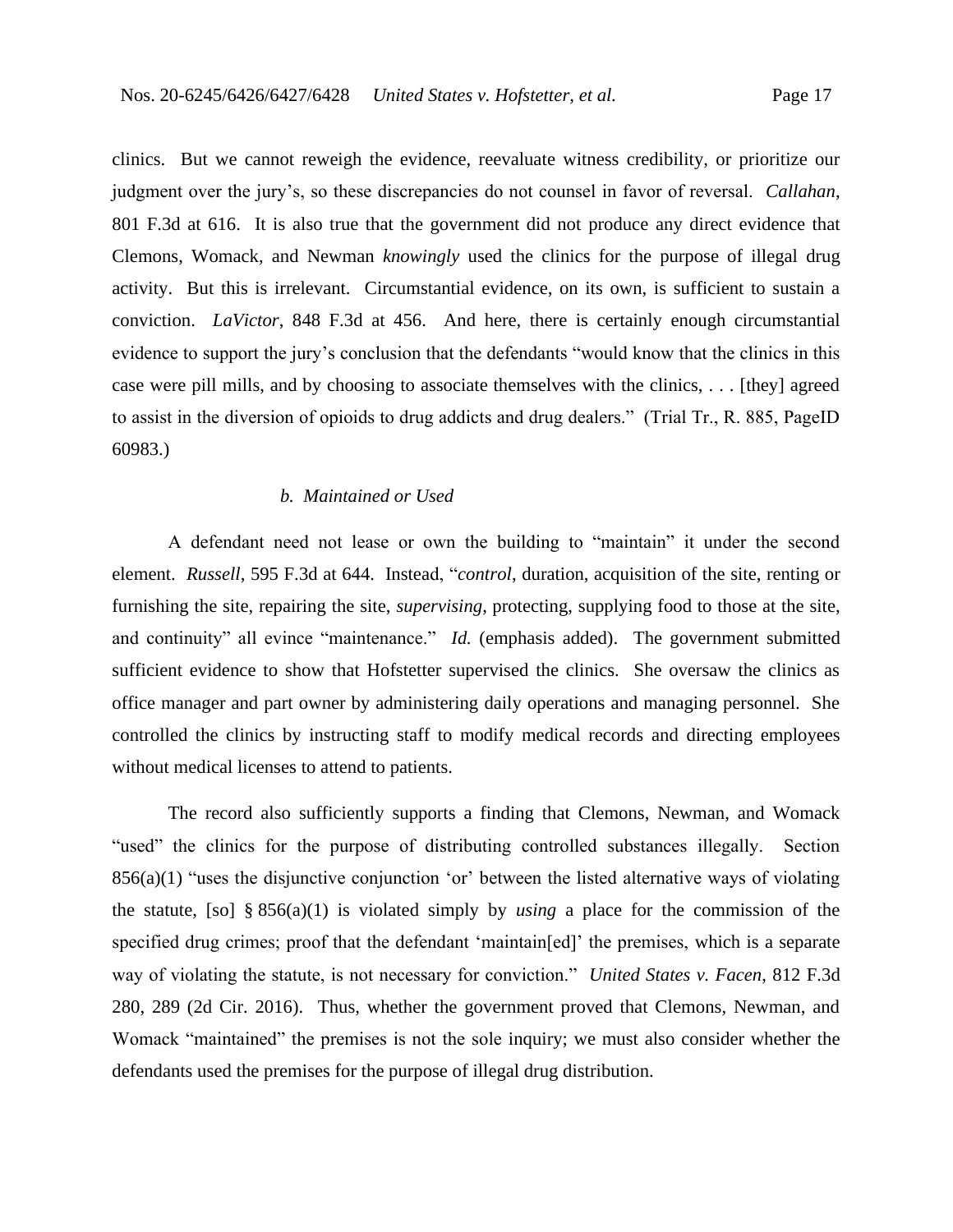The government showed that Clemons, Newman, and Womack each used the clinics to write hundreds of prescriptions for opioids and benzodiazepines during their tenures at the clinics, and in roughly the same proportion: 54 to 57 percent of their prescriptions were for oxycodone, 24 to 33 percent for oxymorphone, and 8 to 14 percent for morphine.Non-opioid, non-benzodiazepines accounted for less than three percent of their prescriptions. Drawing the evidence in the light most favorable to the prosecution, the jury could have reasonably concluded that Hofstetter maintained the clinics, and Clemons, Newman, and Womack used the clinics, to distribute drugs illegally.

# *c. For the Purpose of Illegal Distribution*

To prove the last element, the government was required to show that each defendant "was significantly motivated to maintain [or use] the premises for drug-related purposes." *United States v. Serrano-Ramirez*, 811 F. App'x 327, 339 (6th Cir. 2020); *see also Russell*, 595 F.3d at 642 (finding that a defendant maintains or uses a place "for the purpose of" distributing drugs if the "drug distribution was a *significant or important reason*"). There must also be sufficient evidence that the controlled substances were distributed illegally, or "without a legitimate medical purpose." *United States v. Chaney*, 921 F.3d 572, 591 (6th Cir. 2019).

Sufficient evidence supports this element as to each defendant.When Hofstetter opened her own clinic with Tipton at Lovell Road, she instructed her staff to solicit patients that had been discharged from other pain clinics for signs of drug abuse, such as displaying "track marks" or testing positive for illegal drugs. (Trial Tr., R. 906, PageID 76749.) Hofstetter used this strategy to build much of the initial patient base at Lovell Road. The government also submitted evidence that Hofstetter prioritized profit over patient care: she limited appointments to 15 minutes, she instructed staff members with no medical training to fill out patient charts, and she generally focused on getting "the patients . . . in there and paying their fee." (Trial Tr., R. 906, PageID 76794.)

Sufficient evidence also supports the jury's finding that Clemons, Newman, and Womack used the clinics for the purpose of distributing opioids unlawfully.In addition to the number of opioid prescriptions that they issued (in the same proportions, described above), Dr. John Everett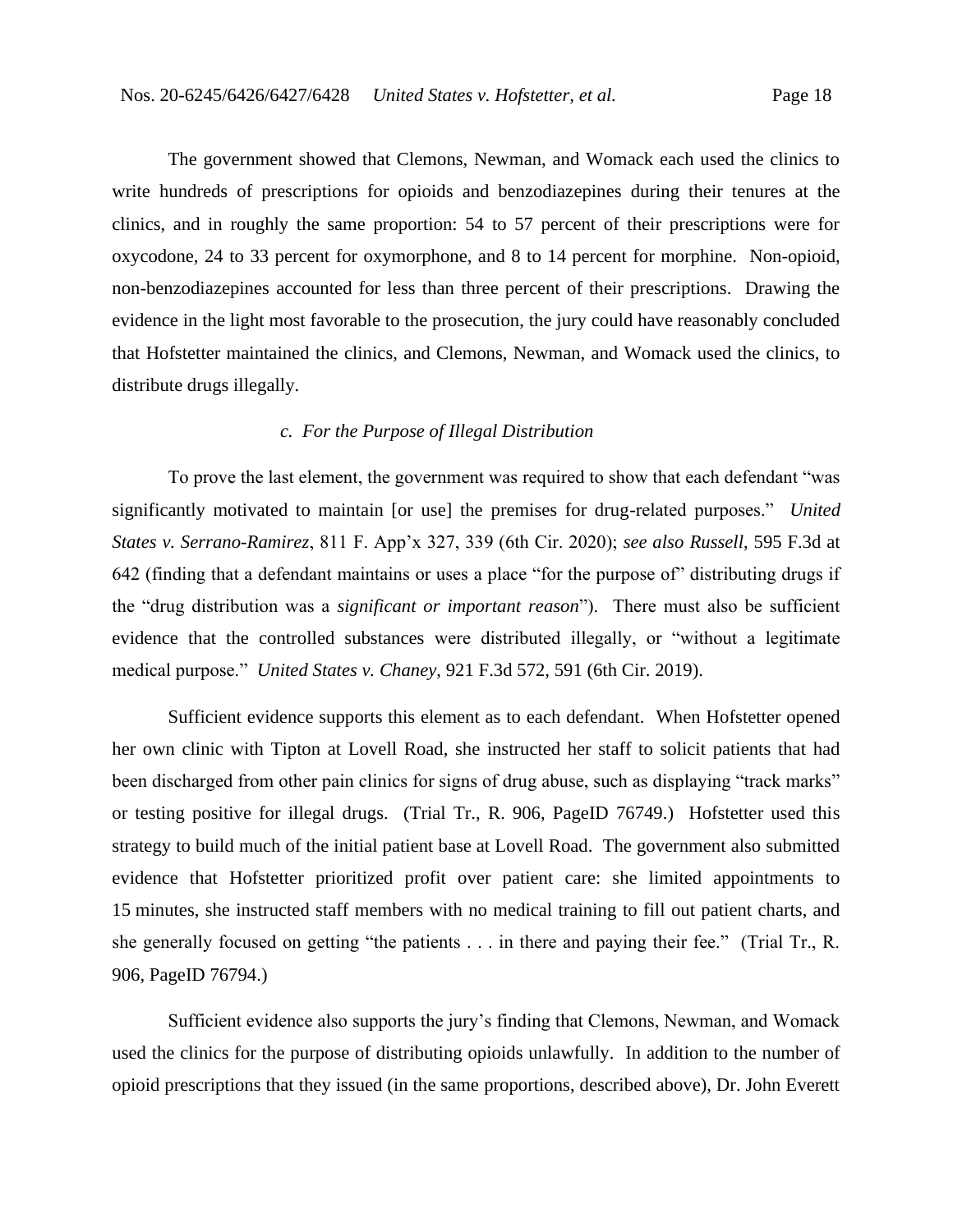Blake—an anesthesiologist and pain management physician—testified that high-dose opioids accounted for the vast majority of treatment offered at the clinics, and that *none* of the opioid prescriptions he reviewed in about 90 patient files were written for a legitimate medical purpose. Another expert witness testified that none of the files he reviewed contained the necessary elements of a medical chart, noting that medical histories and results from physicals, diagnoses, and treatment plans all fell below the standard of care. *See infra* part II.D.ii.And former patients testified that they visited the clinics to obtain opioids to feed their addictions or to resell.

Moreover, former staff member Stephanie Puckett testified that she and another staff member participated in one of the pharmaceutical kickback schemes, where they received a payout each time they prescribed a specific pain cream. Because Puckett and the other staff member could not write prescriptions themselves, they asked Clemons, Newman,**<sup>4</sup>** and Womack to participate in the scheme and, according to Puckett, all three women agreed. Womack even allegedly signed a blank prescription for the pain cream, so that Puckett could copy it and place them in the file of every Womack patient with insurance.

Clemons, Newman, and Womack highlight that some of the clinics' former patients testified that they did experience chronic pain and needed medication to control it. But this argument does not change our analysis because:

[W]e look at a provider's reason for issuing the prescription when determining whether it was issued for a legitimate medical purpose, rather than the patient's underlying conditions . . . a [provider] prescribing opioid painkillers to anyone walking through the door is not saved if a person happens to have an underlying condition that could justify the prescription.

*Chaney*, 921 F. 3d at 590–91 (collecting similar cases).

Clemons, Newman, and Womack also emphasize that some witnesses testified that the defendants acted professionally and ethically with respect to prescriptions. And Dr. Blake testified that reasonable minds could differ as to the standard of care offered by the providers, in

**<sup>4</sup>**Newman disputes that the trial record supports an inference of her involvement in this scheme. Specifically, she highlights Puckett's recross-examination testimony as demonstrating that Newman was not involved. Newman's argument, however, distorts the scope of the recross-examination, and a reasonable jury could have viewed Puckett's testimony as implicating Newman.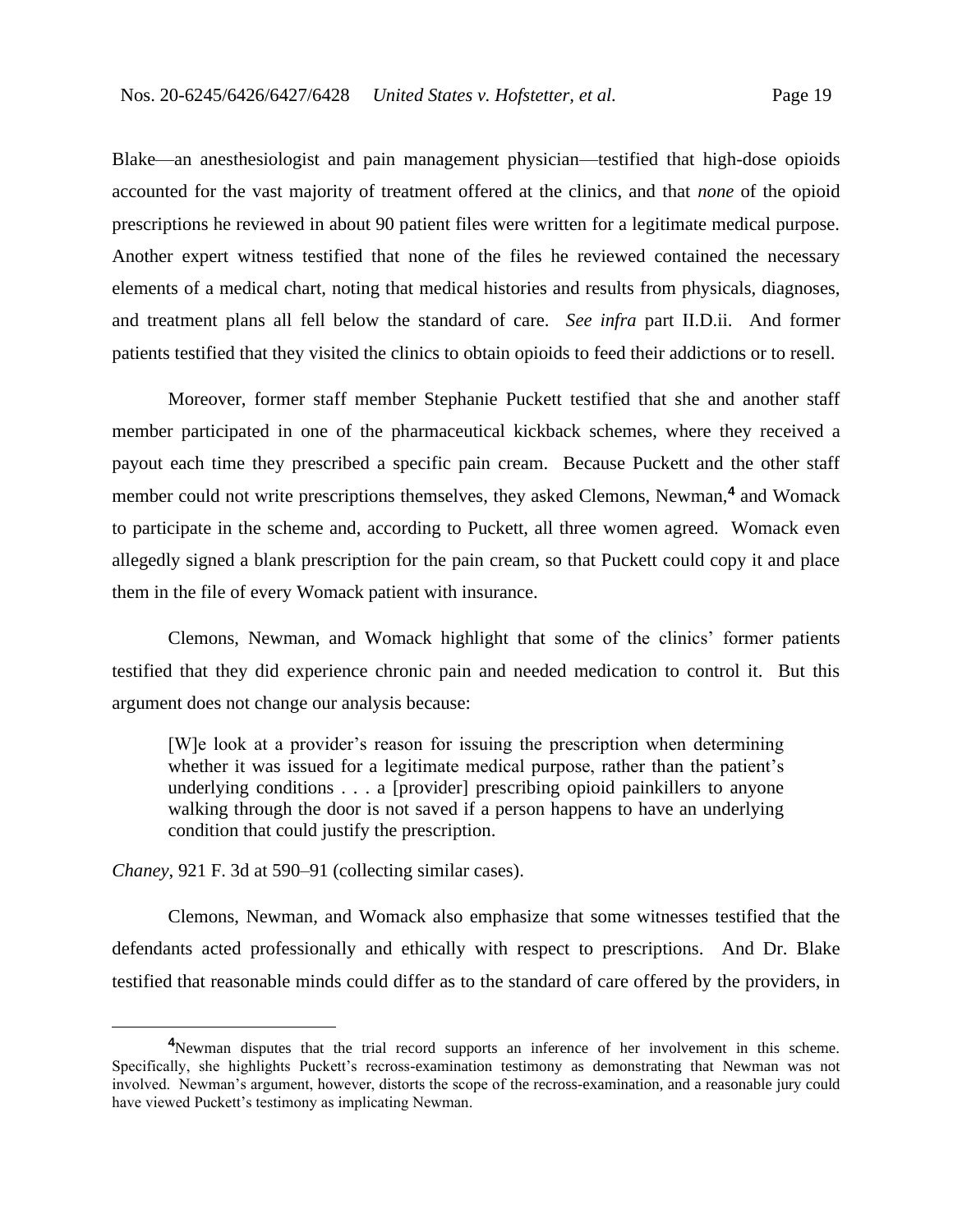part because the Tennessee guidelines at the time did not limit the amount of medication that could be prescribed to a patient. In essence, with these challenges, Clemons, Newman, and Womack ask us to weigh some testimonies over others and to assess witness credibility, which we may not do when considering the sufficiency of the evidence on appeal. *Emmons*, 8 F.4th at 478. There was sufficient evidence for a reasonable jury to conclude that the evidence proved each element of this offense, and we affirm the defendants' convictions.

# *ii. Hofstetter's Conspiracy Convictions*

Hofstetter also argues that insufficient evidence supported her three conspiracy convictions: a conspiracy to distribute controlled substances at Gallaher View and Lenoir City, a conspiracy to distribute controlled substances at Lovell Road, and a RICO conspiracy.

To prove that Hofstetter participated in the first two drug conspiracies, the government was required to show that she, along with at least one other individual, "agreed to violate a drug law (such as  $\S$  841(a)(1)'s ban on distributing drugs) and that [she] knowingly and voluntarily entered into this agreement." *United States v. Wheat*, 988 F.3d 299, 306 (6th Cir. 2021). Because conspiracy is an inchoate offense, the essence of a conspiracy "is an agreement to commit an unlawful act." *Id.* (quoting *Iannelli v. United States*, 420 U.S. 770, 777 (1975)). The government did need not to prove that Hofstetter "completed [her] agreed-upon drug crime" or even that she "took an overt act to implement the crime." *Id.* Furthermore, "[a]n agreement can be tacit, not formal, and the 'government may meet its burden of proof through circumstantial evidence.'" *United States v. Williams*, 998 F.3d 716, 728 (6th Cir. 2021) (quoting *United States v. Layne*, 192 F.3d 556, 567 (6th Cir. 1999), *cert. denied*, 529 U.S. 1029 (2000)).

Benjamin Rodriguez, one of the Florida partners, testified that the partners discussed that they did not intend Gallaher View and Lenoir City to be legitimate clinics, and that Hofstetter was involved in those discussions and aware of their intent. Rodriguez described that Hofstetter "would always call us the three amigos and that we were here to open up a pill mill." (Trial. Tr., R. 936, PageID 74948.) Witnesses also testified that Hofstetter approached Tipton about opening Lovell Road, without the Florida partners, and that she found patients for this new clinic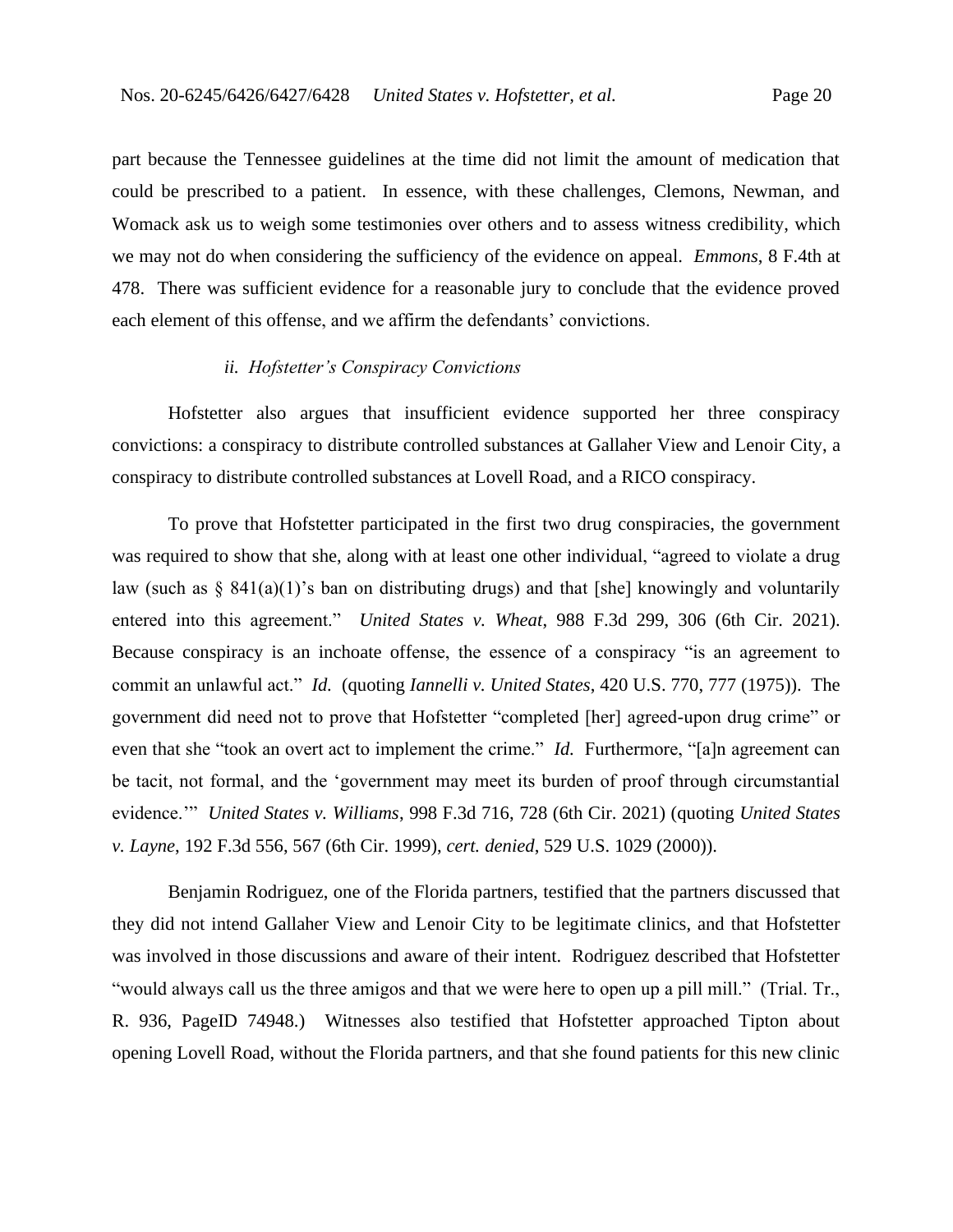by soliciting patients that had previously been discharged from other clinics for exhibiting signs of drug abuse.

Rodriguez and Tipton also described how the Florida partners fired Hofstetter from the Hollywood clinic for suspected embezzlement, but then later re-hired her to run the Tennessee clinics and retained her even though they believed her to be embezzling again. The government argued that this evidence further demonstrates that the Florida partners and Hofstetter intended to operate the clinics unlawfully. *See infra* part II.D.i.a. Viewing all the evidence in the light most favorable to the government, we find that there was sufficient support for the jury's conclusion that Hofstetter knowingly agreed to violate a drug law at the clinics. Hofstetter's arguments about conflicting testimony and weight of the evidence are not for us to consider. *See LaVictor*, 848 F.3d at 456.

To prove that Hofstetter participated in a RICO conspiracy, the government was required to show that she "intended to further an endeavor which, if completed, would satisfy all the elements of a substantive RICO criminal offense[.]" *United States v. Fowler*, 535 F.3d 408, 420 (6th Cir. 2008) (quotation marks and brackets omitted) (quoting *United States v. Saadey*, 393 F.3d 669, 676 (6th Cir. 2005)). A substantive RICO offense requires the government to prove: (1) the existence of an enterprise that affects interstate commerce; (2) Hofstetter's association with the enterprise; (3) Hofstetter's participation in the conduct of the enterprise's affairs; and (4) that the participation occurred through a pattern of racketeering activity. *Id.* at 418.

Hofstetter appears to challenge the evidentiary support for the first element: she suggests that the clinics were not "RICO organization[s]" because there is not substantial evidence that they "unlawfully distribute[d] pain medication outside the usual course of professional practice and for no legitimate medical purpose." (Hofstetter Br. 42–43.) She highlights specific testimony in support. But as already discussed throughout this section, the government submitted sufficient evidence for the jury to find otherwise. Hofstetter offers no other argument as to this charge. We therefore affirm the verdict.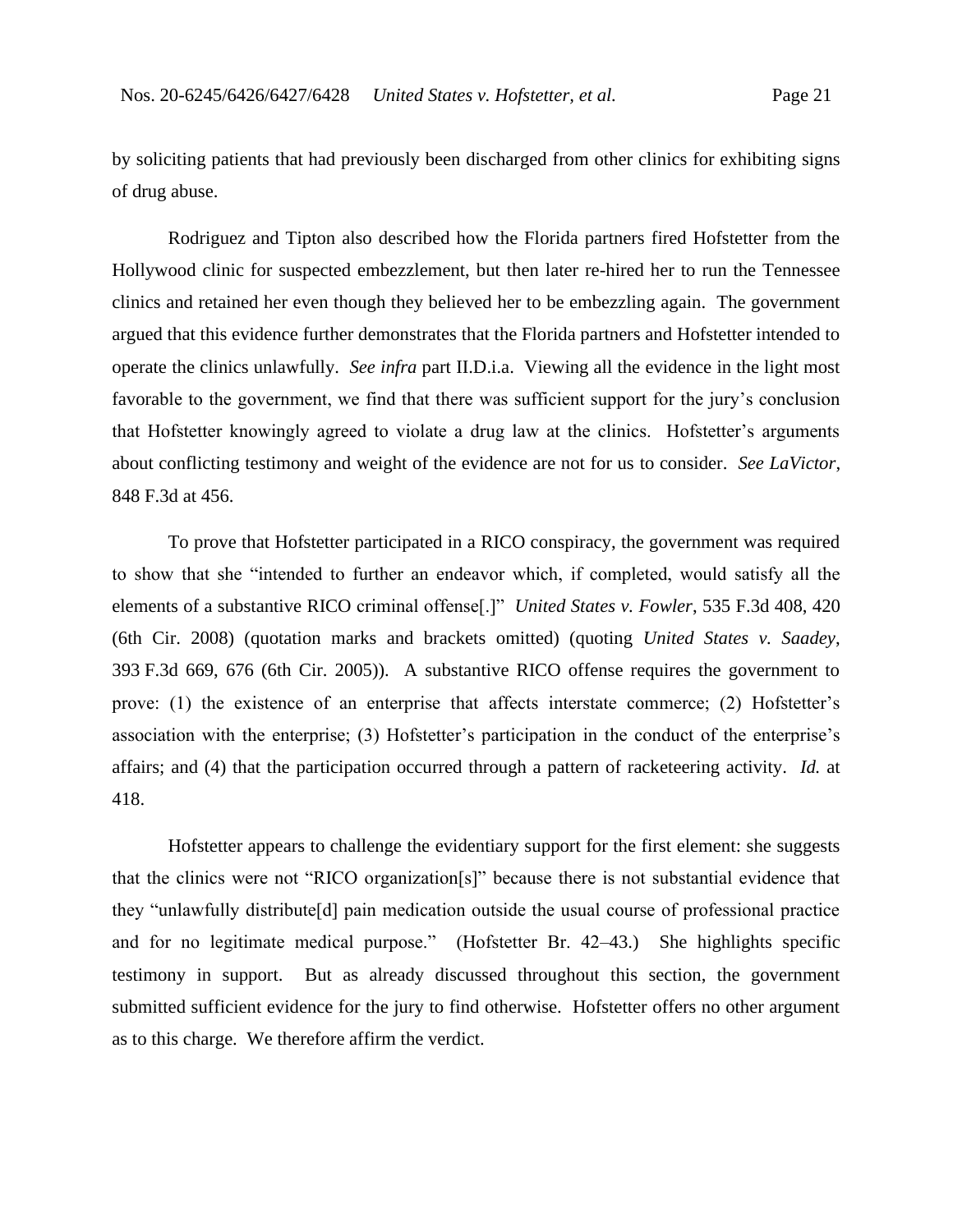#### *iii. Hofstetter's Distribution Conviction*

Finally, Hofstetter challenges the sufficiency of the evidence supporting her conviction for distributing and dispensing controlled substances outside the scope of professional practice, in violation of 21 U.S.C. § 841(a)(1). Specifically, Hofstetter argues that "[n]o witness testified that . . . [she] ever engaged in prescribing the medication outside the usual course of professional practice . . . or instructed anyone to do so." (Hofstetter Br. 41.)

The evidence, however, supports Hofstetter's conviction under an aiding and abetting theory of liability. To prove Hofstetter was guilty of aiding and abetting unlawful distribution, the government was required to show that she "(1) [took] an affirmative act in furtherance of that offense, (2) with the intent of facilitating the offense's commission." *Rosemond v. United States*, 572 U.S. 65, 71 (2014). As discussed above, there was more than sufficient evidence to support the jury's conclusion that Hofstetter took affirmative acts to further the unlawful distribution of opioids, and that she intended to do so.

## *iv. Hofstetter's Money Laundering Convictions*

Hofstetter generally alleges "that the jury verdict was against the manifest weight of the evidence," but she does not specifically argue that there was insufficient evidence to support her money laundering convictions. (*See* Hofstetter Br. 40–44.) Because Hofstetter fails to raise an argument as to these convictions in her brief before this Court, she has forfeited the issue. *See Watkins v. Healy*, 986 F.3d 648, 667 (6th Cir. 2021).

#### **D. Hofstetter's Evidentiary Challenges**

Hofstetter challenges three of the district court's evidentiary rulings at trial, each of which pertain to her alone. We review the district court's evidentiary rulings for abuse of discretion. *United States v. Dixon*, 413 F.3d 540, 544 (6th Cir. 2005). An abuse of discretion occurs if the district court relies on clearly erroneous findings of fact, uses the wrong legal standard, or misapplies the correct standard. *United States v. Gibbs*, 797 F.3d 416, 422 (6th Cir. 2015)*.* Absent a "definite and firm conviction" that the district court committed a clear error in judgment, we "leave rulings about admissibility of evidence undisturbed[.]" *Dixon*, 413 F.3d at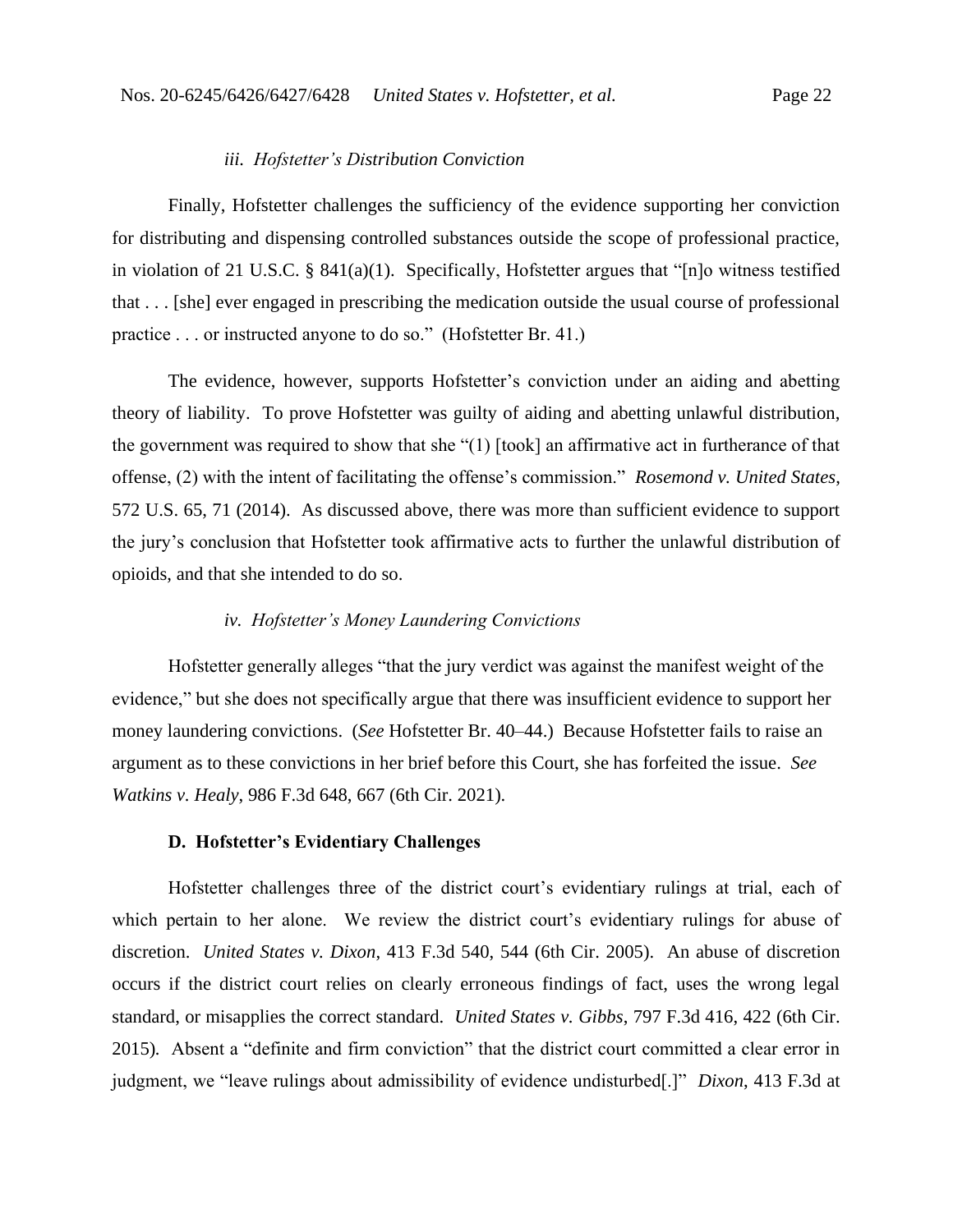544 (citation omitted)*.* If we find the district court erroneously admitted evidence, "we ask whether the admission was harmless error or requires reversal of a conviction." *United States v. Churn*, 800 F.3d 768, 775 (6th Cir. 2015).

## *i. Evidence of Hofstetter's Embezzlement*

This standard applies where, as here, we review a district court's determination that Federal Rule of Evidence 404(b) is inapplicable because the evidence is intrinsic. *Id.* at 779. In this circumstance, we "must also find that . . . the probative value of the evidence was not substantially outweighed by the danger of unfair prejudice pursuant to Federal Rule of Evidence 403." *Id.* (quoting *United States v. Joseph*, 270 F. App'x 399, 406 (6th Cir. 2008) (per curiam)).

At trial, the government introduced evidence that Hofstetter "embezzled very large amounts of money from other pill mill owners in this case (*i.e.*, [the Florida partners])" multiple times in both Florida and Tennessee. (Resp. to Def.'s Mot. in Limine, R. 624, PageID 11350.) The government explained that Hofstetter's alleged embezzlement was "part and parcel of [her] overall criminal conduct in this case" and reflected "the general illegitimacy of the Tennessee clinics." (*Id*.)Moreover, the government argued that the Florida partners' willingness to rehire Hofstetter after suspecting her of embezzlement showed that they accepted the "cost of doing illegal business[.]" (*Id.* at PageID 11350–51.)Hofstetter moved to exclude evidence about her unindicted embezzlement conduct.

The district court denied Hofstetter's motion orally at a pretrial conference. Hofstetter then filed a subsequent motion on the same issue, which the district court construed as a motion for reconsideration. Following a hearing, the district court again permitted the government to admit the evidence for three primary reasons. First, the district court found that the evidence of the alleged embezzlement was intrinsic because "the alleged thefts [had] a temporal and spatial connection to and arise from the same events as the charged conspiracies." (Mem. Op. and Order, R. 718, PageID 14246.) Second, even if the evidence were not intrinsic, it would nevertheless be admissible because it "tend[ed] to show [Hofstetter's] motive and intent in allegedly joining the alleged conspiracies." (*Id.* at PageID 14250.) Third, the district court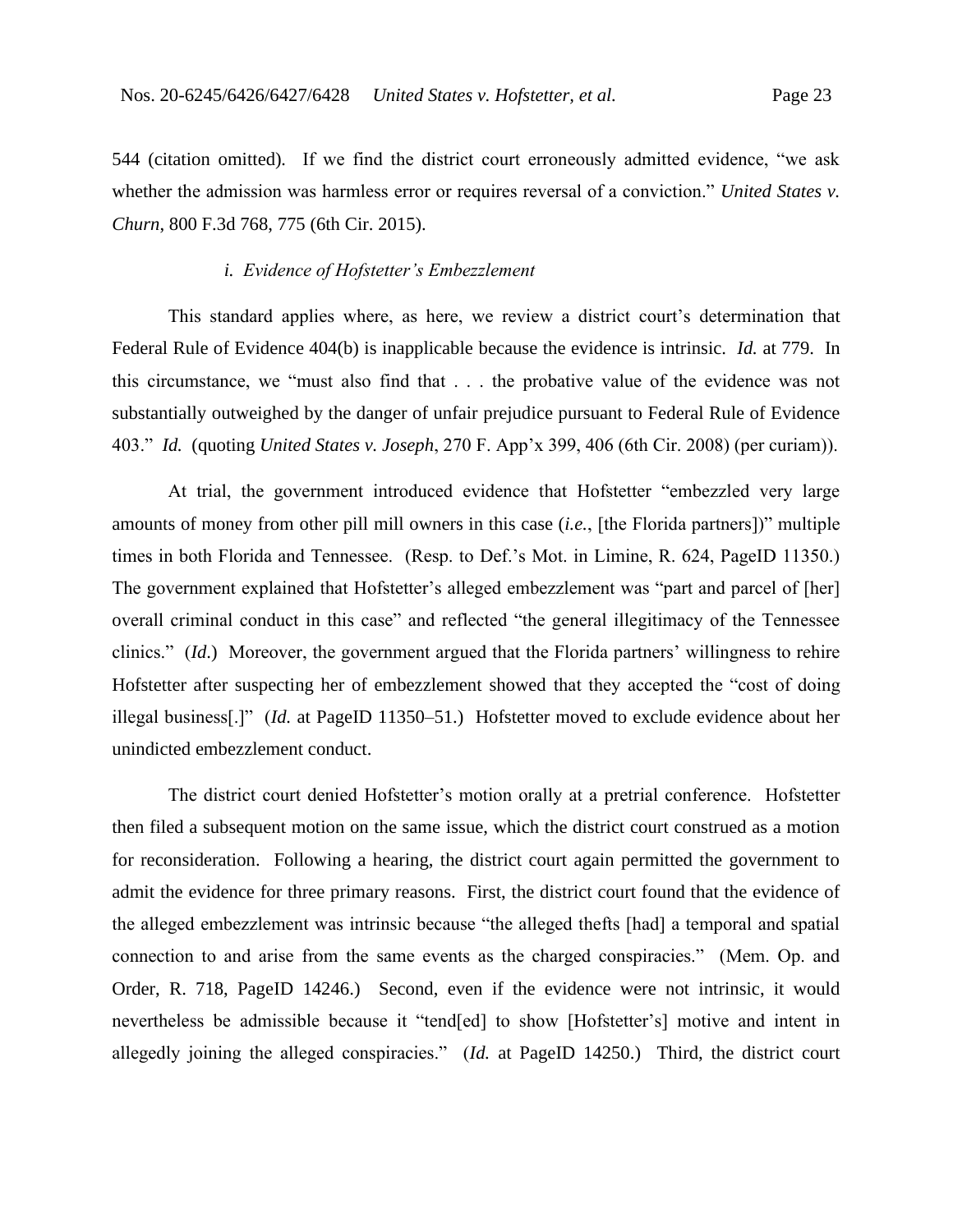determined that the probative value of the evidence was not substantially outweighed by a danger of unfair prejudice.

At trial, one of the Florida partners testified that the partners fired Hofstetter from the Hollywood clinic because they suspected that she embezzled clinic funds. Tipton testified that the Florida partners also suspected her of embezzling funds at the Gallaher View clinic but decided not to fire her again. The district court overruled Hofstetter's objections at trial, but it instructed the jury to consider the evidence only as it related to Hofstetter's intent and motive to join the conspiracy "and her knowledge that the clinics . . . were allegedly not legitimate pain clinics." (Trial Tr., R. 901, PageID 61954–55.)

Hofstetter does not dispute that the evidence is intrinsic, but instead argues that the district court "relied on clearly erroneous facts that [she] came to Tennessee to start up illegal pain clinics" when it determined that the testimony was relevant to her motive or intent. (Hofstetter Br. 35.) She also argues that the testimony should have been excluded because any relevance was "substantially outweighed by the danger of . . . unfair prejudice, confusing the issues, or misleading the jury[.]" (*Id.*)

## *a. Intrinsic Evidence*

Under Federal Rule of Evidence 404(b)(1), "[e]vidence of any other crime, wrong, or act is not admissible to prove a person's character in order to show that on a particular occasion the person acted in accordance with the character." Fed. R. Evid. 404(b)(1). The purpose of this rule is to prevent the jury from inferring that a defendant "probably committed the crime charged" because she committed other, unrelated crimes.*Emmons*, 8 F.4th at 473 (quoting *United States v. Phillips*, 599 F.2d 134, 136 (6th Cir. 1979)).

Rule 404(b) is not implicated, however, when evidence of other crimes or wrongs "is part of a continuing pattern of illegal activity." *United States v. Adams*, 722 F.3d 788, 822 (6th Cir. 2013) (quoting *United States v. Barnes*, 49 F.3d 1144, 1149 (6th Cir. 1995)). Such "intrinsic" acts "are those that are inextricably intertwined with the criminal act charged or a part of the criminal activity as opposed to extrinsic acts, which are those that occurred at different times and under different circumstances from the offense charged." *Churn*, 800 F.3d at 779 (internal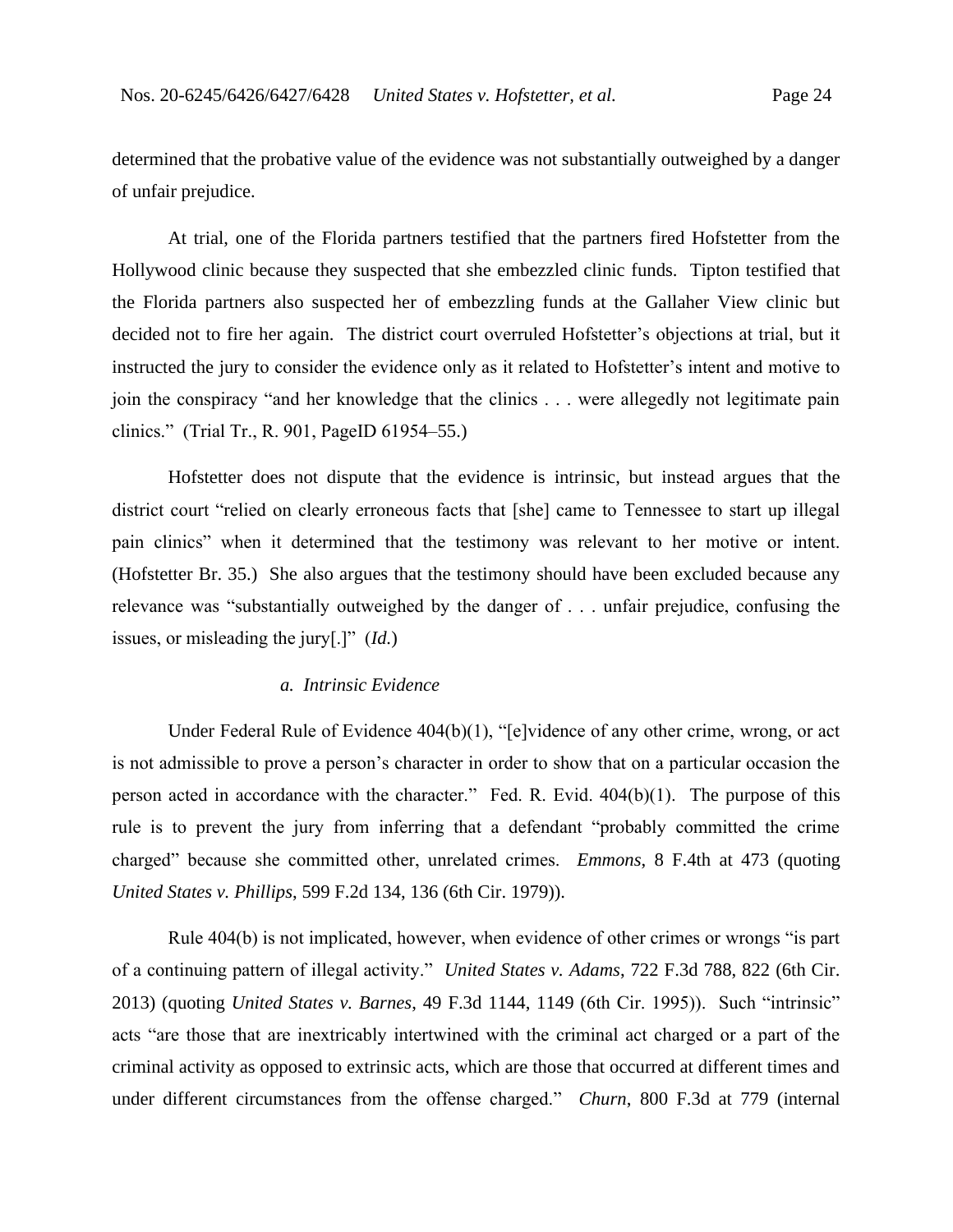quotation omitted). "[E]vidence relating to the background of the charged offense, known as '*res gestae* evidence,' is also considered 'intrinsic . . . .'" *United States v. Sumlin*, 956 F.3d 879, 889–90 (6th Cir. 2020). "Typically, such evidence is a prelude to the charged offense, is directly probative of the charged offense, arises from the same events as the charged offense, forms an integral part of a witness's testimony, or completes the story of the charged offense." *Id.* at 890 (quoting *United States v. Hardy*, 228 F.3d 745, 748 (6th Cir. 2008)).

Intrinsic evidence is an exception to Rule 404(b) because it "is probative of the crime charged," so it is not subject to the general prohibition on evidence of prior bad acts. *Sumlin*, 956 F.3d at 889. We therefore allow district courts to admit intrinsic evidence. *Churn*, 800 F.3d at 779.

Here, the district court found that the evidence of Hofstetter's purported embezzlement was intrinsic to the charged offenses because it allegedly occurred during the same period of time and in the same place as Hofstetter's conspiratorial conduct, it directly related to her involvement in the Florida and Tennessee clinics, and it arose from the same events as the embezzling offenses for which Hofstetter was indicted. In other words, the district court found that the evidence was a prelude to, inextricably intertwined with, and probative of the criminal activity for which Hofstetter was being tried. The district court did not abuse its discretion in reaching this conclusion because it correctly applied the appropriate legal standard and relied on accurate findings of fact.

Likewise, the district court did not abuse its "substantial discretion in balancing probative value . . . and unfair prejudice" under Rule 403 when it determined that the embezzlement evidence was not *unfairly* prejudicial. *United States v. Zipkin*, 729 F.2d 384, 390 (6th Cir. 1984) (internal quotations omitted) ("The usual approach on the question of admissibility on appeal is to view both probative force and prejudice most favorable towards the proponent, that is to say, to give the evidence its maximum reasonable probative force and its minimum reasonable prejudicial value.") (quoting 1 J. Weinstein & M. Berger, Weinstein's Evidence ¶ 403[03] (1982)). The district court found that the thefts were "not collateral to the charged offenses," so the danger of unfair prejudice did not substantially outweigh the probative value of the theft evidence.(Mem. Op. and Order, R. 718, PageID 14250); *see also Churn*, 800 F.3d at 779.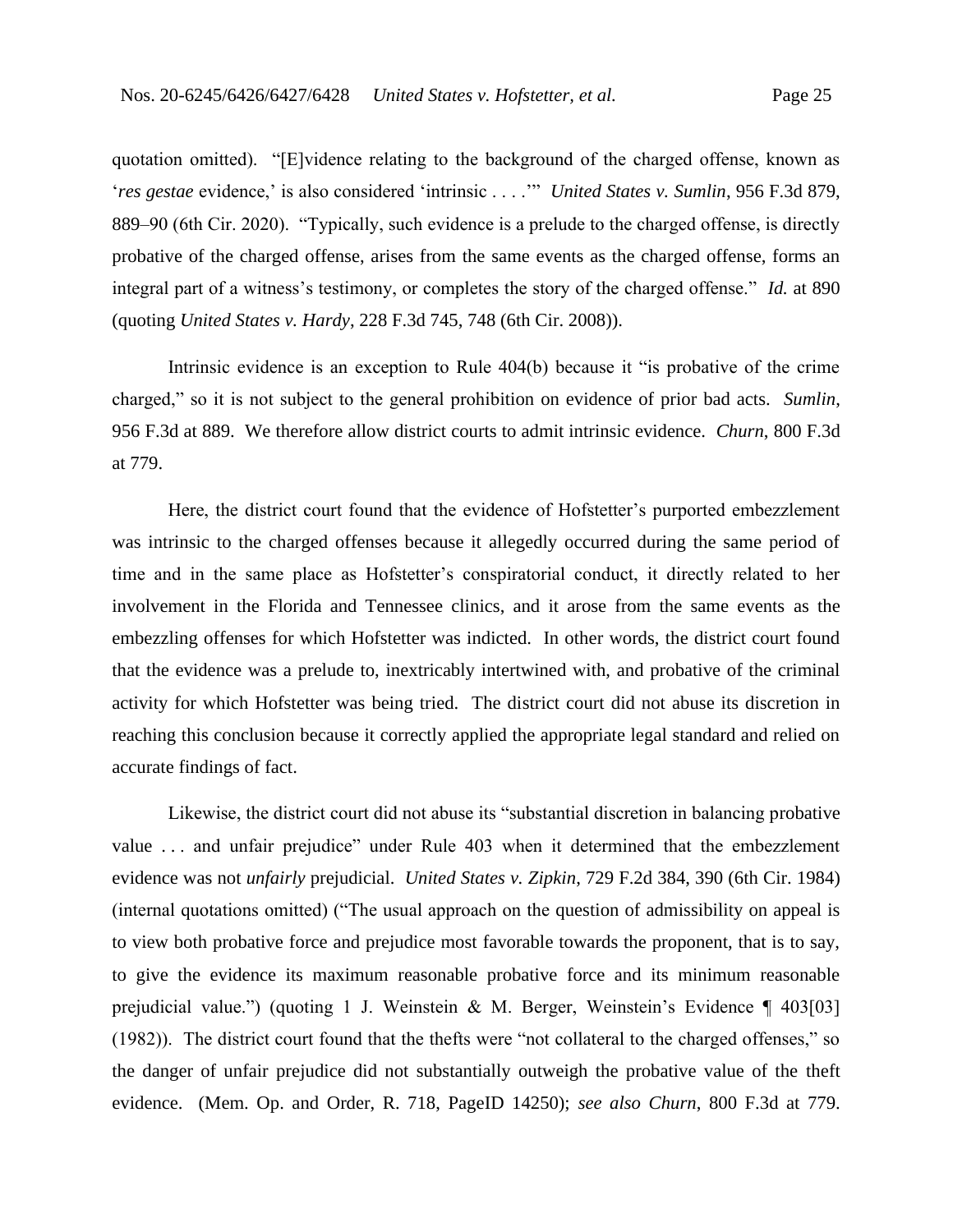Because Hofstetter's alleged embezzlement arose from the same—not auxiliary—circumstances as the charged offenses, the district court did not err. *See United States v. Lang*, 717 F. App'x 523, 531 (6th Cir. 2017) (affirming the district court's admission of evidence that the defendant skimmed cash from a pill mill because "any unfair prejudice that resulted from [its] admission [was] simply not enough" to overcome its "substantial probative force").

#### *b. Motive or Intent*

Even if the embezzlement evidence were not intrinsic, Rule 404(b) would not bar its admission because relevant evidence of "other crimes, wrongs, or acts" is admissible for nonpropensity purposes, such as proving intent or knowledge. Fed. R. Evid. 404(b)(1)–(2); *United States v. Clay*, 667 F.3d 689, 693–94 (6th Cir. 2012). The district court may admit such evidence under Rule 404(b) if it determines that: (1) there is sufficient evidence the act occurred; (2) the act is admissible for a proper purpose; and (3) the probative value is not substantially outweighed by the danger of unfair prejudice. *United States v. Hardy*, 643 F.3d 143, 150 (6th Cir. 2011).**<sup>5</sup>**

Here, the embezzlement evidence was admissible under Rule 404(b). First, there was sufficient evidence that Hofstetter was fired from the Hollywood clinic for embezzlement and that the Florida partners believed she was embezzling funds again in Tennessee. Two of Hofstetter's co-conspirators testified at length about her embezzlement, and Hofstetter did not dispute that she embezzled clinic funds.Second, the embezzlement evidence was offered for two non-propensity purposes: to support the charge that Hofstetter intended to conspire with the Florida partners, and to show that Hofstetter knew the clinics were being operated illegally. Both are permissible purposes under Rule 404(b). Fed. R. Evid. 404(b)(2). Third, the probative value of the evidence was not substantially outweighed by the danger of unfair prejudice. For all these reasons, we affirm the district court's decision to admit the embezzlement evidence.

**<sup>5</sup>**Our precedent reflects an intra-circuit split about the appropriate standard of review when reviewing evidentiary rulings under Rule 404(b). *Compare Clay*, 667 F.3d at 694 (using de novo review because determining "whether the evidence was admitted for a proper 404(b) purpose . . . is a question of law"), *with United States v. Jenkins*, 345 F.3d 928, 936 (6th Cir. 2003) (reviewing for abuse of discretion). Because Hofstetter's claim fails under the less deferential de novo review, we need nod decide which standard of review should apply to Rule 404(b) challenges.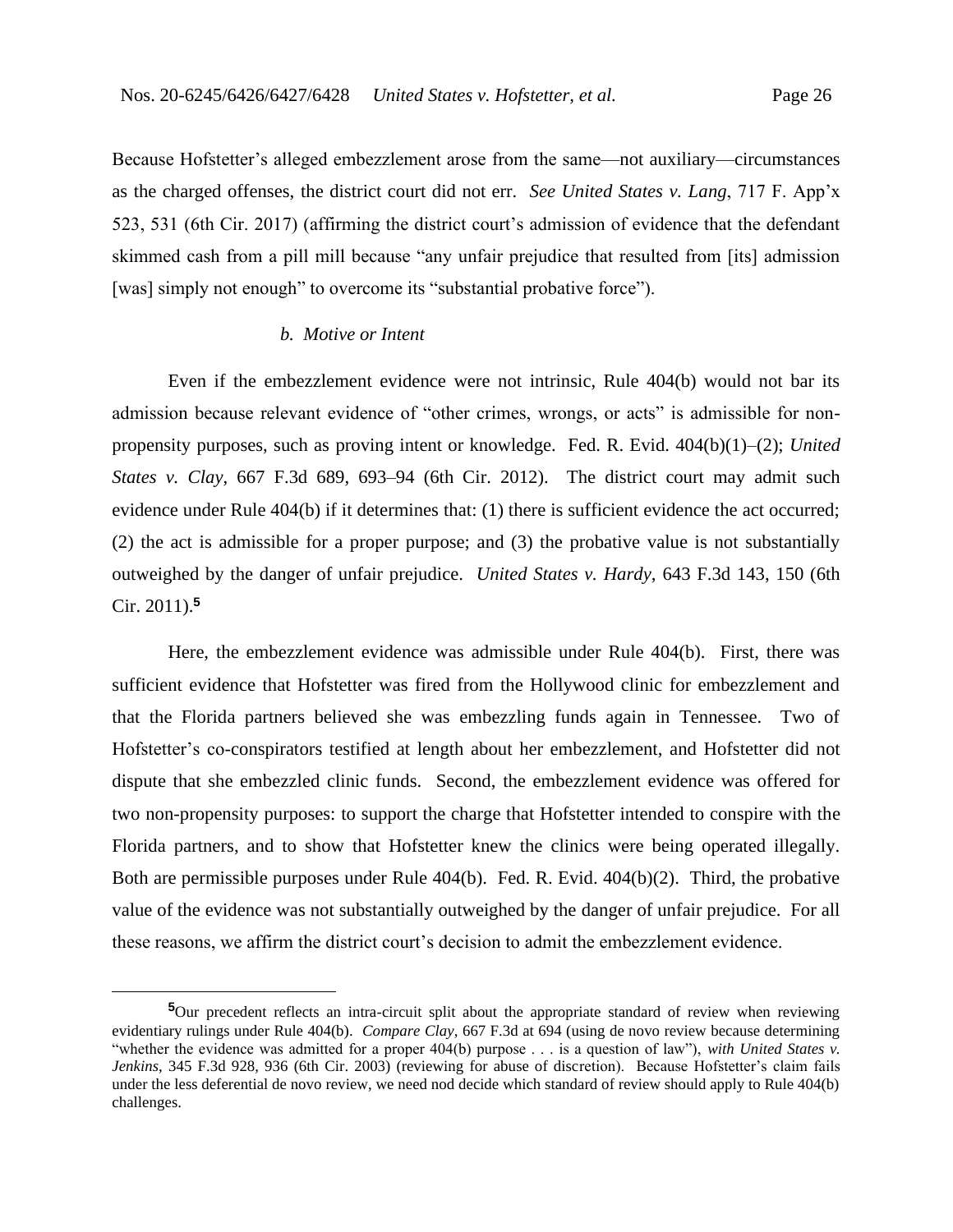#### *ii. Michael Carter's Testimony*

At trial, the government called Michael Carter as an expert witness. Carter had been a nurse practitioner for 45 years, and he held multiple advanced degrees in nursing, including a Doctor of Nursing Science. He testified about the standard of care for nurse practitioners; how nurses formulate diagnoses and develop therapeutic plans; Tennessee legal requirements for nurse practitioners prescribing drugs; and registered nurses' general knowledge of controlled substance prescriptions. Carter also reviewed 90 patient files from the clinics and assessed their adequacy in terms of patient history, family history, medical history, description of the medications prescribed, and notes regarding examinations, practitioners' findings, treatment goals, and follow-up.

Hofstetter moved to strike Carter's testimony, arguing that he lacked expertise in pain management and therefore could not assess whether the prescriptions were issued for legitimate medical purposes. The district court denied the motion, concluding that Carter's testimony was properly confined to his area of expertise. The district court later evaluated the same challenge again when it ruled on Hofstetter's motion for judgment of acquittal.

Federal Rule of Evidence 702 governs the admissibility of expert testimony and permits "[a] witness who is qualified as an expert by knowledge, skill, experience, training, or education [to] testify in the form of an opinion or otherwise[.]" Fed. R. Evid. 702. Rule 702 "should be broadly interpreted on the basis of whether the use of expert testimony will assist the trier of fact." *United States v. L.E. Cooke Co.*, 991 F.2d 336, 341 (6th Cir. 1993). We apply a fourprong test to determine the admissibility of expert testimony: "(1) a qualified expert (2) testifying on a proper subject (3) which is in conformity to a generally accepted explanatory theory (4) the probative value of which outweighs its prejudicial effect." *Id.* (quoting *Sterling v. Velsicol Chem. Corp.*, 855 F.2d 1188, 1208 (6th Cir. 1988)). On appeal, Hofstetter challenges only the first two prongs—i.e., that Carter was not qualified and that he testified on an improper subject but she does not identify an erroneous factual finding or an improper use of legal standards.

Regarding the first prong, the district court carefully analyzed Carter's qualifications and concluded that Carter's five degrees in nursing and his extensive clinical and professional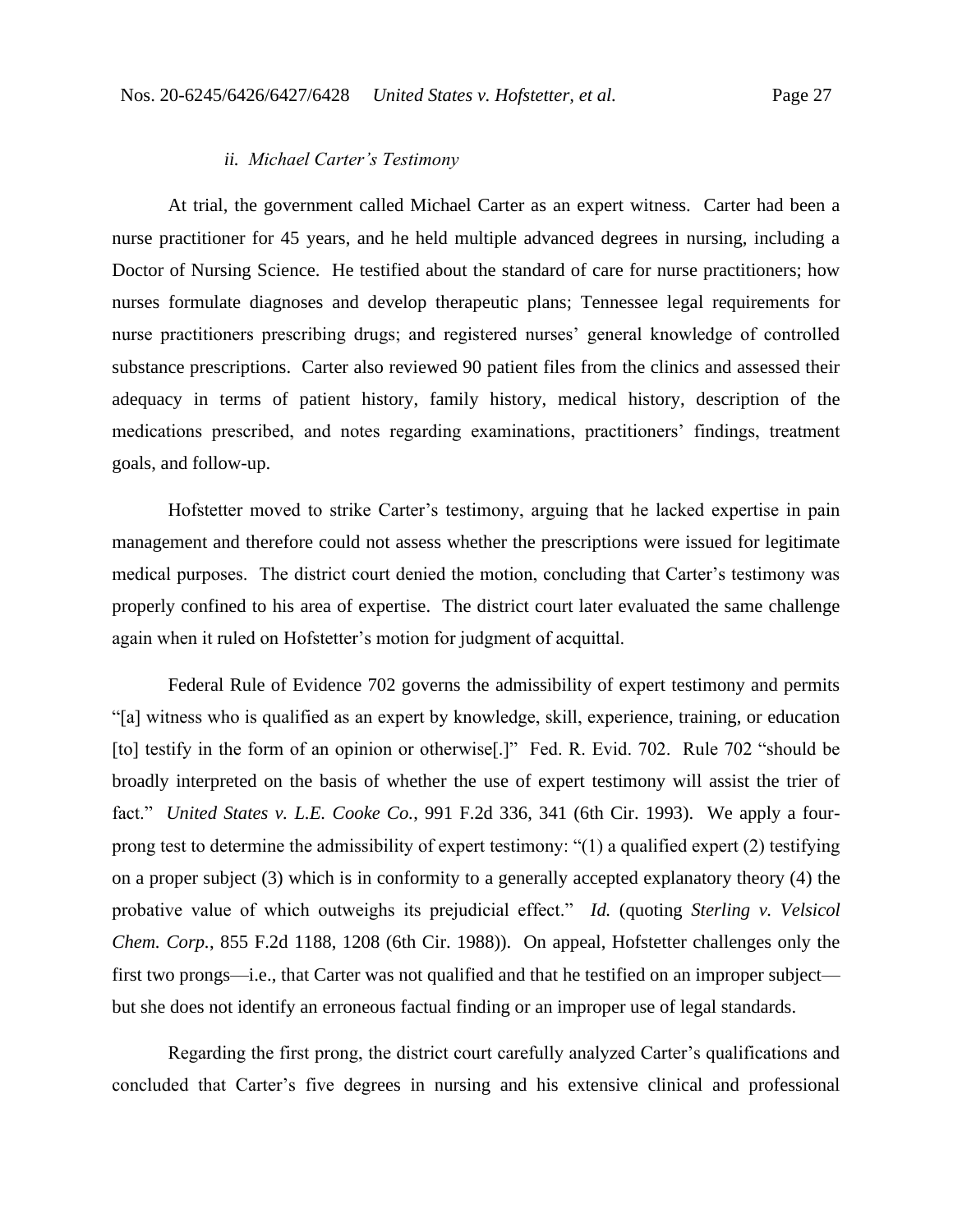experience qualified him "to testify to the standard of care for nurse practitioners across specialties." (Order, R. 794, PageID 38776.) The district court recognized that Carter did not qualify as a pain-management expert.

Regarding the second prong, Hofstetter argues Carter should not have been allowed to opine on whether the prescriptions were issued for legitimate medical purposes because such testimony required pain-management expertise that he did not have. The district court, however, found that Carter did not testify to the ultimate issue of whether there was a legitimate medical purpose for the various prescriptions in the files he reviewed. Instead, the district court concluded that Carter testified about whether the *content of the files* offered a basis for a legitimate prescription:

While the government did repeatedly ask the witness whether there was a legitimate medical purpose for prescriptions in certain medical files, . . . [t]he context of these questions and responses makes clear that the government was not eliciting opinions from the witness as a pain management expert, which he admittedly is not, but rather asking him to testify to whether he could identify a legitimate medical purpose for the prescription based on the content of the files. Each exchange took place immediately after the government took the witness through a specific file and asked him questions about the file's adherence to the standard of care. Thus, by testifying that he could not identify such a legitimate purpose for the prescription, the witness was testifying to a failure of the standard of care, i.e., an inadequate history, inadequate physical, inadequate assessment and an inadequate plan.

(*Id.* at PageID 38778–79 (internal modifications omitted).)

The record supports the district court's conclusion that Carter limited his assessments to the content of the files and the extent to which the files demonstrated that the clinics' nurse practitioners adhered to the standard of care, which fell within his area of expertise. Accordingly, Carter did not testify as a pain-management expert, and the district court did not abuse its discretion by refusing to strike his testimony.

## *iii. Rebuttal Evidence*

Hofstetter, along with the other defendants, called two expert witnesses who also examined fifteen patient files from the clinics. The defense's expert witnesses concluded that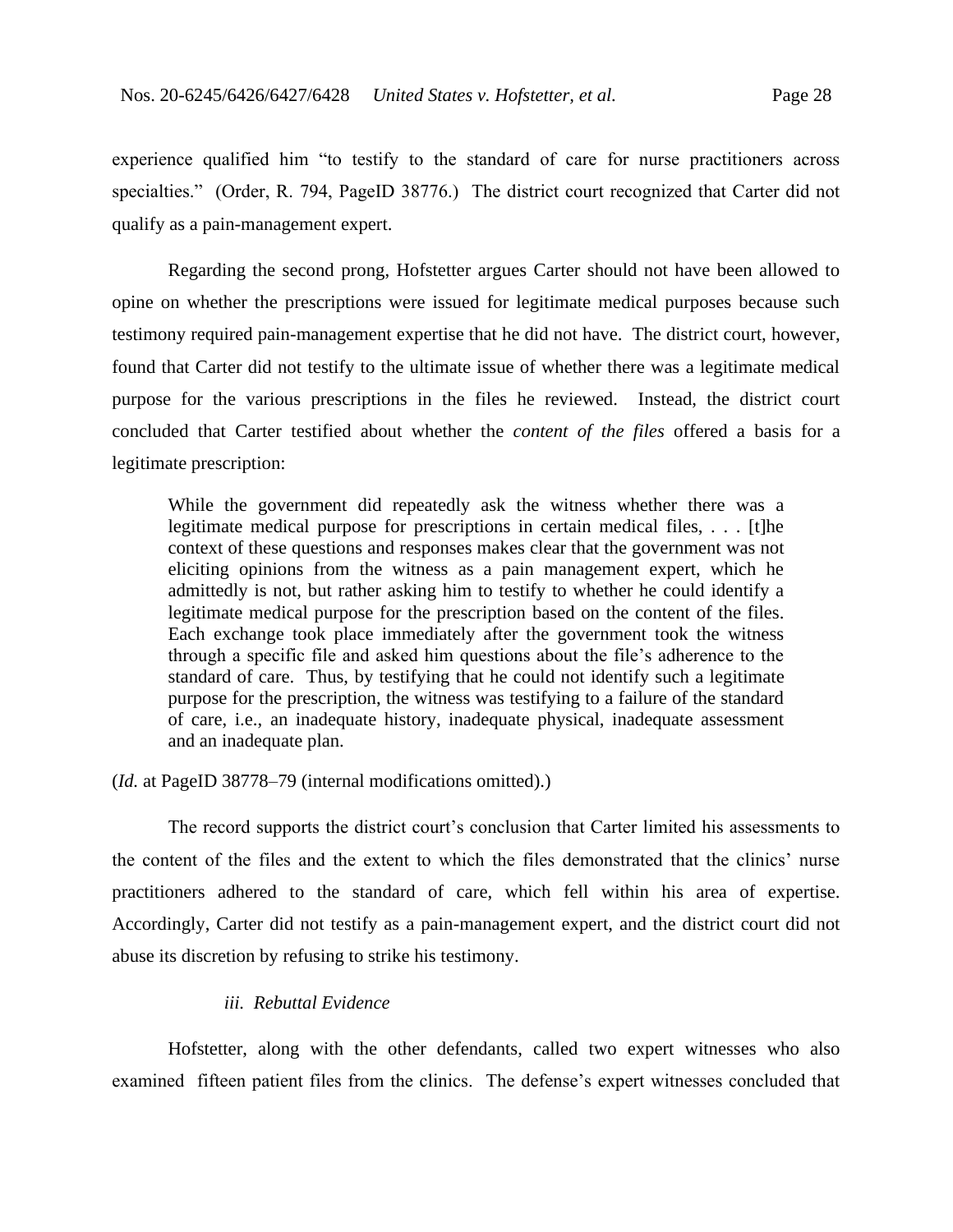the patients had been prescribed opioids for legitimate medical purposes. To rebut this testimony, the government called four of the fifteen patients. Hofstetter objected to this testimony before and during trial, arguing that it did not constitute rebuttal evidence, and she repeated her argument when she moved for a new trial. The district court ruled that the rebuttal witnesses' testimony "fell within the proper scope of rebuttal testimony" because it "defused the impact of the opinion testimony offered by defendants' witnesses that the prescriptions those four (4) patients received . . . were prescribed for a legitimate medical purpose and within the usual course of professional practice." (Mem. Op. and Order, R. 951, PageID 70975.) Hofstetter alone now argues that the patients were not proper rebuttal witnesses.

"The proper function of rebuttal evidence is to contradict, impeach or defuse the impact of the evidence offered by an adverse party." *United States v. Levy*, 904 F.2d 1026, 1031 (6th Cir. 1990) (quoting *United States v. Papia*, 560 F.2d 827, 848 (7th Cir. 1977)). Hofstetter therefore argues unpersuasively that the rebuttal witnesses served an improper purpose. The defense's expert witnesses testified that practitioners at the clinics issued legitimate opioid prescriptions to at least some patients. In rebuttal, the government called four of those patients, all of whom testified that they had been addicted to drugs when they went to the clinics, that it was easy to obtain opioid prescriptions at the clinics, and that they used the prescriptions they received to fuel their addictions. Because this rebuttal testimony casted doubt on the legitimacy of the prescriptions and the practitioners' adherence to the standard of care with respect to those specific patients, the rebuttal witnesses defused the impact of the defense's expert testimony and served a proper function.

Hofstetter also contends that the rebuttal witnesses were improper because the government could have questioned them earlier in the trial. But rebuttal testimony "is not limited by the fact that the [government] could have introduced the proffered evidence in [its] case-in-chief." *United States v. Caraway*, 411 F.3d 679, 683 (6th Cir. 2005); *see also United States v. Bland*, No. 06-5876, 2007 WL 2781114, at \*3 (6th Cir. Sept. 25, 2007). The timing of when these witnesses were called is therefore irrelevant. For these reasons, Hofstetter has failed to show that the district court abused its broad discretion in permitting the government's rebuttal witnesses to testify.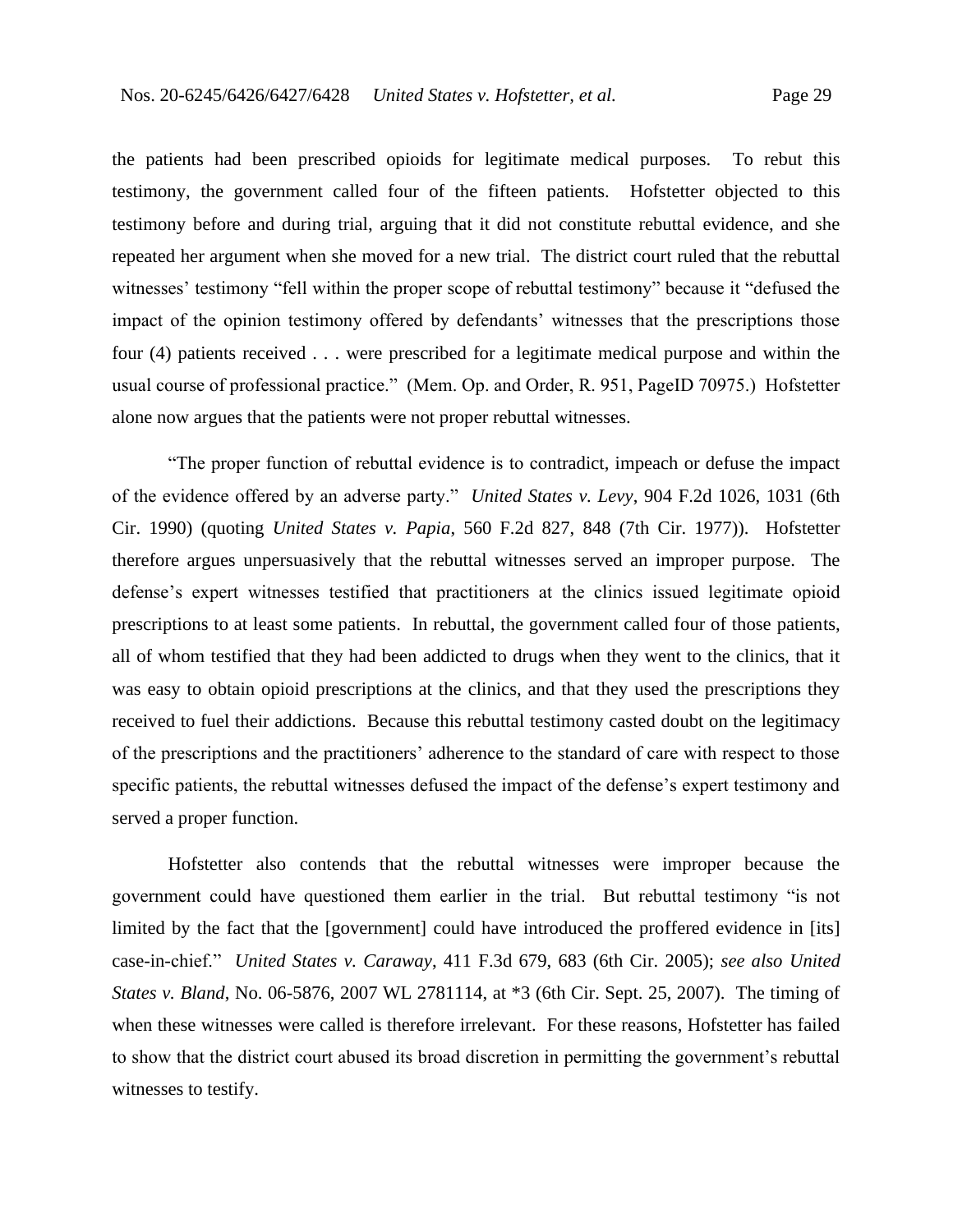In sum, the district court did not abuse its discretion when it admitted evidence about Hofstetter's unindicted embezzlement, declined to strike Carter's assessments of the patient files, and permitted the government's rebuttal witnesses. We affirm each of the district court's contested evidentiary rulings as to Hofstetter. *See Levy*, 904 F.2d at 1031*.*

# **E. The Fairness of Hofstetter's Trial**

Hofstetter alleges that the government violated her constitutional right to a fair trial for three reasons: (1) the government destroyed patient files seized during the 2010 investigation of the Hollywood clinic; (2) the government breached its *Brady* obligations by failing to disclose information about a criminal investigation of Walmart; and (3) the government committed prejudicial prosecutorial misconduct during closing arguments by making comments that impermissibly shifted the burden of proof to Hofstetter. We consider each argument in turn.

#### *i. Spoliation*

We review the district court's conclusions of law de novo. *United States v. Cody*, 498 F.3d 582, 586 (6th Cir. 2007). When the district court's conclusion is based on spoliation, "[t]he district court's factual determinations giving rise to the spoliation finding are reviewed for clear error." *Byrd v. Alpha Alliance Ins. Corp.*, 518 F. App'x 380, 383 (6th Cir. 2013) (citing *Adkins v. Wolever*, 692 F.3d 499, 506 (6th Cir. 2012)). "The evidence must be considered in the light most favorable to the party that prevailed in the court below ...." *United States v. Garrido*, 467 F.3d 971, 977 (6th Cir. 2006).

In December 2010, the DEA seized about 1,900 patient files at the Hollywood clinic pursuant to a search warrant. The warrant and seizure followed a year-long investigation of the clinic, which was precipitated by signs of the clinic's illegal practices and included undercover agents who posed as patients. After the seizure, the DEA reviewed the files pertaining to the undercover officers but did not review other patient files. Ultimately, the case was not prosecuted due to an overwhelming caseload at the U.S. Attorney's Office. Pursuant to a Florida medical board requirement, the DEA destroyed the patient files after five years.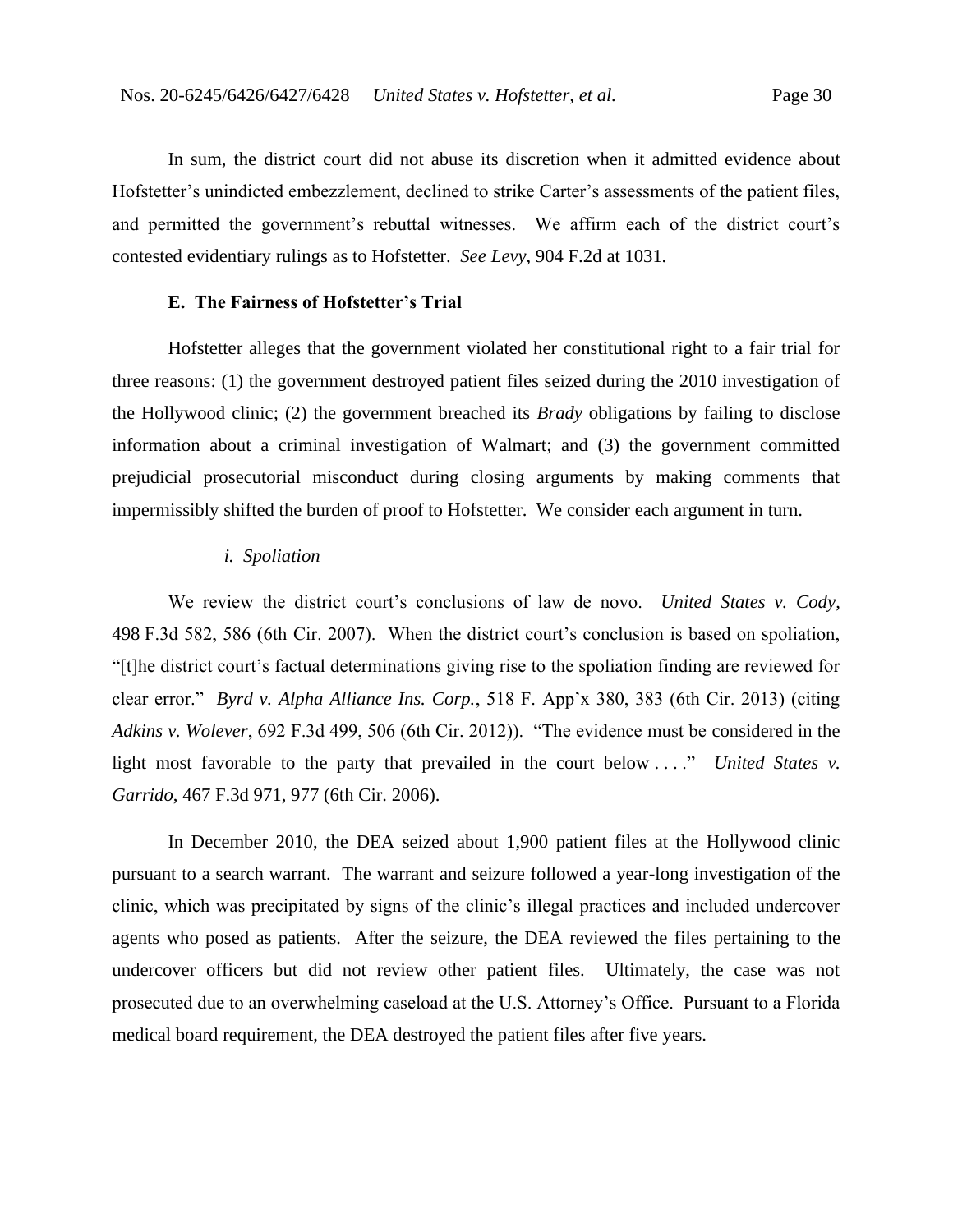Meanwhile, the FBI's investigation into the Tennessee clinics was underway. A detective involved in the FBI investigation became aware of the DEA's 2010 Hollywood clinic investigation and reached out to the DEA to obtain the files in late 2015. The FBI detective and the DEA agent discussed transferring the 2010 Hollywood files to the FBI, but the DEA agent never did so. The agent stopped responding to the FBI detective's inquiries about the files, first because of her involvement with an out-of-state murder investigation, and then because of the unexpected death of her husband. The agent then left the DEA without telling the detective, and the DEA agent who inherited the case destroyed the files according to Florida law.

Hofstetter sought to suppress all evidence of the treatment of patients at the Hollywood clinic associated with the patients' files that were seized by the DEA. Alternatively, Hofstetter asked the district court to instruct the jury that the files would have been exculpatory for her and unfavorable to the government. A magistrate judge held an evidentiary hearing and recommended denying the motion, and the district court adopted the magistrate's recommendation. Later, Hofstetter asked the district court to enter a judgment of acquittal or grant a new trial based on spoliation, which the district court also denied. On appeal, Hofstetter once again argues that her due process rights were violated due to spoliation.

The Due Process Clause of the Fourteenth Amendment requires criminal prosecutions to "comport with prevailing notions of fundamental fairness." *California v. Trombetta*, 467 U.S. 479, 485 (1984). Fairness requires "that criminal defendants be afforded a meaningful opportunity to present a complete defense." *Id.* For this reason, the prosecution must deliver "exculpatory evidence into the hands of the accused[.]" *Id.* Under *Brady v. Maryland*, 373 U.S. 83, 87 (1963), a defendant's due process rights are violated when material exculpatory evidence is suppressed, regardless of whether the suppression results from good or bad faith. *United States v. Jobson*, 102 F.3d 214, 218 (6th Cir. 1996). But when the government "fails to preserve evidence whose exculpatory value is indeterminate and only 'potentially useful' to [a] defendant, we apply a different test." *Id.* (internal quotation omitted).Potentially useful evidence is that "of which no more can be said than that it could have been subjected to tests, the results of which *might* have exonerated the defendant." *Arizona v. Youngblood*, 488 U.S. 51, 57 (1988) (emphasis added). In this scenario, a defendant must establish three elements: (1) that the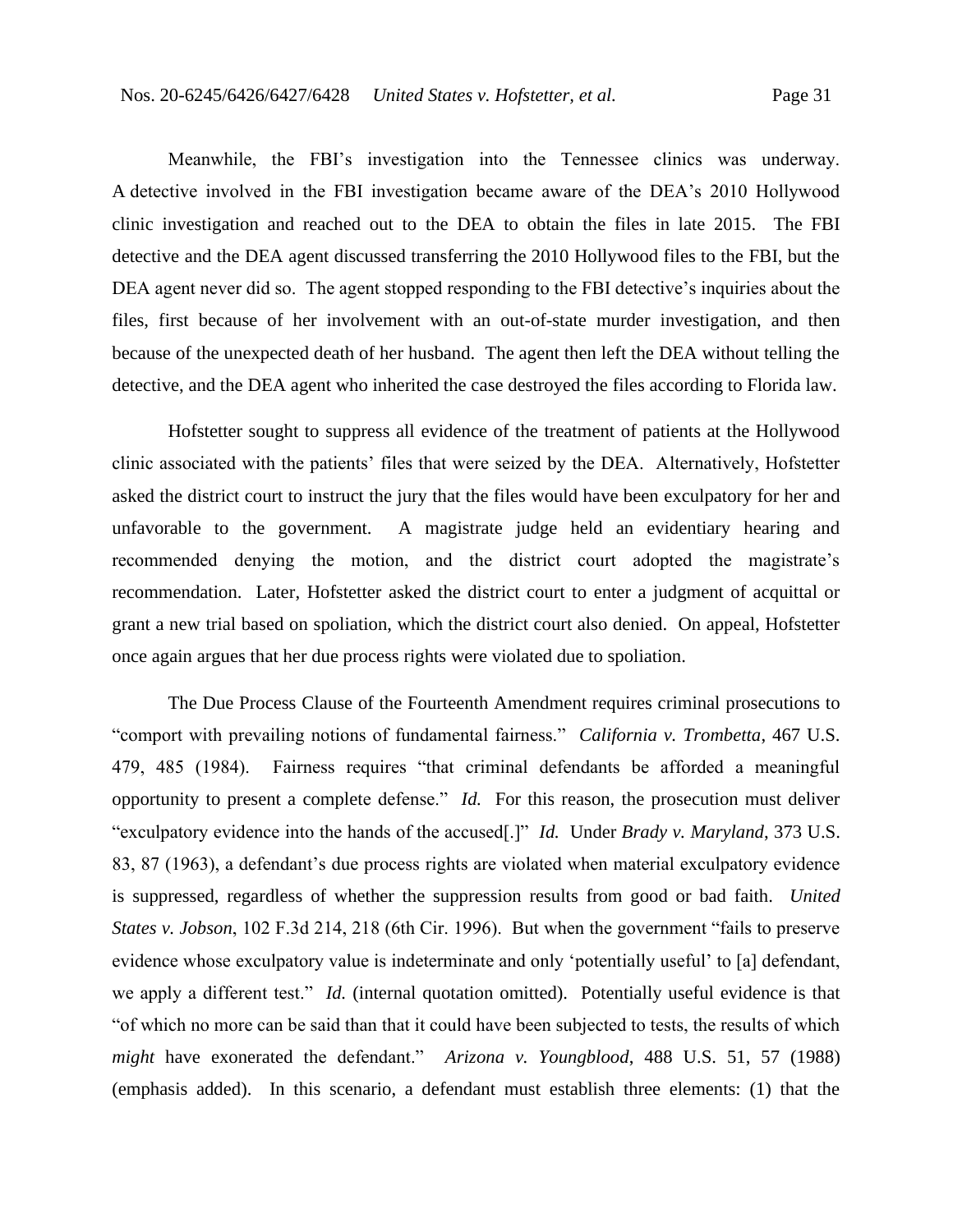government acted in bad faith when it failed to preserve the evidence; (2) that the exculpatory value of the evidence was apparent before it was destroyed; and (3) that the defendant would not be able to obtain comparable evidence by other reasonable means. *Jobson*, 102 F.3d at 218 (citing *Youngblood*, 488 U.S. at 57–58).

Here, the Hollywood clinic patient files were never reviewed, so there was no evidence that they were materially exculpatory. Because the files were only potentially useful, we proceed to the *Youngblood* test.

The first two elements are inter-related because the "presence or absence of bad faith by the [government] for purposes of the Due Process Clause must necessarily turn on the [government's] knowledge of the exculpatory value of the evidence at the time it was lost or destroyed." *Id.* (quoting *Youngblood*, 488 U.S. at 56–57 n.\*). To establish bad faith, Hofstetter must show "official animus" or a "conscious effort to suppress exculpatory evidence." *Id.* (internal quotation omitted). But neither the DEA nor the U.S. Attorney's Office reviewed the content of the files before they were destroyed, and there is no evidence that the government suspected the files were exculpatory. Furthermore, the files were destroyed as part of a standard, state-mandated file closure process, so there is no suggestion of animus.

Hofstetter also had other reasonable means to obtain comparable evidence after the 2010 Hollywood files were destroyed. She had access to substantively similar patient files from the Hollywood clinic for the time period of December 2010 to December 2015, and she could have used them to argue that the patients at the Hollywood clinics received legitimate prescriptions for controlled substances. *See Kordenbrock v. Scroggy*, 919 F.2d 1091, 1103 (6th Cir. 1990) (en banc). Hofstetter has not established any of the *Youngblood* elements, nor has she shown any error in the factual findings of the district court. The district court was therefore correct in declining to acquit Hofstetter or grant a new trial based on spoliation.

#### *ii.* Brady *Obligations*

"We review denials of a motion for a new trial based on *Brady* violations for abuse of discretion, but assess the existence of a *Brady* violation de novo." *United States v. Fields*, 763 F.3d 443, 458 (6th Cir. 2014).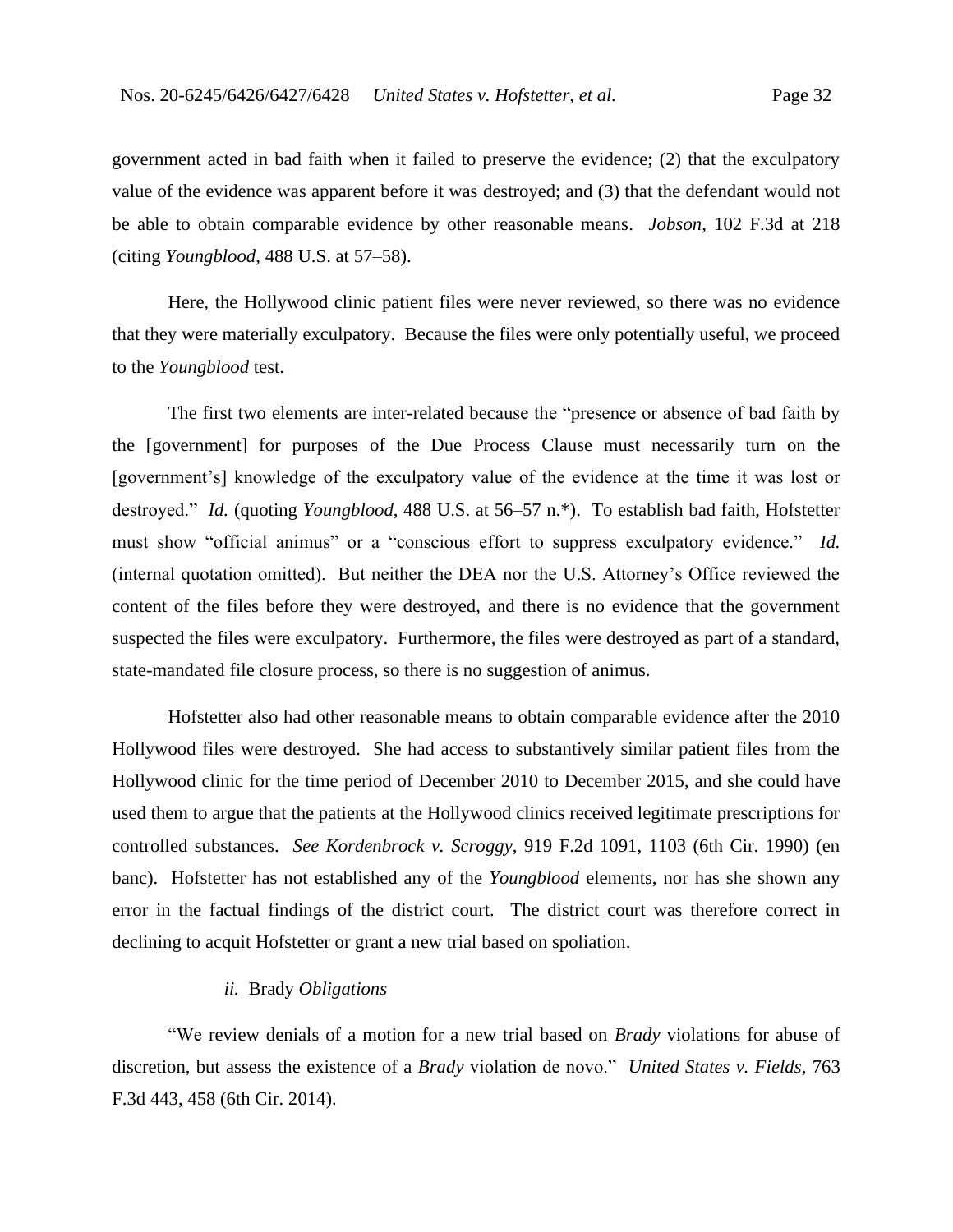The government called Stan Jones as an expert witness to testify based on his experience investigating pill mills for the DEA. At trial, Jones testified about the customs and red flags of pill mills, prescribing practices of nurse practitioners at pill mills, characteristics of patient charts at pill mills, and DEA regulations pertaining to pill mills. Jones retired from the DEA and began working at Walmart as a Global Investigator in November 2018. He remained in that position at the time of his testimony.

After trial, Hofstetter presented an article by ProPublica—an investigative journalism publication—which reported that Walmart was the subject of a Department of Justice investigation for its past opioid dispensing practices. Hofstetter then moved for a judgment of acquittal, arguing in part that the government violated her due process rights by failing to disclose the Walmart investigation per its *Brady* obligations. Specifically, Hofstetter argued that she could have used the information to impeach Jones's testimony. The district court denied her request, finding that it was "unclear how an investigation of practices [at Walmart] that likely predated [Jones's] arrival . . . could have been used to impeach him, especially because [he] testified based on his experience not as a Walmart employee but as a DEA agent[.]" (Mem. Op. and Order, R. 951, PageID 70964–66.) On appeal, Hofstetter repeats her Walmart argument verbatim.

*Brady* requires the government to turn over evidence to a defendant if it is "both favorable to the accused and material to guilt or punishment." *Owens v. Guida*, 549 F.3d 399, 415 (6th Cir. 2008). To determine whether the government violated its *Brady* obligation, we look to three elements: (1) the challenged evidence must favor the defendant, "either because it is exculpatory, or because it is impeaching"; (2) the government must have suppressed the evidence, "either willfully or inadvertently"; and (3) the defendant must have incurred prejudice. *Strickler v. Greene*, 527 U.S. 263, 281–82 (1999). To establish prejudice, Hofstetter must show "the nondisclosure was so serious that there is a reasonable probability that the suppressed evidence would have produced a different verdict." *Id.* at 281, 289.

Here, a *Brady* violation did not occur. First, there is no evidence demonstrating that the information about Walmart would impeach Jones. Nothing indicates that Jones worked at Walmart while the company engaged in allegedly criminal distribution practices, and Jones did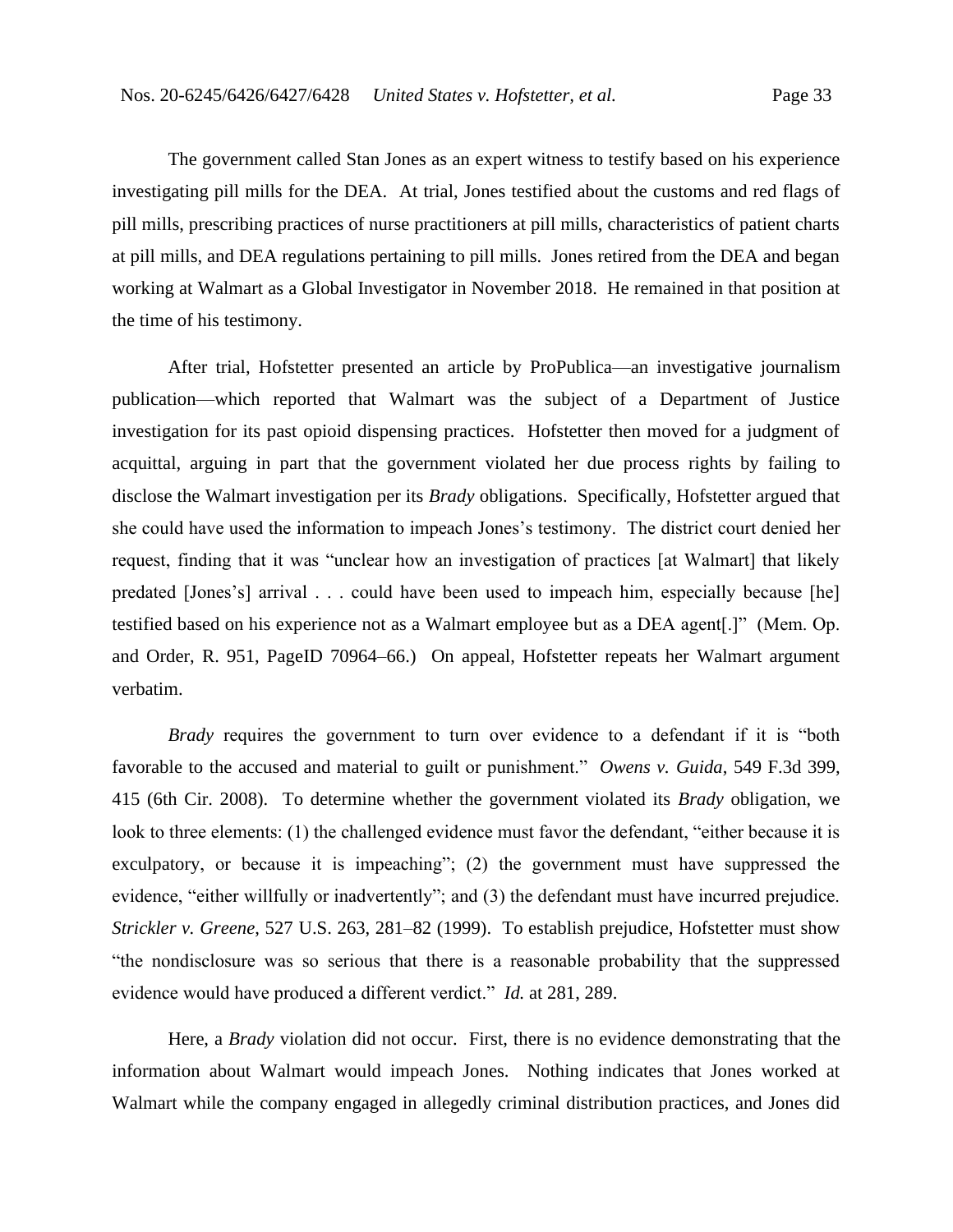not testify based on his experience at Walmart. Second, there is no evidence that the government had access to the information about Walmart and suppressed it. *See United States v. Graham*, 484 F.3d 413, 417 (6th Cir. 2007) (noting that the government has a duty to "disclose material evidence that is favorable to the defendant over which the prosecution team has control"). Third, even if the Walmart information had some impeachment value and the government had suppressed this evidence, Hofstetter cannot show that the nondisclosure would have produced a different verdict. Additionally, because other articles on the Walmart investigation predated the ProPublica article and were available to Hofstetter at the time of trial, she cannot establish prejudice. Finding that no element of the *Brady* test has been satisfied, we affirm the district court.

## *iii. Closing Remarks*

"Whether statements made by a prosecutor amount to misconduct and whether such statements render a trial fundamentally unfair are mixed questions of law and fact," and we review them de novo. *United States v. Carson*, 560 F.3d 566, 574 (6th Cir. 2009).

After trial, Hofstetter challenged three statements made during closing arguments, contending that each impermissibly attempted to shift the burden of proof. The first pertains to a comment the government made during closing when it summarized the testimony of two witnesses—Kim Chambers and Gayle Fristoe—both of whom had briefly worked at the clinics:

I want you to think about the raw emotion you saw, especially from Ms. Fristoe[,] when they talked about working at these places years after the fact. Especially with Ms. Fristoe, you could tell she still felt that emotion from being even a small part in perpetuating these places. Guilt that you've never heard about from these three defendants.

We discussed decisions and choices. Ms. Chambers, five shifts, Ms. Fristoe, 24 shifts, Ms. Newman, five and a half months, Ms. Womack, 11 months, three of which she had her DEA license, Cynthia Clemons, 16 months.

(Trial Tr., R. 885, PageID 60813.) Hofstetter claims that the phrase, "guilt you never *heard* about from these three defendants" violated the rule that defendants are not obligated to present evidence or prove their innocence. (Hofstetter Br. 24 (original emphasis modified).)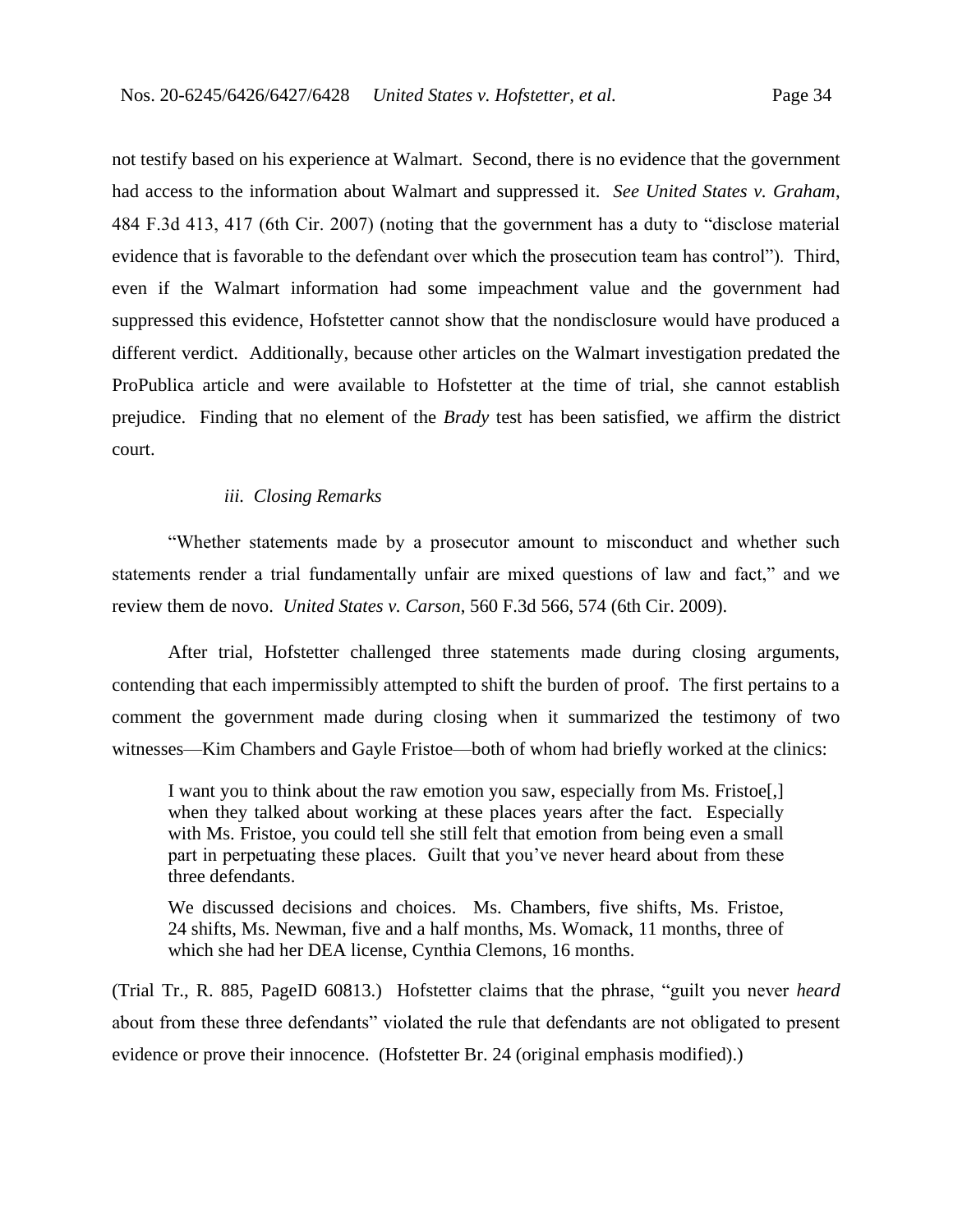Second, during Hofstetter's closing argument, defense counsel made a series of assertions about an individual who did not testify, including: "She is an investigator. She's a nurse by profession. . . . [S]he works for the Department of Health. . . . If there's been a complaint, she goes and checks the complaint out." (Trial Tr., R. 885, PageID 60961–62.) The government objected to these statements because they were not supported by evidence in the record, emphasizing that the defense had "subpoena power" but "did not subpoena" the individual about whom they were speaking. (*Id.* at PageID 60962.) Hofstetter argued the subpoena statement "was a direct effort to shift the burden" by suggesting that Hofstetter "had an obligation to subpoena and call a witness in the case." (Hofstetter Br. 24–25.)

Third, during the government's rebuttal argument, the prosecutor told the jury:

Remember, as we get into this, that every single fact witness you heard of, like they put up two opinion witnesses and an investigator to talk about some stats, every fact witness, every person who saw something, smelled something, felt something, did something, heard something, someone who was there, somebody with knowledge, those—every single one of those witnesses was put on by the United States.

(Trial Tr., R. 897, PageID 61704.) Hofstetter argues that this statement "is a clear comment on the fact that the defendants did not call a fact witness[.]" (Hofstetter Br. 25.)

"[A] prosecutor is entitled to comment on a defendant's failure to call witnesses to contradict the government's case," but "must avoid commenting in such a way that he treads on the defendant's constitutional rights and privileges," such as the right not to testify. *United States v. Clark*, 982 F.2d 965, 968 (6th Cir. 1993). To evaluate whether a prosecutor's comments constitute misconduct, we use a two-step test. *Carson*, 560 F.3d at 574. We first determine whether the statements were improper. *Id.* If the statements were improper, we then consider whether they were flagrant and warrant reversal. *Id.* Flagrancy is assessed through four factors: "(1) whether the conduct and remarks of the prosecutor tended to mislead the jury or prejudice the defendant; (2) whether the conduct or remarks were isolated or extensive; (3) whether the remarks were deliberately or accidentally made; and (4) whether the evidence against the defendant was strong." *Id.* (quoting *United States v. Carter*, 236 F.3d 777, 783 (6th Cir. 2001)).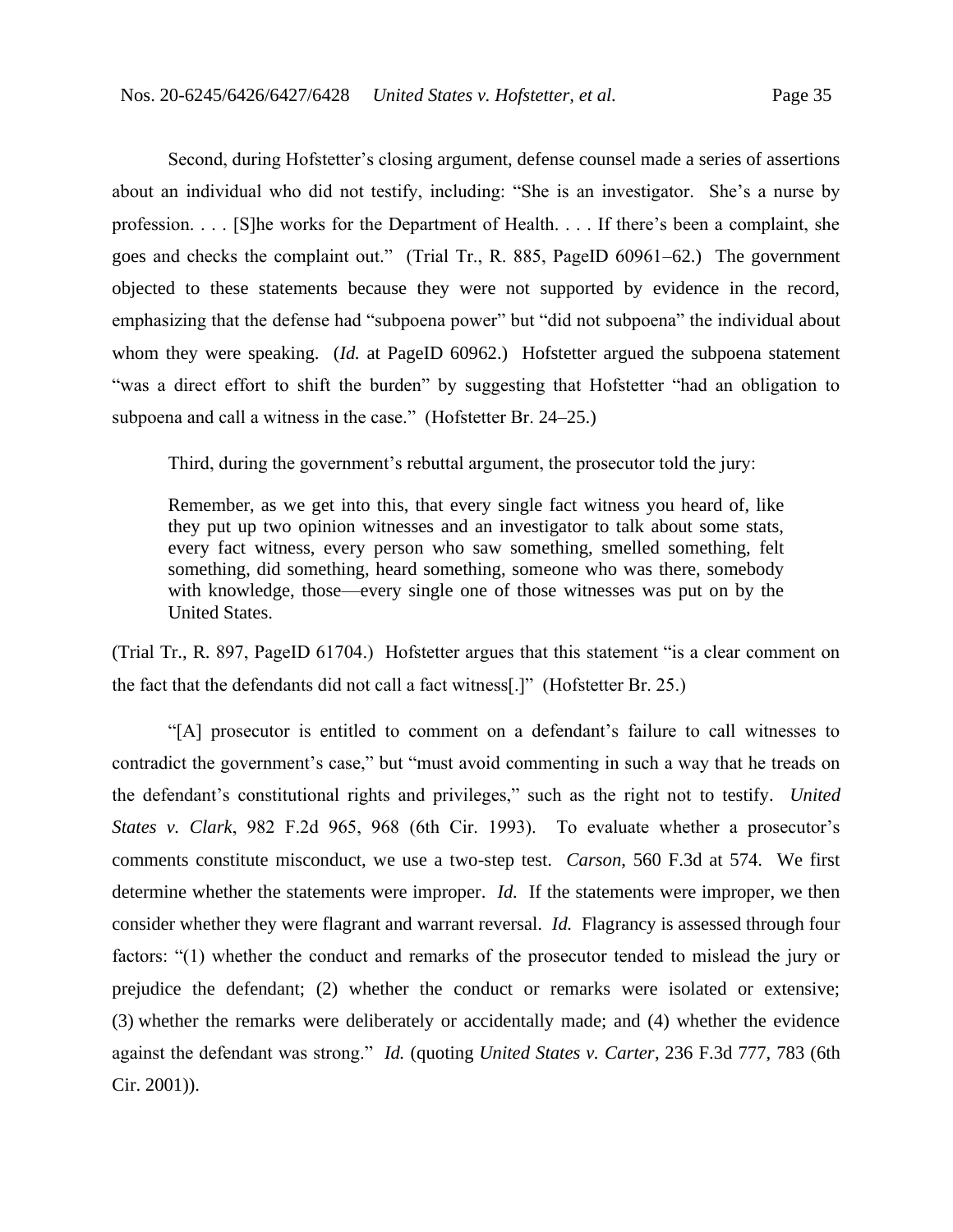Taking the third statement first, the government's rebuttal statement was not improper. The government may comment on a defendant's failure to rebut evidence, so long as a rebuttal witness was available, and the prosecutor does not comment "implicitly or explicitly on the defendant's failure to testify." *Moore v. Mitchell*, 708 F.3d 760, 806 (6th Cir. 2013). This is especially true when the government responds to a defense assertion that "open[s] the door to [the] rebuttal." *United States v. Wimbley*, 553 F.3d 455, 461 (6th Cir. 2009) (citation omitted). And this is exactly what happened here—the government responded to the defense's suggestion that the government obfuscated certain aspects of the evidence by highlighting the number of its fact witnesses. The rebuttal comment therefore had a proper purpose and did not impugn Hofstetter's decision not to testify.

The second statement at issue was also proper. The government was entitled to object to the defense's closing remark because it was not supported by evidence in the record. To emphasize that point, the government stressed that the defense could not speculate about a witness it chose not to call, but it did not shift the burden to Hofstetter to call witnesses in her defense.

Finally, the first statement does not constitute prosecutorial misconduct. For starters, the statement referred to "these three defendants"—meaning Clemons, Newman, and Womack, but not Hofstetter. (*See* Trial Tr., R. 885, PageID 60813.) Even assuming that the statement somehow implicitly suggested that Hofstetter failed to testify, the statement was not flagrant. The source of any impropriety stems from a single word—"from"—that the prosecutor used. Had the prosecutor said, "[g]uilt that you've never heard about *regarding* these three defendants," the statement would have been proper. *See Wimbley*, 553 F.3d at 461. Relative to the extensive evidence put forth over the course of a four-month trial, this isolated word cannot alone mislead the jury or prejudice Hofstetter. Likewise, nothing in the trial transcript indicates that the government deliberately made the statement improperly. For all these reasons, we find that no prosecutorial misconduct occurred.

Finding that Hofstetter's constitutional right to a fair trial was not violated, we decline to order a new trial on this basis and affirm the district court.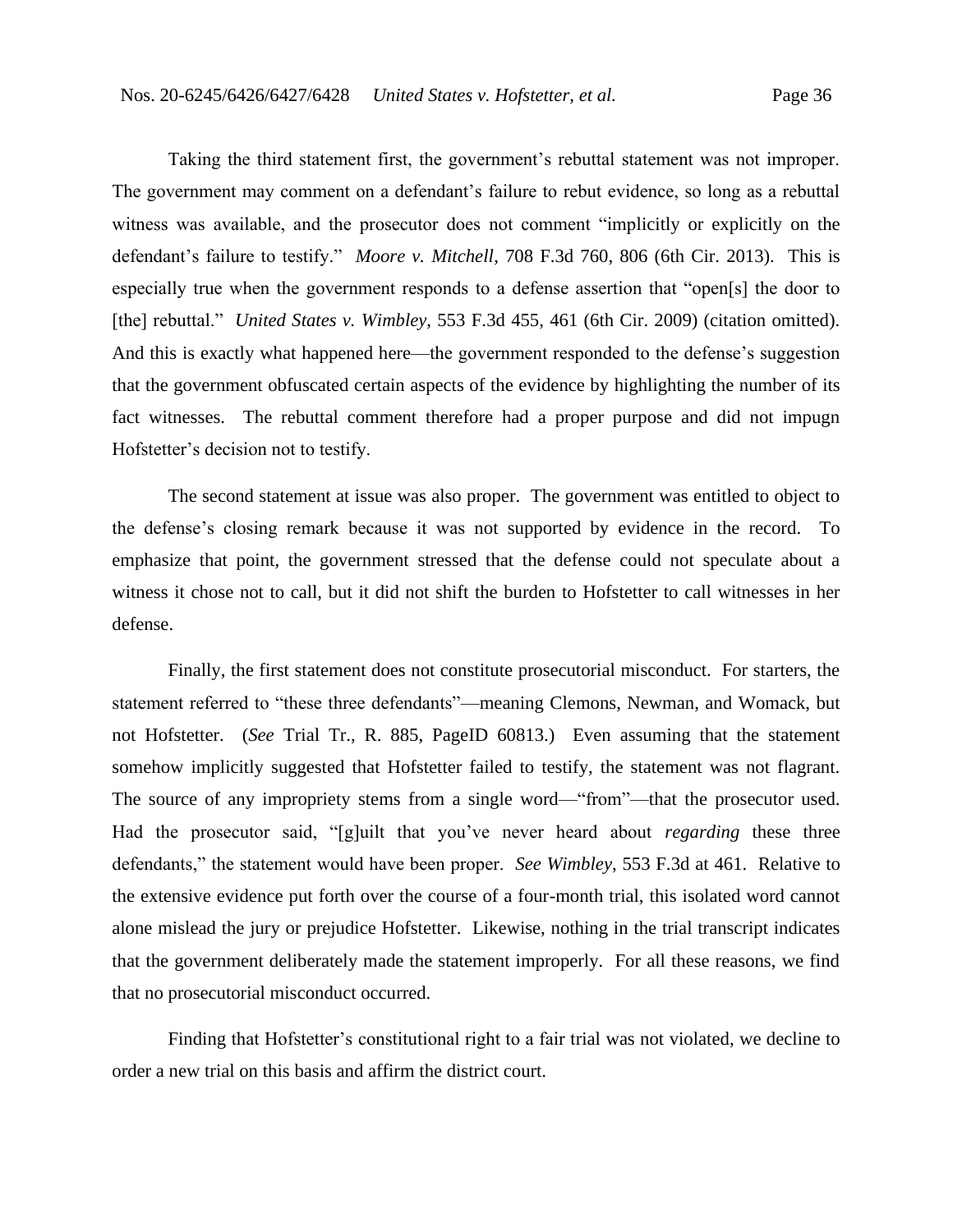#### **F. The Consistency of the Jury's Verdict**

Hofstetter, Clemons, and Newman were each convicted of at least one count of maintaining a drug-involved premises. Clemons and Newman were acquitted of distributing controlled substances, and Hofstetter was acquitted of two counts of this offense but convicted of one. Clemons and Newman were also acquitted of conspiring to distribute controlled substances. Hofstetter, Clemons, and Newman argue that they are entitled to a new trial because the jury's verdicts as to these counts are "so inconsistent that they are arbitrary and irrational[.]" (Clemons Br. 48; *accord* Newman Br. 32–35.)

Generally, we do not review allegedly inconsistent verdicts in criminal cases. *United States v. Randolph*, 794 F.3d 602, 610 (6th Cir. 2015). This is because the Supreme Court has held that a jury may "announce logically inconsistent verdicts in a criminal case." *United States v. Clemmer*, 918 F.2d 570, 573 (6th Cir. 1990). Juries are permitted "to acquit out of compassion or compromise or because of . . . lenity." *United States v. Lawrence*, 555 F.3d 254, 262 (6th Cir. 2009) (internal quotations omitted). Accordingly, an inconsistent verdict is as likely to result from the jury's error in acquitting a defendant of one offense as it is from the jury's error in convicting her of another. *Id.* at 261–62 (citation omitted). Put differently, when an inconsistent verdict occurs, "it is unclear whose ox has been gored." *United States v. Powell*, 469 U.S. 57, 65 (1984). And because the government "is precluded from challenging the acquittal, it is hardly satisfactory to allow the defendant to receive a new trial on the conviction as a matter of course." *Id.* Rather, the defendant's protection derives from "independent review of the sufficiency of the evidence undertaken by the trial and appellate courts." *Id.* at 67.

There are two exceptions to this general rule. We may review an inconsistent verdict only when: (1) the verdict is "marked by such inconsistency as to indicate arbitrariness or irrationality," or (2) "a guilty verdict on one count necessarily excludes a finding of guilt on another." *Randolph*, 794 F.3d at 610–11 (internal quotations omitted). The defendants' arguments do not implicate this latter exception, which only applies when a defendant is *convicted* of two "logically inconsistent" crimes. *United States v. Smith*, 749 F.3d 465, 498 (6th Cir. 2014) (quoting *United States v. Ruiz*, 386 F. App'x 530, 533 (6th Cir. 2010)); *see also*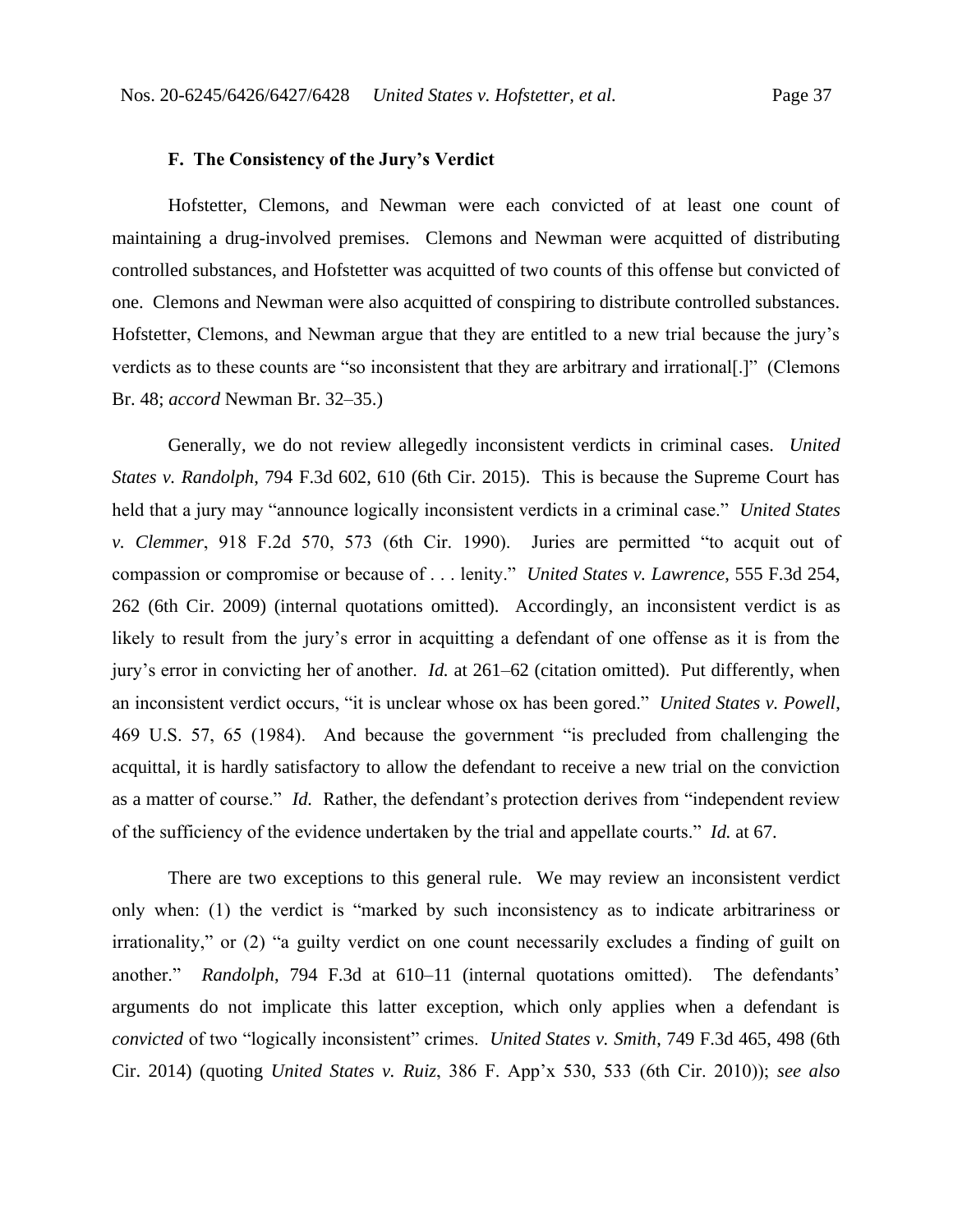*Powell*, 469 U.S. at 69 n.8. And, as we explain below, the first exception is not satisfied because the verdict is not arbitrary or irrational.

#### *i. The Drug-Involved Premises Conviction and Conspiracy Acquittals*

By convicting the defendants under  $\S 856(a)(1)$ , the jury must have found that they each "knowingly open[ed], lease[d], rent[ed], use[d], or maintain[ed] . . . , whether permanently or temporarily," at least one clinic for the purpose of illegally distributing controlled substances. *Elenniss*, 729 F. App'x at 428 (alterations in original). To find Clemons and Newman guilty of conspiring to distribute controlled substances unlawfully, the jury would have needed to find they "agreed to violate a drug law (such as  $\S 841(a)(1)$ 's ban on distributing drugs) and that [they] knowingly and voluntarily entered into this agreement." *Wheat*, 988 F.3d at 306. What then, explains the jury's acquittal on the conspiracy counts? The jury could have found that the government proved beyond a reasonable doubt that the defendants used the clinics for unlawful drug distribution, but not that they knowingly entered an agreement to violate a drug law. Such a finding is internally consistent.

This logic applies even if the jury convicted Clemons, Newman, and Womack of maintaining a drug-involved premises under an aiding and abetting theory. If the jury found the defendants guilty of aiding and abetting the maintenance of a drug-involved premises, it would have concluded that they took "an affirmative act in furtherance of th[e] offense" and intended to facilitate the offense's commission. *Rosemond*, 572 U.S. at 71. Aiding and abetting does not "presuppose the existence of an agreement." *United States v. McCullah*, 745 F.2d 350, 355 (6th Cir. 1984) (quoting *Pereira v. United States*, 347 U.S. 1, 11 (1954)). Instead, aiding and abetting "have a broader application, making the defendant a principal when he consciously shares in a criminal act, regardless of the existence of a conspiracy." *Id.* (citation omitted). In other words, "[c]onspiring to commit a crime with another and aiding and abetting in its substantive commission are distinct crimes." *United States v. Holmes*, 797 F. App'x 912, 918 (6th Cir. 2019) (quoting *United States v. Townes*, 512 F.2d 1057, 1058 (6th Cir. 1975)). Conspiracy requires an agreement; aiding and abetting does not.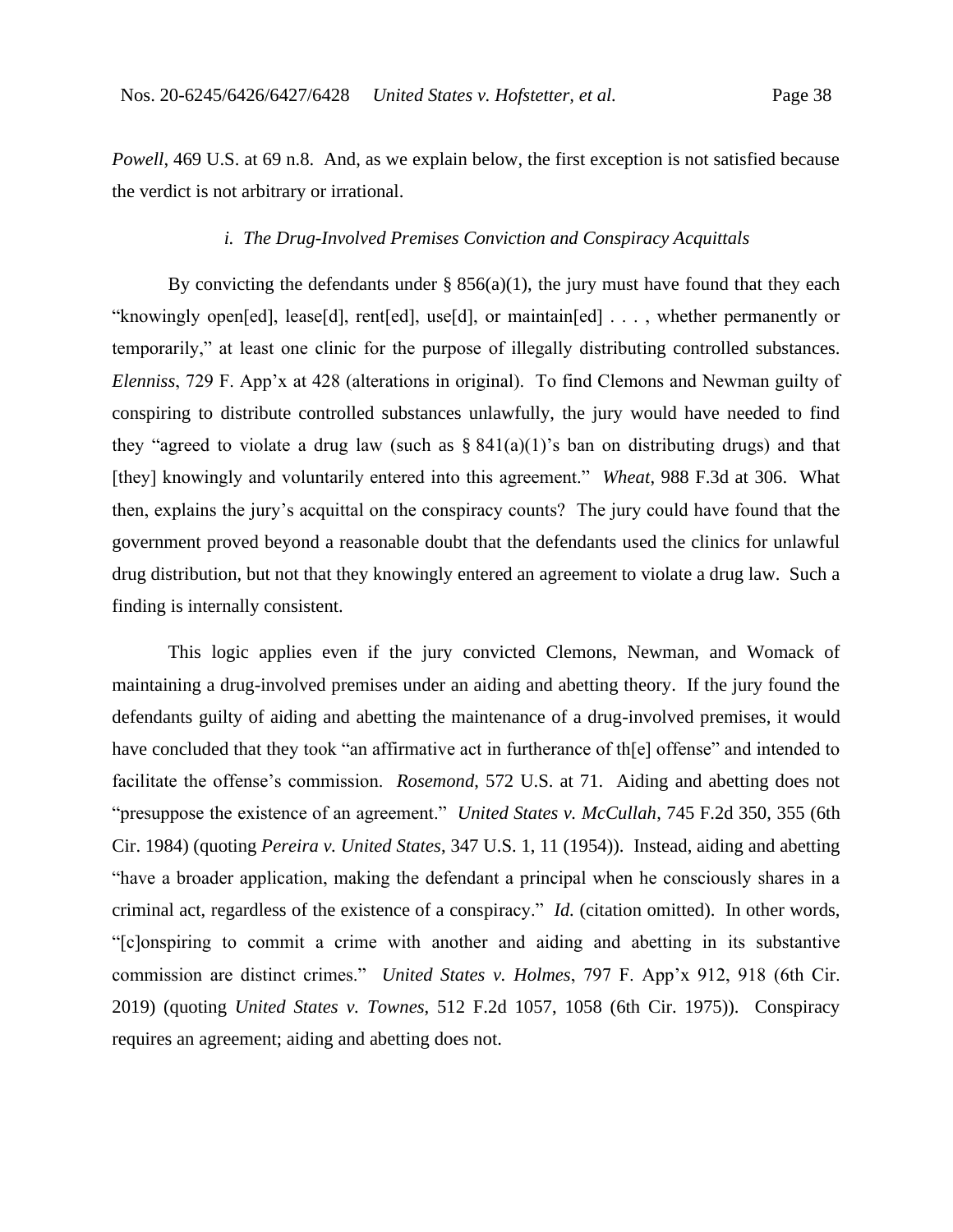The different elements of these two distinct offenses demonstrate that it was not arbitrary or irrational for the jury to convict Clemons, Newman, and Womack of maintaining a druginvolved premises while simultaneously acquitting them of conspiring to distribute controlled substances.

## *ii. The Drug-Involved Premises Conviction and Distribution Acquittals*

The same is true regarding the jury's acquittal of Clemons and Newman on the substantive distribution charges. The distribution counts alleged that Clemons, Womack, and Hofstetter illegally distributed controlled substances on specific occasions: on or about November 14, 2013, on or about February 10, 2014, and on or about September 8, 2014. The jury found that the government met its burden of proof only as to Hofstetter and the November 14, 2013 occurrence. Acquitting Clemons and Womack of their charges means that the jury determined the government did not prove that they had distributed controlled substances illegally (or aided and abetted someone who did) on those specific dates. This outcome is not per se inconsistent with the maintaining-a-drug-involved premises convictions. The jury may have concluded that Clemons and Womack illegally distributed controlled substances on dates other than those listed in the indictment. Alternatively, the jury may also have concluded that Clemons and Womack aided and abetted the use of the clinics for the purpose of distributing controlled substances—i.e., they took an affirmative step to further the offense—but that they did not illegally distribute the prescriptions themselves. These possibilities demonstrate that the jury's verdict does not warrant appellate review.

#### *iii. Hofstetter's Conviction and Newman's Acquittal of Illegal Distribution*

Finally, Hofstetter alone argues that it was internally inconsistent for the jury to convict her and simultaneously acquit Newman of the same count of aiding and abetting the distribution of controlled substances. She claims that her guilt depends on Newman's guilt because they were both charged with aiding and abetting each other.

The relevant count of the indictment alleges the following: "[O]n or about November 14, 2013 . . . SYLVIA HOFSTETTER and COURTNEY NEWMAN, *and others*, aided and abetted by one another" knowingly distributed controlled substances unlawfully. (Fourth Superseding